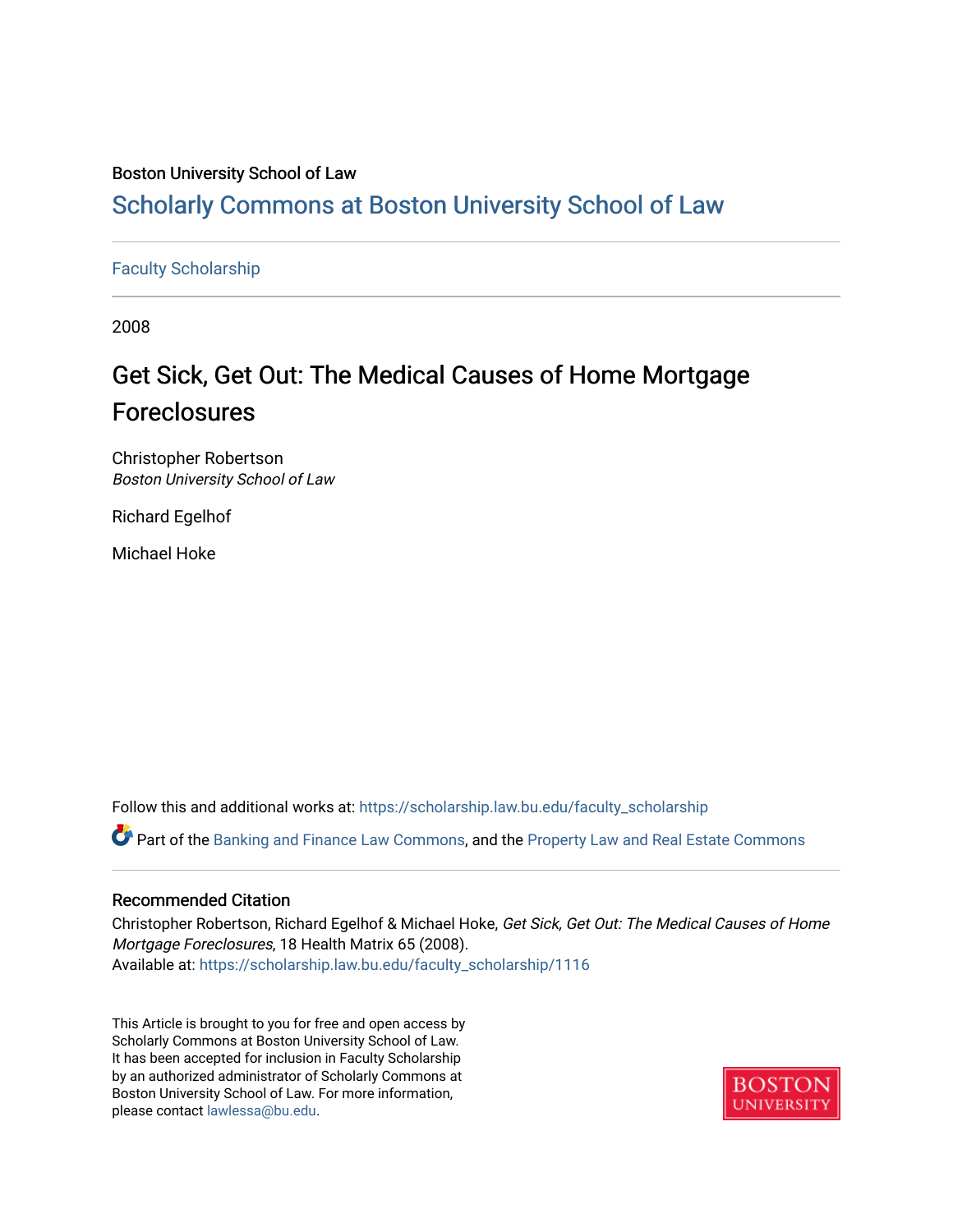# GET SICK, GET OUT**:** THE MEDICAL CAUSES OF HOME MORTGAGE FORECLOSURES

# *Christopher Tarver Robertson, Richard Egelhof, & Michael Hoke*†‡

#### **INTRODUCTION AND SUMMARY**

In recent years, there has been national alarm about the rising rate of home foreclosures, which now strike one in every 92 households in America, and which contribute to even broader macroeconomic effects.<sup>1</sup> The handy explanation for the rise in foreclosures is that irresponsible borrowers have been using exotic loan products to purchase homes they cannot in reality afford.<sup>2</sup> Moreover, these buyers allegedly

l

 *See Home Wreckers: Who Is To Blame For America's Soaring Mortgage Foreclosure Rate?* CHICAGO SUN TIMES, Mar. 18, 2007, at B2 ("Last week, the Mortgage Bankers Association reported that mortgage foreclosures hit a record high, and late mortgage payments hit a 3-year high. The culprits? Risky, nontraditional loans, high interest rates, unworthy borrowers and predatory lenders in the 'subprime mar-

 <sup>†</sup> Please direct correspondence to Christopher Tarver Robertson at

crobertson@post.harvard.edu. The authors thank Elizabeth Warren for extensive advice and guidance on this project. We also thank Dean Elena Kagan for generously funding the project; Einer Elhauge and the Petrie-Flom Center for Health Law Policy, Biotechnology and Bioethics for financial support; Kimberly Breger, Roger Bertling, Michael Collins, Deborah Thorne, Katherine Porter, Ken Carson, Heidi Williams, and the Fellows of the Petrie Flom Center for providing insights at various stages of the project; and Kathy Paras, Kathy Goldstein and especially Jane Wagner for extensive administrative support. We also thank the many Harvard Law School students who assembled the survey packages and called those who had not yet responded.

<sup>&</sup>lt;sup>‡</sup> All survey data referenced in this article is on file with the authors. Please direct inquiries regarding survey data to Christopher Tarver Robertson at crobertson@post.harvard.edu. 1

<sup>&</sup>lt;sup>1</sup> Press Release, RealtyTrac, More Than 1.2 Million Foreclosure Filings Reported in 2006 (Jan. 25, 2007), http://www.realtytrac.com/

ContentManagement/pressrelease.aspx?ChannelID=9&ItemID=1855&accnt=64847 (stating that foreclosure struck 1 in 92 households in 2006); Associated Press, *Early Gains Give Way to Small Loss*, N.Y. TIMES, Aug. 14, 2007, at C4 ("Defaults among subprime mortgage holders — borrowers with weak credit — began the chain of events that led to the turmoil on Wall Street and other stock markets in recent weeks."); *See* David Cho, *Huge Mortgage Lender Files for Bankruptcy,* WASH. POST, Apr. 3, 2007, at A1. 2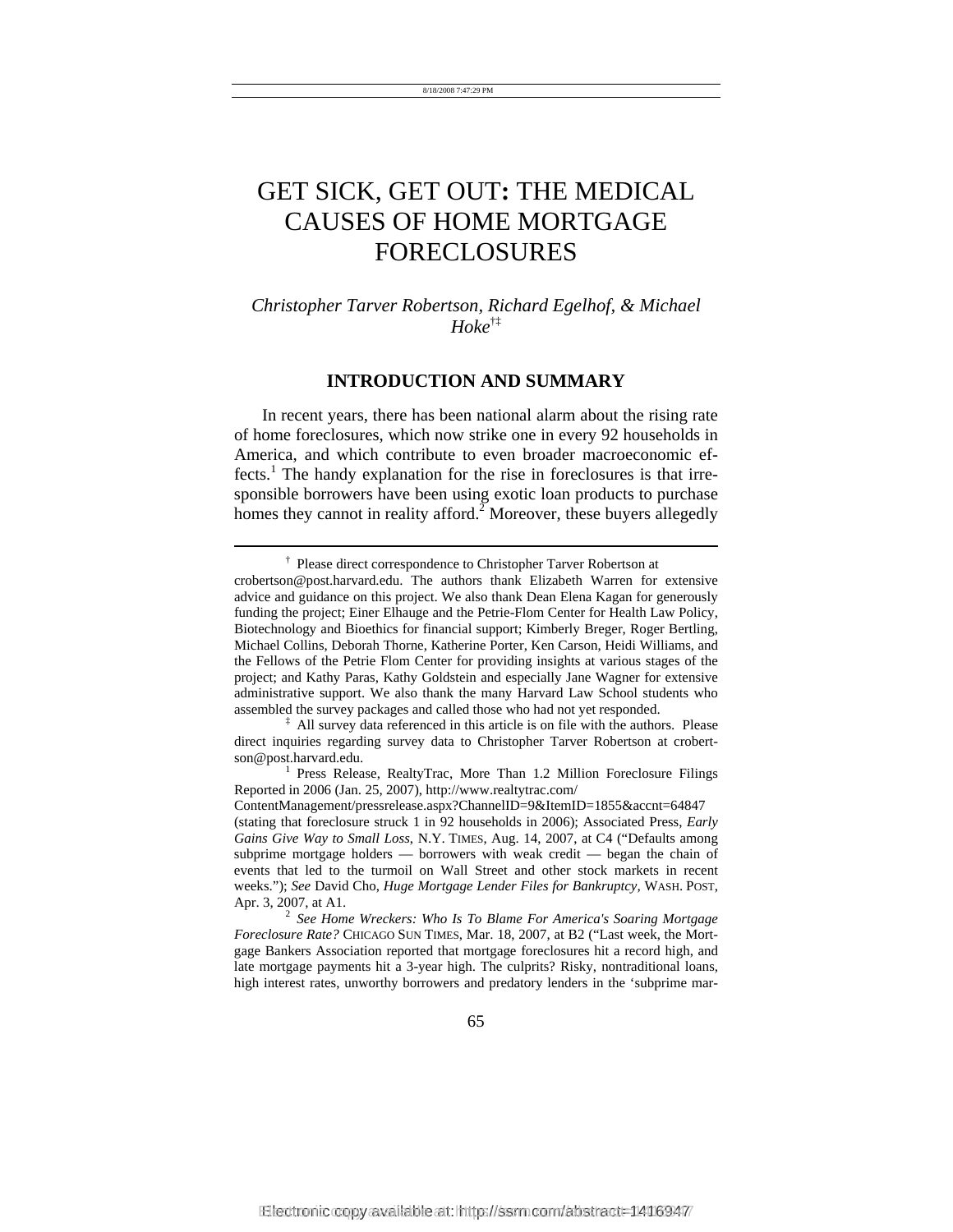relied on optimistic projections for the housing market, and low interest rates, which have not panned out.<sup>3</sup> Commentators have also pointed to lax lending standards and aggressive practices by brokers as contributing to the increase of high-risk, non-traditional loans that are more likely to foreclose.<sup>4</sup> These factors – loose lending, irresponsible borrowers, a flat real estate market, and rising interest rates – have together become the "standard account" of home foreclosure.

Policymakers and scholars may be surprised to learn that even in the midst of this spike, one of the largest causes of home foreclosures was none of the above. We studied homeowners going through foreclosure in four states and found that medical crises contribute to half of all home foreclosure filings. If these patterns hold nationwide, medical causes may put as many as 1.5 million Americans in jeopardy of losing their homes each year.<sup>5</sup> If these findings are accurate, they

 *See supra* note 2 and accompanying text. This account is consistent with the "option theory" of mortgage default in the scholarly literature. *See infra* notes 39- 43 and accompanying text. 4

ket.'"); David Streitfeld, *The Mortgage Meltdown: Foreclosure Pace Nears Record High*, L.A. TIMES, Apr. 17, 2007, at C1 ("Most of the loans going into default now were made at the peak of the housing boom in 2005, when some thought the good times would continue forever and lending standards were lax. Nearly 80% . . . had adjustable rates, a record high. Many of these mortgages required the borrowers to put little or no money down, and lenders took their word for whatever income they said they made. For a moment, everything was fine. Then housing prices stopped going up – meaning that many of these borrowers did not have enough equity or income to refinance to a new loan. Others in foreclosure may be able to afford the payments, but have chosen not to make them because their homes are worth less than they paid."); *Alternative Mortgage Products: Testimony Before the Subcomms. on Housing and Transportation and Economic Policy, S. Comm. on Banking, Housing, and Urban Affairs*, 109th Cong. 1, 7 (2006) [hereinafter *Alternative Mortgage Products*] (statement of Orice M. Williams, Director, Financial Markets and Community Investments), *available at* http://banking.senate.gov/\_files/ACF84D8.pdf (describing the increasing incidence of alternative mortgage products (AMPs) that allow buyers "to purchase homes that might otherwise be unaffordable").

*See* Streitfeld *supra* note 2; *Alternative Mortgage Products*, *supra* note 2, at 9 ("[S]ome lenders combined AMPs with less stringent income and asset verification requirements than traditionally permitted for these products or lent to borrowers with lower credit scores and higher debt-to-income ratios."); JOINT ECON. COMM., 110TH CONG., SHELTERING NEIGHBORHOODS FROM THE SUBPRIME FORECLOSURE STORM 1 (Apr. 11, 2007), *available at*

http://www.jec.senate.gov/Documents/Reports/subprime11apr2007revised.pdf (Sen. Charles E. Schumer, Chairman of the Joint Economic Committee, issued this special report that declared, "Over the past several months, it has become increasingly clear that irresponsible subprime lending practices have been contributing to a wave of foreclosures that are hitting homeowners and rattling the housing markets.").

<sup>&</sup>lt;sup>5</sup> See Press Release, RealtyTrac, *supra* note 1; U.S. Census Bureau, Households and Families: 2000, http://factfinder.census.gov/servlet/QTTable?\_bm=y& geo\_id=01000US&-qr\_name=DEC\_2000\_SF1\_U\_QTP10&-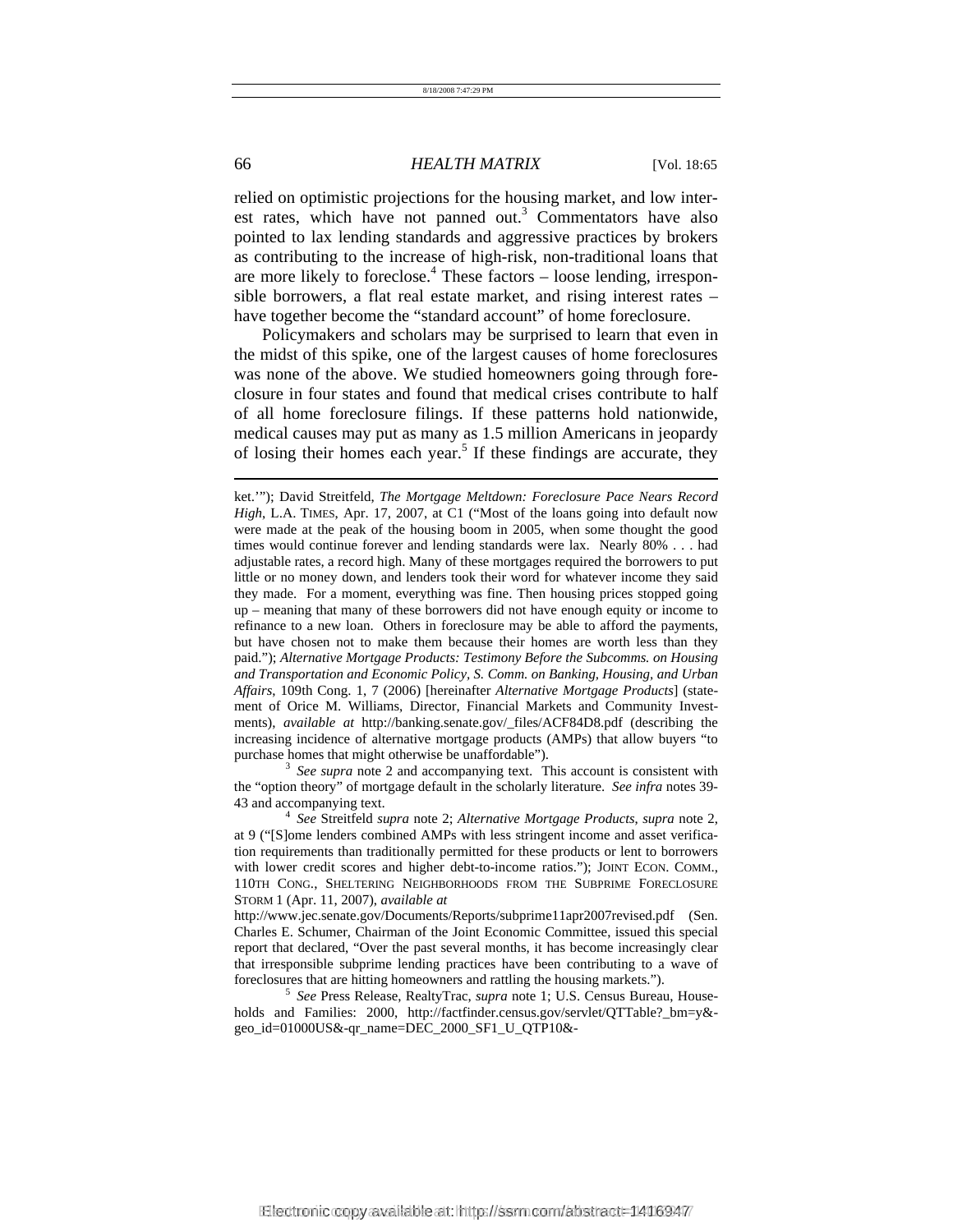help explain the bulk of home foreclosures, which have been occurring with stubborn frequency for a quarter century.<sup>6</sup>

From the social policy perspective, it is critical that we get the story straight, as mortgage foreclosure may be one of the most significant legal devices, striking millions of Americans,<sup>7</sup> with dramatic consequences for each one. For individuals, the purchase of a home is often the largest financial decision they ever make, and the transaction costs of getting into, and then out of, a mortgage can be onerous. Indeed, foreclosure can wipe out the homeowners' savings and leave them owing debt on homes they no longer own.<sup>8</sup> A foreclosure also has pernicious effects for the borrowers' families, neighborhoods, and local communities.<sup>9</sup> Foreclosures are expensive for lenders, reducing returns to investors in the secondary mortgage market and increasing costs to borrowers *ex ante*. 10 Finally, foreclosures frustrate the national goal of home ownership. $^{11}$ 

 *See, e.g.*, U.S. DEP'T OF HOUS. & URBAN DEV., PROVIDING ALTERNATIVES TO MORTGAGE FORECLOSURE: A REPORT TO CONGRESS, at vii (1996), *available at* http://www.huduser.org/publications/hsgfin/mortgage.html ("The percentage of U.S. homeowners with serious delinquency problems has been at chronic levels since 1983. . . . On the dark side, the statistics of the past 15 years represent 3 million American families who not only faced the financial and emotional specter of being forced from their homes, but who also suffered loss of access to credit.").

*See* calculations *supra* note 5.

 Michael H. Schill, *An Economic Analysis of Mortgagor Protection Laws*, 77 VA. L. REV. 489, 493-94 (1991) ("One of the primary objectives of mortgage foreclosure law is to have the sheriff, judge, or trustee sell the property for a price that equals its fair market value. For several reasons, however, this rarely occurs. . . . When the foreclosure sale price is less than the debt owed to the mortgagee, the mortgagee may proceed against the borrower for a deficiency judgment in the amount of the shortfall if the terms of the loan allow such an action.").

 *See* JOINT ECON. COMM., *supra* note 4, at 16 (citing studies that show every new home foreclosure can cost stakeholders up to \$80,000, when adding up the costs to homeowners (\$7,200), lenders (\$50,000), neighbors (\$1,508), and local governments (\$19,227)). 10 *See* Desiree Hatcher, *Foreclosure Alternatives: A Case for Preserving* 

*Homeownership*, PROFITWISE NEWS AND VIEWS, Feb. 2006, at 2, 2 (in 2003, lenders

ds\_name=DEC\_2000\_SF1\_U (last visited Oct. 11, 2007) (noting Table QT-P10 lists the average household size as 2.59). The 1.2 million foreclosures multiplied by an average household size of 2.59, yields 3.108 million persons who were subject to foreclosure filings. The 1.5 million figured is derived by multiplying 3.108 million by 49%, which is the percentage of respondents in our study who self-identify as having one of the four core medical causes. *See infra* Part IV. There is some controversy over the RealtyTrac numbers. *See* Greta Guest, "RealtyTrac Data Disputed", DETROIT FREE PRESS, available at http://www.freep.com/apps/pbcs.dll/article?AID=/20070723/BUSINESS04/70723035 7/1002/BUSINESS (July 23, 2007) (critics, including the Mortgage Bankers Association, argue that RealtyTrac's numbers are inflated due to counting multiple filings for the same property).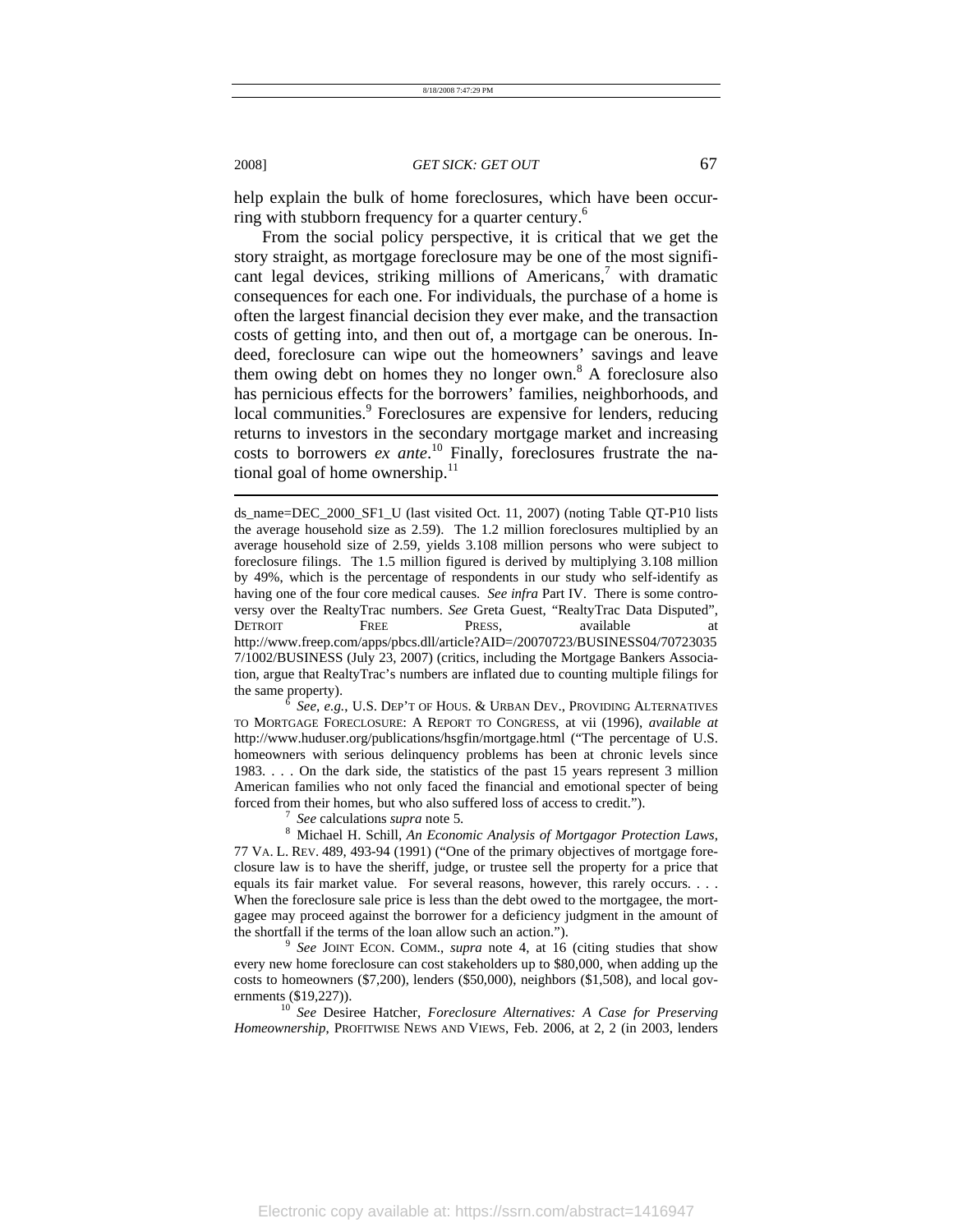To explore the causes of home foreclosure, we conducted a survey of homeowners on the brink of foreclosure, those who have (allegedly) defaulted on their loans and whose lenders have initiated legal foreclosure proceedings.12 Most fundamentally, we simply asked homeowners what factors contributed to their defaults, but we supplemented this data with additional questions about their objective situations and with publicly-accessible data about their homes.

This preliminary study reveals that the standard account is, at best, an inadequate understanding of the causes of mortgage defaults.<sup>13</sup> We found homeowners that tended to have significant equity in their homes and reasonable ratios between their income and their mortgage debt burdens. Few reported that their loans were unaffordable and only about a third said increasing mortgage payments were a factor in their defaults. From the surface, these respondents appear to be able to afford their homes and have no reason to walk away from them. So why are they in default?

Our evidence suggests that medical disruptions are a major contributor to mortgage default, often striking in combination with other factors. Half of all respondents (49%) indicated that their foreclosure was *caused* in part by a medical problem, including illness or injuries (32%), unmanageable medical bills (23%), lost work due to a medical problem (27%), or caring for sick family members (14%). We also examined objective indicia of medical disruptions in the previous two years, including those respondents paying more than \$2,000 of medical bills out of pocket (37%), those losing two or more weeks of work because of injury or illness (30%), those currently disabled and unable to work (8%), and those who used their home equity to pay medical bills (13%). Altogether, we found that about 7 in 10 of our respondents either self-reported a medical cause of foreclosure, or experienced one of these indicia of medical disruptions in the years before foreclosure. In many cases, homeowners were hit with a perfect storm of factors – a few thousand dollars of medical bills, a few weeks of

incurred approximately \$25 billion in foreclosure-related costs).<br><sup>11</sup> *See* I.R.C. § 163(h)(2)(D) (2000) (allowing deduction from taxable income of interest paid on acquisition and home equity indebtedness on a qualified residence, which effectively reduces the interest rate on the mortgage by as much as the taxpayer's marginal federal income tax rate); J. COMM. ON TAX'N, SELECTED DATA RELATED TO THE FEDERAL TAX SYSTEM, JCX-11-07, at 8 tbl.5 (2007), *available at* http://www.house.gov/jct/x-11-07.pdf (The mortgage interest deduction will cost the Federal government \$402.7 billion over the five-year period from 2006 to 2010).<br><sup>12</sup> *See infra* Part II for a full discussion of the research methodology.<br><sup>13</sup> *See infra* Part III for a full discussion of the findings.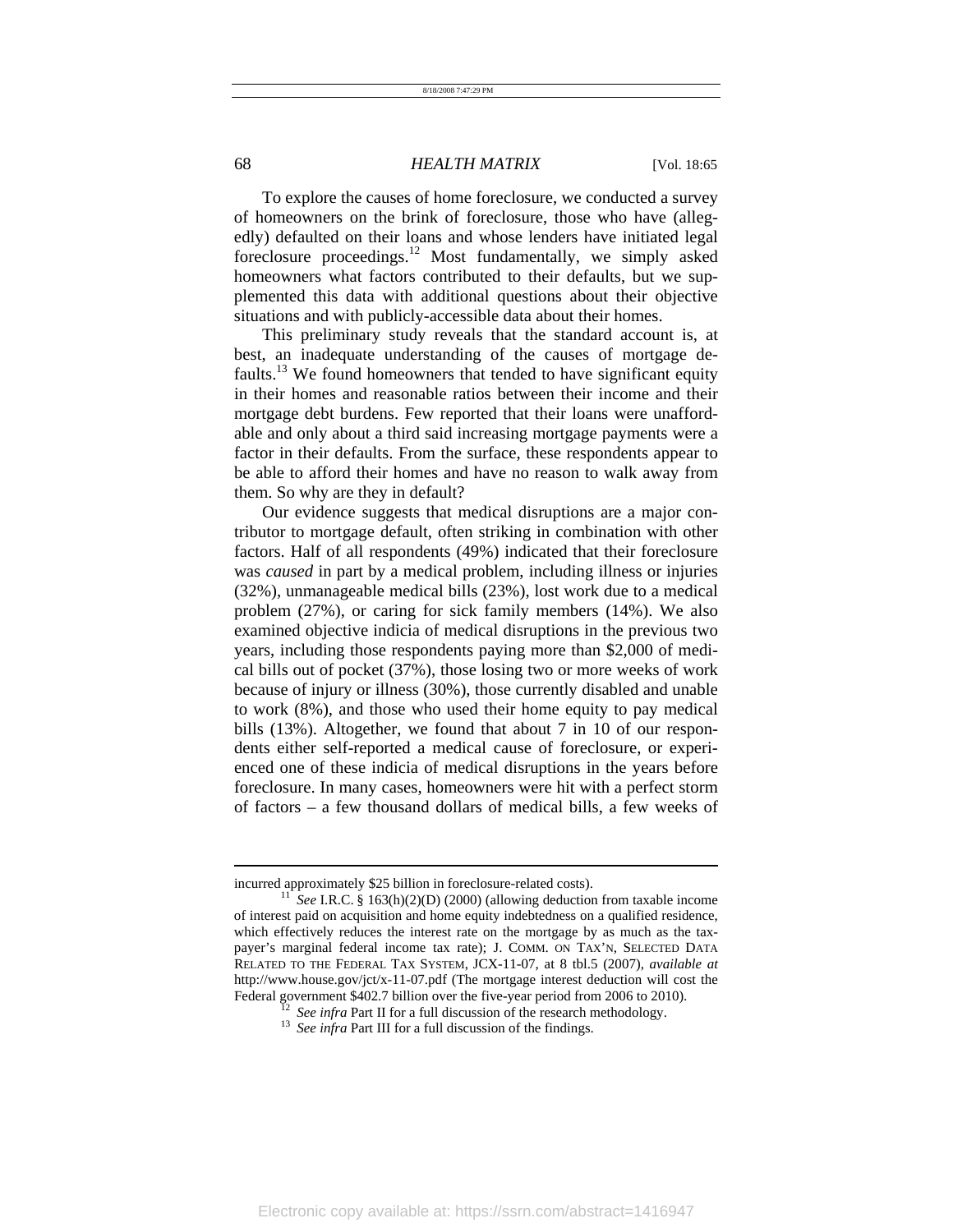missed work, and perhaps a divorce or rising interest rate – all combined to push them over the edge into foreclosure.

Our findings provide a more textured account of the reality of home foreclosure, and provide new evidence of middle class financial insecurity. If these findings can be replicated by more comprehensive future studies, they will suggest broad policy reforms and reassessment of the narrowly-focused legal regime that lenders use to facilitate foreclosures. In addition to the current focus on structural adjustments, which force people out of homes they cannot afford, policymakers should consider insurance-related interventions, which could help homeowners bridge temporary difficulties caused by medical crises. We also present a legal proposal for staying foreclosure proceedings during verifiable medical crises, as a way to protect homeowners and to minimize the negative externalities of foreclosure.

We begin in Section I by providing a primer on foreclosure law and a review of some of the literature on financial distress. In Section II, we outline our research methodology, and we present our results in Section III. We conclude with some thoughts on policy reforms and future research possibilities.

# **I. FORECLOSURE LAW AND THE LITERATURE ON FINANCIAL DISTRESS**

In general terms, a mortgage foreclosure occurs when a borrower breaches the contract with his or her lender, who then invokes state laws that culminate in the sale of the property in order to recoup at least some of the balance on the loan.<sup>14</sup> Although all states allow a lender to bring an action in court that would lead to such an eventual sale, most states allow for a lender to sell the property without involving a court whatsoever, as long as the borrower agreed to such a procedure in the loan contract *ex ante*. 15 We chose the four states we surveyed – Florida, New Jersey, California and Illinois -- in part to reflect a diversity of state law foreclosure proceedings, and to ensure that there would be enough time for the surveys to reach participants before their homes were sold. See Table 1.

<sup>14</sup> *See* Debra Pogrund Stark, *Facing the Facts: An Empirical Study of the Fairness and Efficiency of Foreclosures and a Proposal for Reform*, 30 U. MICH. J.L. REFORM 639, 643 (1997) (explaining the consequences of defaulting on mortgage payments and discussing the basic features in statutory schemes of state foreclosure laws). See Karen M. Pence, *Foreclosing on Opportunity: State Laws and Mortgage Credit*, 88 REV. ECON. & STAT. 177 (2006), for a complete discussion on the relationship between state law and foreclosure. 15 Schill, *supra* note 8, at 492-93.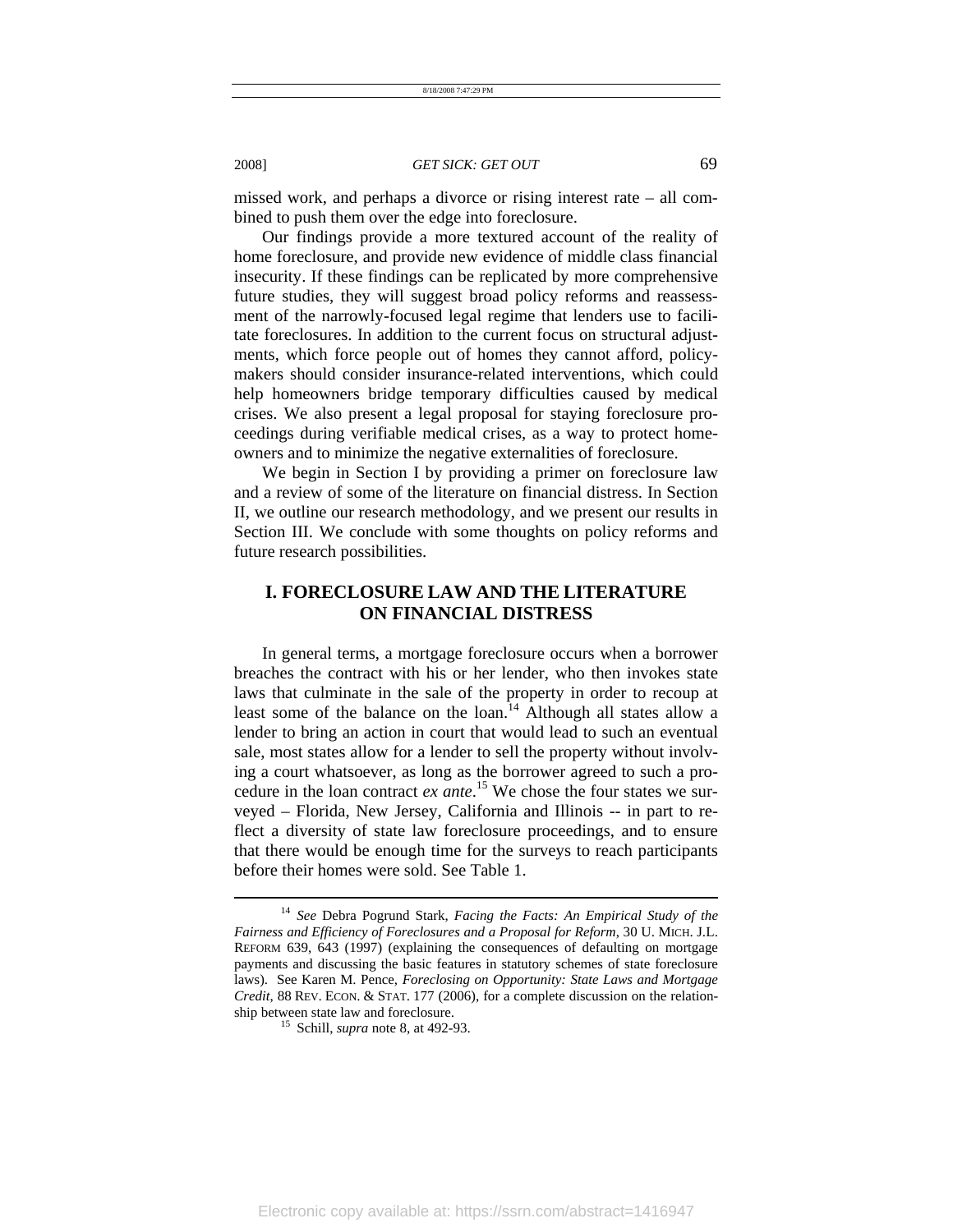|                   | <b>Primary</b><br><b>Type</b> | <b>Time</b><br>to<br><b>Conclusion</b> | <b>Must Pay</b><br>Accelerated<br>Debt<br>to<br>Reinstate? |
|-------------------|-------------------------------|----------------------------------------|------------------------------------------------------------|
| <b>California</b> | Non-judicial                  | Up to $4$<br>months                    | N <sub>0</sub>                                             |
| <b>Florida</b>    | Judicial                      | 4 to 6 months                          | Yes                                                        |
| <b>Illinois</b>   | Judicial                      | 9 months to 2<br>years                 | No                                                         |
| New Jer-<br>sey   | Judicial                      | 8 to 12<br>months                      | No                                                         |

| Table 1: Summary of Foreclosure Laws By State |  |  |
|-----------------------------------------------|--|--|
|-----------------------------------------------|--|--|

Foreclosures in California can be either judicial or non-judicial.<sup>16</sup> A judicial foreclosure is required if the mortgagee seeks a deficiency judgment, but the process is slower and more costly than non-judicial foreclosure.17 When the mortgagee uses judicial foreclosure to seek a deficiency, the mortgagor receives a right of redemption effective for one year following sale, which does not exist for non-judicial foreclosures.<sup>18</sup> For these reasons, almost all mortgage foreclosures are nonjudicial, and typically take less than four months.<sup>19</sup> Under California law, a mortgagee must file a notice of default with the county recorder, who mails the affected parties at least 110 days before the sale, and notice of the sale must be published at least 20 days before the sale.<sup>20</sup> The mortgagor has a right to reinstate his mortgage up until five days before the sale by paying the amount in default plus costs associated with foreclosure.21 Although most mortgage contracts include an "acceleration clause" whereby the entire amount of the mortgage comes due upon default, in California, the mortgagor is not re-

 $^{16}$  MICHAEL T. MADISON, JEFFREY R. DWYER & STEVEN W. BENDER, THE LAW OF REAL ESTATE FINANCING § 17:9.

 $17$  A deficiency judgment is a claim against the borrower personally for the unsecured portion of the debt, which remains after the collateral exhausted.

<sup>&</sup>lt;sup>18</sup> CAL. CIV. CODE § 726(e) (West Supp. 2007). <sup>19</sup> ANDREA LEE NEGRONI, JOHN P. KROMER & MARY M. PFAFF, RESIDENTIAL MORTGAGE LENDING: STATE REGULATION MANUAL WEST, CALIFORNIA MORTGAGE LENDING § 2:19 (Aug. 2007) *available at* RML-SRW CA s 2:19 (Westlaw).

<sup>&</sup>lt;sup>20</sup> CAL. CIV. CODE §§ 2924(a), 2924f (West 1993 & Supp. 2007). <sup>21</sup> §§ 2924c(a), (e).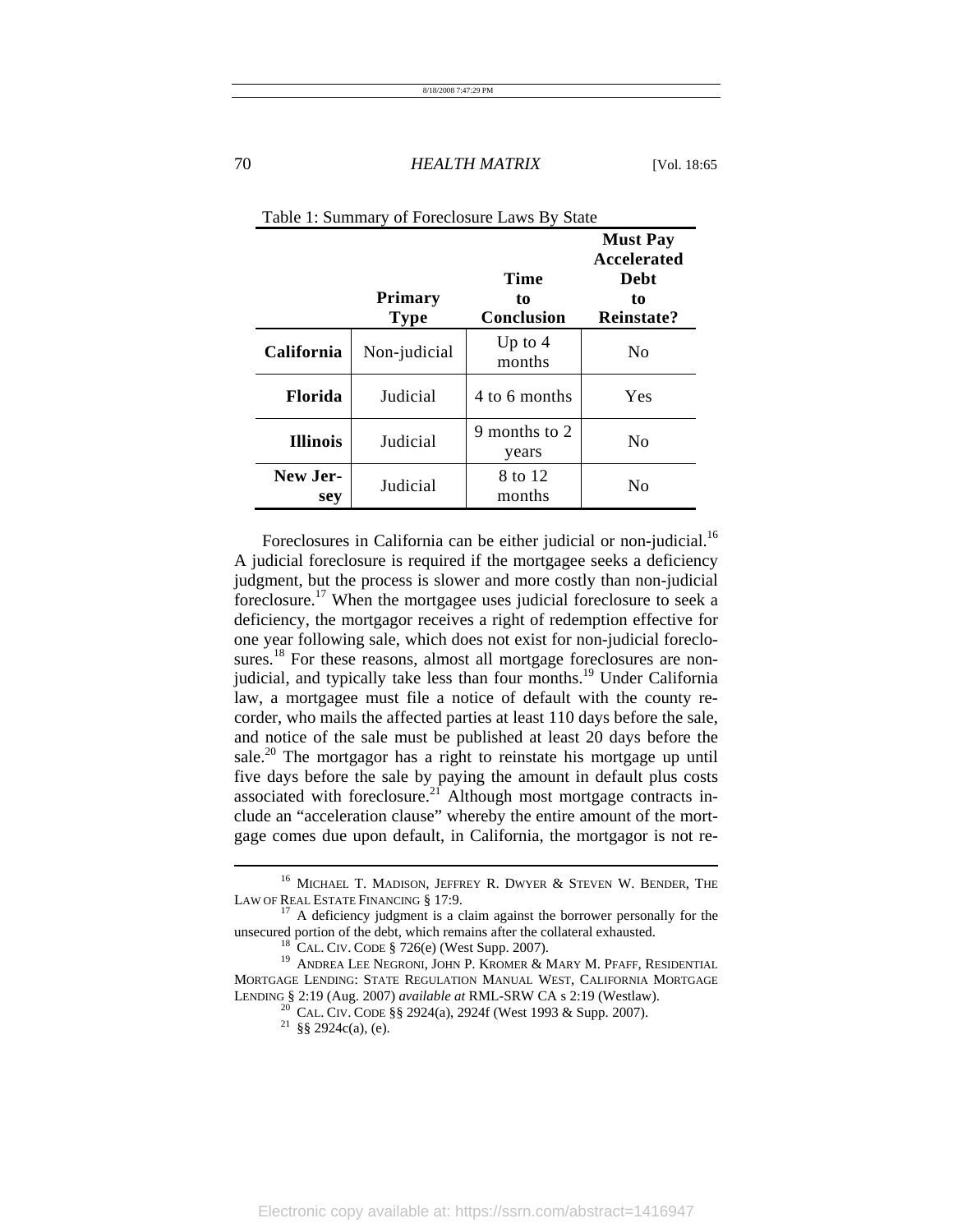quired to pay the accelerated debt in order to reinstate the mortgage.

All foreclosures in Florida are accomplished through judicial proceedings without a jury,<sup>22</sup> and usually take three to six months.<sup>23</sup> There is no notice required prior to the filing of court proceedings, but the court may require that the lender effectuate personal service on the borrower.<sup>24</sup> The sale of property usually occurs between twenty to thirty-five days following judgment.<sup>25</sup> Generally, the mortgagor has a right to redeem the property any time before the filing of a certificate of sale by paying the entire amount due under the judgment or under the security interest plus any other amounts due including acceleration and costs including attorney's fees.<sup>26</sup> Otherwise there is no right of redemption.27

All foreclosures in Illinois occur through judicial proceedings,<sup>28</sup> and usually take nine months, but can take up to two years if a mortgagor mounts a defense.<sup>29</sup> For three months after receiving a foreclosure notice, a mortgagor can prevent foreclosure through reinstatement by curing all defaults.<sup>30</sup> For this right to be invoked, the mortgagor does not have to pay any accelerated indebtedness, but must pay the portion of the principal that was due at the time of the default plus additional accumulated expenses needed to make the account current.<sup>31</sup> A residential homeowner also has a right of redemption for

procedure that can be used, and courts generally follow those procedures. FLA. STAT. ANN. §§ 45.031 (West 2006). *See* MADISON ET AL *supra* note 16 at § 20:2.<br><sup>26</sup> § 45.0315.<br><sup>27</sup> NEGRONI, ET AL., *supra* note 19 at § 2:19.

l

<sup>28</sup> Illinois Mortgage Foreclosure Law, 735 ILL. COMP. STAT. ANN. 5/15-1102 (West 2003). In certain circumstances where the lenders are willing to forgo a deficiency judgment claim and the mortgagor waives her rights to reinstatement and redemption, a mortgagee and mortgagor can agree to a "consent foreclosure" which accelerates the process. See 735 ILL. COMP. STAT. ANN. § 5/15-1402 (West 2003).

<sup>29</sup> See generally Illinois Mortgage Foreclosure Law, 735 ILL. COMP. STAT. ANN. 5/15-1101 to -1706 (West 2003); ILLINOIS ATTORNEY DESK REFERENCE MANUAL, HOUSING LAW: MORTGAGE FORECLOSURE (2003), *available at* http://www.illinoislegalaid.org/index.cfm?fuseaction=home.dsp\_content&contentID=

327. (last visited Nov. 18, 2007). <sup>30</sup> 735 ILL. COMP. STAT. § 5/15-1602. This right is only available once every five years. § 5/15-1602.

 $^{31}$  ANDREA LEE NEGRONI, ET AL., RESIDENTIAL MORTGAGE LENDING:  $\operatorname{STATE}$ 

<sup>&</sup>lt;sup>22</sup> FLA. STAT. ANN. § 702.01 (West 1994) .<br><sup>23</sup> MADISON ET AL. *supra* note 16 at § 20:2.<br><sup>24</sup> "The requirement of personal service on the borrower sometimes entails extraordinary efforts to locate the borrower." ANDREA LEE NEGRONI, ET AL., RESIDENTIAL MORTGAGE LENDING: STATE REGULATION MANUAL SOUTH EASTERN, FLORIDA MORTGAGE LENDING, § 2:19 (Nov. 2007), *available at* RML-SRSE FL s 2:19 (Westlaw).  $^{25}$  Although Florida law does not mandate any procedure, it does provide a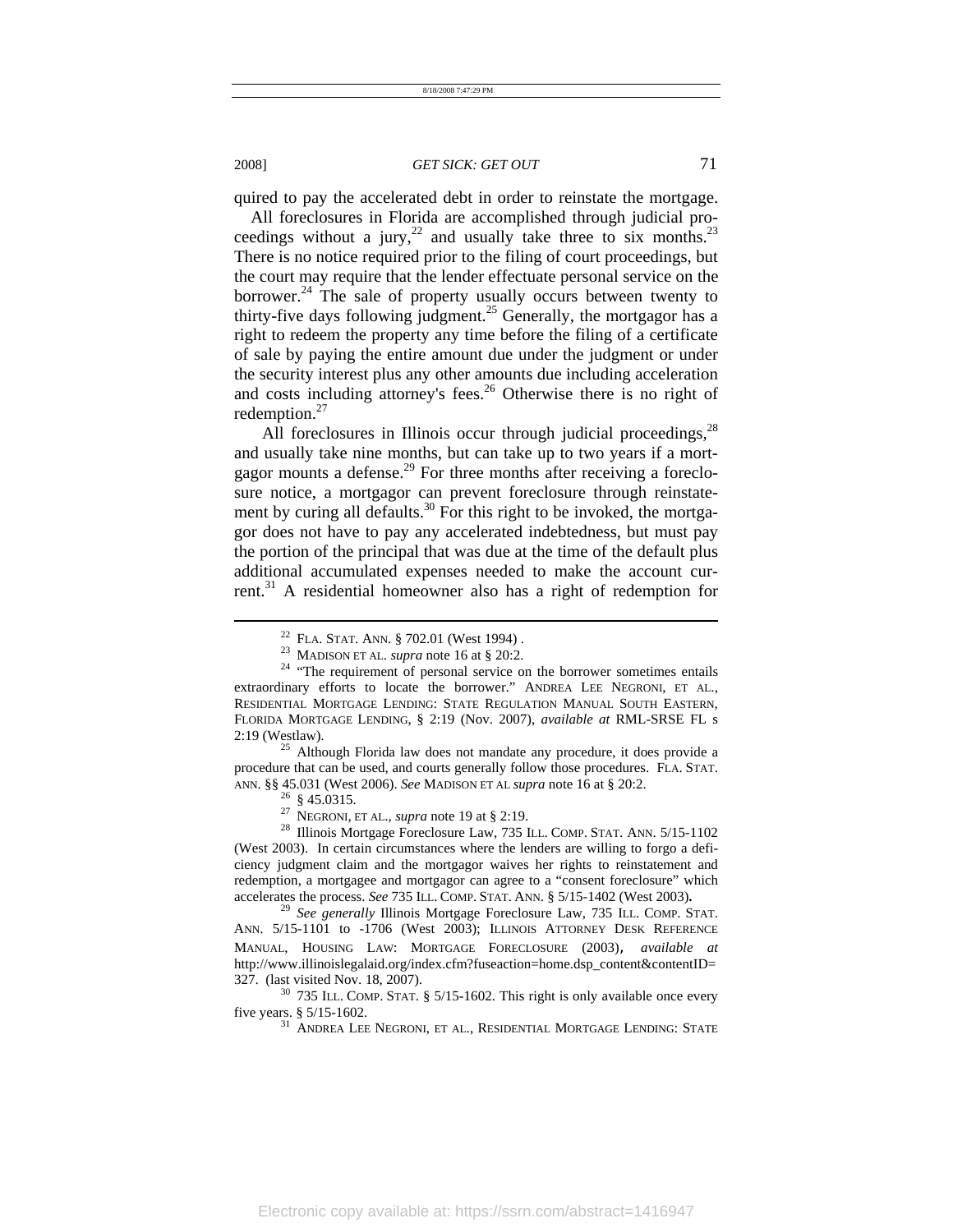seven months after she receives notice, or three months after the date of entry of a judgment of foreclosure, whichever is later.<sup>32</sup> In order to redeem property, the mortgagee must pay all of the remaining principal due, plus costs and fees. There are additional protections for highrisk home loans, most importantly a one time per loan opportunity for a mortgagor to delay foreclosure for 30 days by seeking credit counseling. $33$ 

All foreclosures in New Jersey occur via judicial proceedings, <sup>34</sup> usually a public sale,  $35$  and typically take eight to twelve months.  $36$ New Jersey law requires that the mortgagee provide a notice of intention to foreclose thirty days prior to commencement of proceedings, or acceleration. $37$  The mortgagor can reinstate their loan by paying the entire amount in default plus court costs and attorneys' fees. The mortgagor does not need to pay accelerated indebtedness to invoke the reinstatement right. The right to reinstate exists at any time up to the entry of final judgment, usually 10 days after the sale.<sup>38</sup>

Much has been written about mortgage default, medical debt, and families in financial distress, but there is surprisingly little borrowerreported data regarding medical crises as trigger events for mortgage foreclosure. Most theoretical discussion of mortgage default is founded on the theory that borrowers have the option of whether to make the mortgage payment, refinance the loan, or default on the loan

expenses, and interest. § 5/15-1603.<br><sup>33</sup> Residential Mortgage License Act of 1987, ILL. ADMIN. CODE tit. 38, § 1050.1280 (2007); NEGRONI, ET AL., *supra* note 31 at § 2:19.

<sup>34</sup> Although other types of foreclosure may still be "theoretically possible," judicial foreclosures are the only type of foreclosure method used in practice. 5 BAXTER DUNAWAY, THE LAW OF DISTRESSED REAL ESTATE § 76:19 (14th release 2006).<br><sup>35</sup> A mortgagee can initiate an optional procedural where the mortgage debt

is deemed satisfied without sale when the residential property has been abandoned, has no equity, or where the lender takes a deed in lieu of foreclosure. N.J. STAT. ANN. § 2A:50-63 (2000). It is anticipated that the use of this procedure will not be widespread. 5 DUNAWAY, *supra* note 34, § 76:25.<br><sup>36</sup> ANDREA LEE NEGRONI, ET AL., RESIDENTIAL MORTGAGE LENDING: STATE

REGULATION MANUAL NORTH CENTRAL, ILLINOIS MORTGAGE LENDING, § 2:19 (Aug.

2007), *available at* RML-SRNCN IL s 2:19 (Westlaw).<br><sup>37</sup> N.J. STAT. ANN. §§ 2A:50-56 (2007).<br><sup>38</sup> A mortgagee can reinstate a particular loan only once every 18 months. § 2A:50-57.

REGULATION MANUAL NORTH CENTRAL, ILLINOIS MORTGAGE LENDING, § 2:19 (Aug.

<sup>2007),</sup> *available at* RML-SRNCN IL s 2:19 (Westlaw). 32 735 ILL. COMP. STAT. § 5/15-1603. If the mortgagee is the purchaser at the sale and the sale price was less than the amount previously required to redeem the property, the mortgagor can redeem for an additional 30-day period after the date the sale is confirmed by paying to the mortgagee the sale price plus all related costs,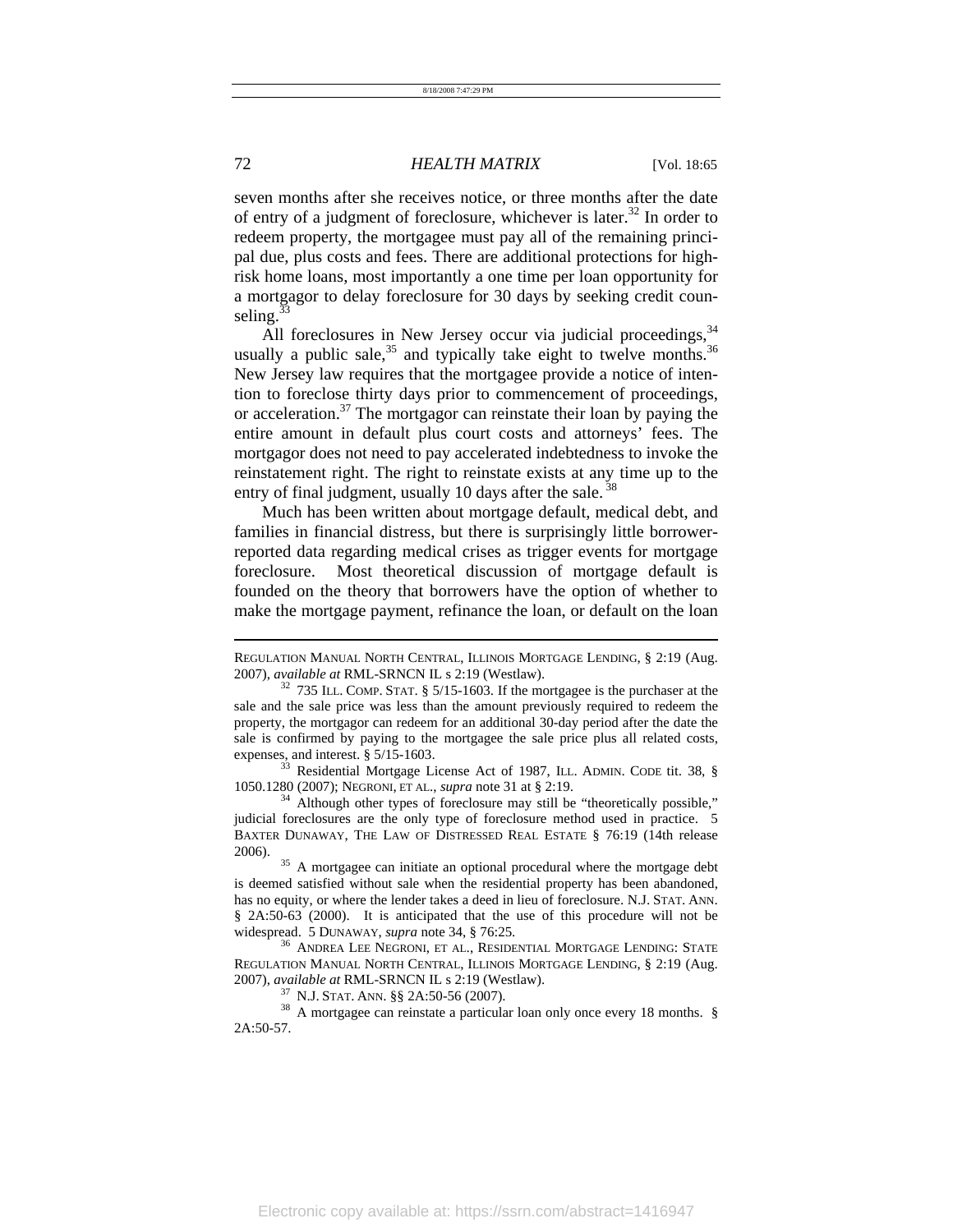l

#### 2008] *GET SICK: GET OUT* 73

and allow the lender to take the property. $39$  Much of the academic debate has centered on whether the choice made by the borrower under the "option theory" is "ruthless" with only the value of the mortgage and the fair market value of the home considered, $40$  or whether the choice includes other borrower-related issues such as loss in income or medical crisis.<sup>41</sup> Despite the significant economic literature on the subject, further empirical research is needed to study "trigger events, such as divorce and death" and whether "some defaults [are] driven by a sudden drop or loss of income caused by unemployment or job loss or by a sudden increase in expenses, such as medical or legal fees[.] $"^{42}$ 

There is some empirical data on borrower-level crisis and mortgage default, and in recent years this data has shed some doubt on the "option theory" account. Quercia, McCarthy, and Stegman analyzed data from Farmers Home Administration borrowers and found that contemporaneous net equity had no effect on default rates whereas income to payment ratios and the existence of crisis events had a significant effect on default.<sup>43</sup> In another study, Quercia, Cowan, and Moreno analyzed data from 4,200 borrowers who received credit counseling in Minneapolis-Saint Paul between 1991 and 2003. The researchers found that while health problems were a cause of foreclo-

 $39$  For a comprehensive (though now dated) review of the traditional literature of mortgage default, see Roberto G. Quercia and Michael A. Stegman, *Residential Mortgage Default: A Review of the Literature,* 3 J. HOUSING RES. 341 (1992); *see also* Kerry D. Vandell, *How Ruthless is Mortgage Default? A Review and Synthesis of the Evidence*, 6 J. HOUSING RES. 245 (1995) (analyzing a variety of models and theories and determining that the "frictionless option-theoretic models" are the most useful); *see also* Stark, *supra* note 14, at 640 n.3 (describing law review literature that discusses preliminary empirical studies of foreclosures in various locations). 40 *See* James B. Kau, Donald C. Keenan & Taewon Kim, *Default Probabili-*

*ties for Mortgages*, 35 J. URB. ECON. 278, 278 (1994) (suggesting that transaction costs play little or no role in mortgage default decisions); *See also* Gordon W. Crawford & Eric Rosenblatt, *Efficient Mortgage Default Option Exercise: Evidence from Loss Severity*, 10 J. REAL EST. RES. 543 (1995). 41 John M. Quigley & Robert Van Order, *Explicit Tests of Contingent Claims* 

*Models of Mortgage Default*, 11 J. REAL EST. FIN. AND ECON. 99, 100 (1995) (stating that if homeowners are rational, transactions costs, such as reputation costs, are needed to explain default behavior). *See also* Brent W. Ambrose & Charles A. Capone, *Modeling the Conditional Probability of Foreclosure in the Context of Single-Family Mortgage Default Resolutions*, 26 REAL EST. ECON. 391 (1996) (arguing that trigger events can lead to foreclosure even for borrowers with positive equity, who are unable to raise cash or to sell the property). 42 Vandell, *supra* note 39, at 259. 43 Roberto G. Quercia, George W. McCarthy & Michael A. Stegman, *Mort-*

*gage Default among Rural, Low- Income Borrowers*, 6 J. HOUSING RES. 349,363 (1995).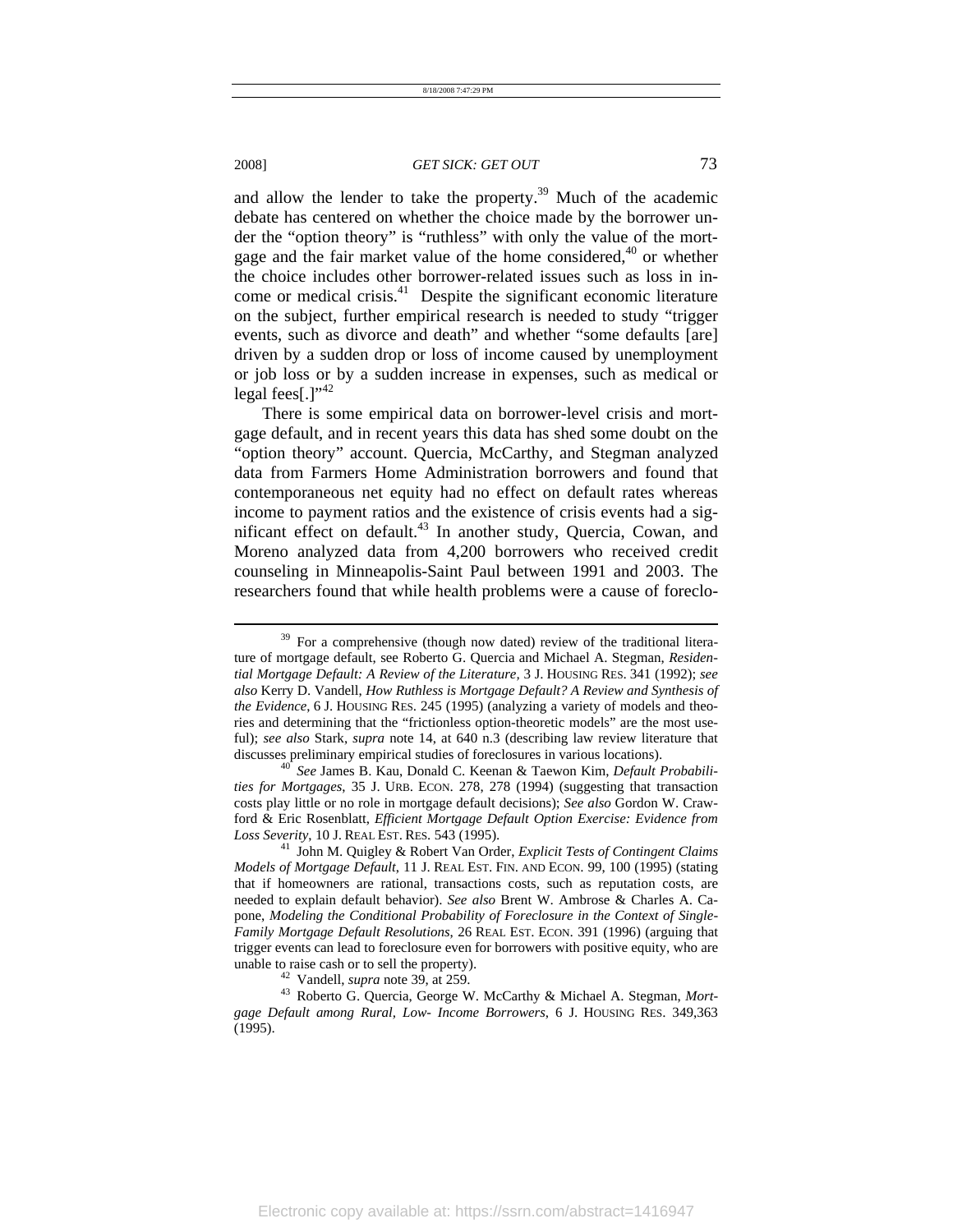sures, those causes were in decline from 25% to 20%, while causes such as job loss or money management had increased.<sup>44</sup> In 2005, Collins conducted one of the few mailed surveys concerning mortgage foreclosure, surveying 299 predominantly minority, low income households in Chicago, and found that 33% of respondents listed medical problems as a cause for their foreclosure.<sup>45</sup> And in early 2007, Freddie Mac presented basic analysis on the chief causes of mortgage delinquency from the borrower's perspective, with loss of income the biggest cause, 36% in 2006, and illness ranking second, 21% in 2006.46 The Freddie Mac study asks for, and reports, only the "chief" cause of mortgage delinquency for each respondent, and mortgage delinquency is a stage prior to initiation of foreclosure proceedings. Together, these studies suggest that medical crises may account for one quarter to one third of mortgage foreclosures, but none of them have explored the ways that various causes interact, nor explored other medical causes in depth, such as the amounts of un-reimbursed medical bills each respondent paid.

Beyond the context of mortgage foreclosures, medical debt has been studied and linked to a weakening of housing security.<sup>47</sup> Various studies by nonprofit advocacy organizations have shown that medical debt can lead to housing problems such as difficulty acquiring housing

<sup>44</sup> Roberto G. Quercia, Spencer M. Cowan & Ana Moreno, *The Cost-Effectiveness of Community-Based Foreclosure Prevention* 21 (Joint Center for Housing Studies of Harvard University, Working Paper, Paper No. BABC 04-18, 2004), *available at* http://www.jchs.harvard.edu/publications/finance/babc/babc\_04-18.pdf. 45 J. Michael Collins, *Exploring the Design of Financial Counseling for* 

*Mortgage Borrowers in Default*, 28 J. FAM. & ECON. ISSUES 207, 208, 213 tbl.2 (2007). The study was focused on the effectiveness of mortgage counseling. *Id.* at 208. Clients with injuries and medical problems were less likely to use telephone counseling only and more likely to use both face-to-face and telephone counseling. *Id.* at 213 tbl.2.

<sup>46</sup> *See* Press Release, Freddie Mac, 2006 Drop in Delinquencies Show Shifting Reasons Behind Single Family Late Payments, Says Freddie Mac (Apr. 25, 2007), http://www.freddiemac.com/news/archives/servicing/2007/20070425\_singlefamily.ht ml. 47 *See, e.g.*, ROBERT W. SEIFERT, HOME SICK: HOW MEDICAL DEBT

UNDERMINES HOUSING SECURITY 1 (The Access Project 2005). *See also* MICHELLE M. DOTY, JENNIFER N. EDWARDS & ALYSSA L. HOLMGREN, SEEING RED: AMERICANS DRIVEN INTO DEBT BY MEDICAL BILLS 3 (The Commonwealth Fund, 2005), *available at*

http://www.commonwealthfund.org/usr\_doc/837\_Doty\_seeing\_red\_medical\_debt.pdf ?section=4039 (analyzing the hardships faced by those unable to pay medical bills including taking out loans against their homes); Cathy Schoen, Michelle M. Doty, Sara R. Collins & Alyssa L. Holmgren, *Insured but Not Protected: How Many Adults are Underinsured?*, W5 HEALTH AFFAIRS 289, 296 (2005), http://content.healthaffairs.org/cgi/reprint/hlthaff.w5.289v1.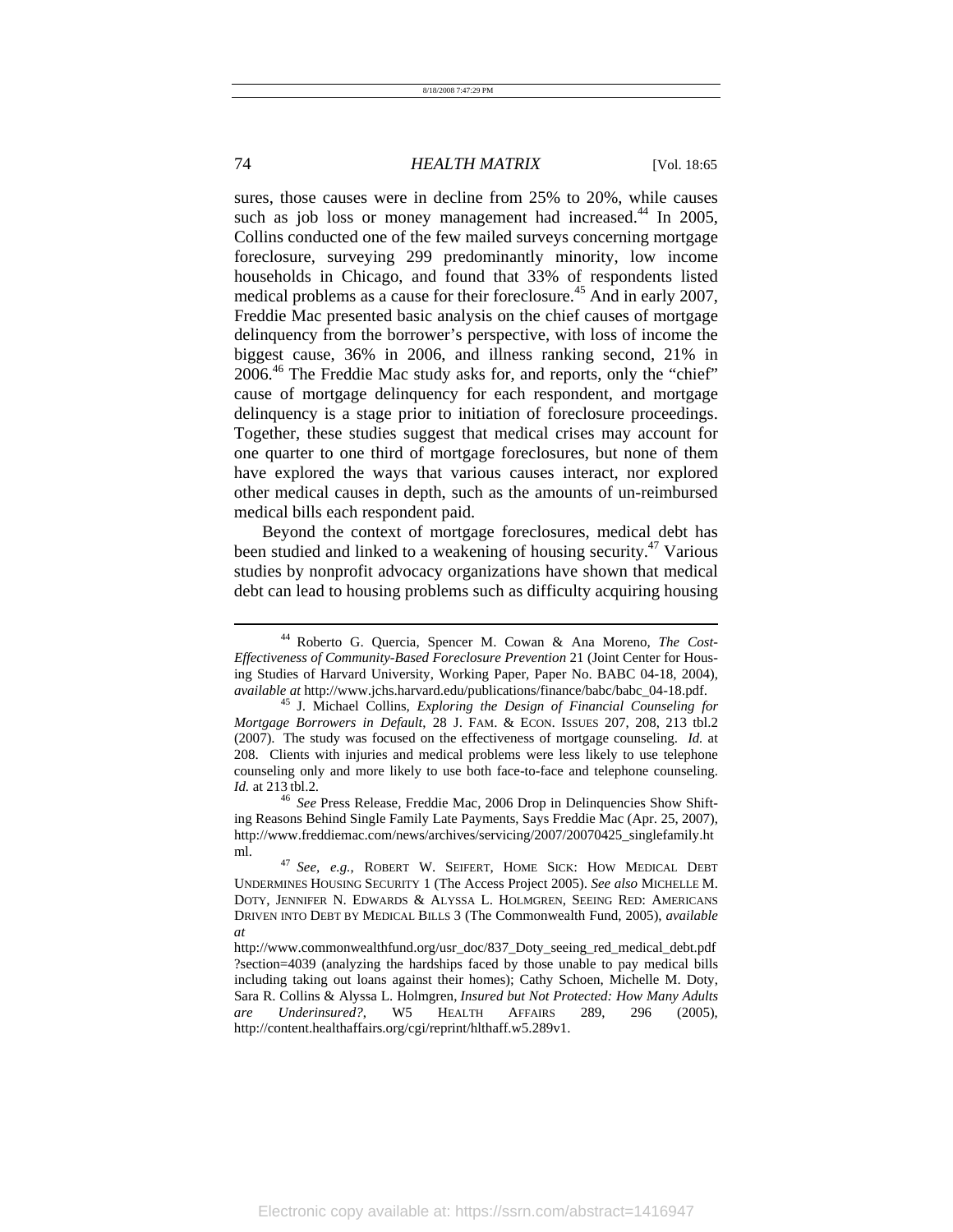l

### 2008] *GET SICK: GET OUT* 75

due to poor credit and missing rent or mortgage payments.<sup>48</sup> In one study, one-quarter of families with at least one member lacking insurance reported having to "change their way of life significantly" to pay medical bills.49 In 2005, Watson et al. studied 383 people in St. Louis, Missouri, finding that 53% of their respondents owed medical debt.<sup>50</sup> Of those with medical debt, 31% reported that the debt resulted in housing problems.<sup>51</sup> Pryor and Gurewich conducted a similar study in 2003 of 342 clients at two community health centers in Boston, Massachusetts.<sup>52</sup> They found that 41% of respondents reported having medical debt, with 53% of that group reporting that it caused housing problems.53 Zeldin and Rukavina reported that in a phone survey of low to middle income households, those with medical expenses in the prior year had a higher average credit card debt than those who did not cite any medical expenses.<sup>54</sup> Although some of the studies note in passing that "[p]eople who owe medical bills often find themselves in court… sometimes leading to foreclosure,"55 the relationship between mortgage foreclosure and medical distress remains underdeveloped.

SEIFERT, LIVING IN THE RED: MEDICAL DEBT AND HOUSING SECURITY IN MISSOURI 1, 22 (The Access Project, 2007), *available at* http://www.accessproject.org/adobe/living\_in\_the\_red.pdf. 51 This remained significant even with low amounts of debt, as 15% of the

respondents with medical debt under \$500 and  $27\%$  with debt between \$500 and \$1,000 reported housing problems. *Id.* at 1.

<sup>52</sup> CAROL PRYOR & DEBORAH GUREWICH, GETTING CARE BUT PAYING THE PRICE: HOW MEDICAL DEBT LEAVES MANY IN MASSACHUSETTS FACING TOUGH CHOICES 13 (The Access Project, February 2004), *available at* http://www.accessproject.org/downloads/MAreport.pdf. 53 *Id*. at 6. 54 CINDY ZELDIN & MARK RUKAVINA, BORROWING TO STAY HEALTHY: HOW

YALE-NEW HAVEN HOSPITAL'S CHARITY CARE AND COLLECTIONS PRACTICES (Connecticut Center for a New Economy, January 2003)); *See also*, Lucette Lagnado, *Twenty Years and Still Paying*, WALL ST. J., Mar. 13, 2003, at B1 (describing the effect of aggressive collection practices used by hospitals); *cf.* Lucette Lagnado, *Full Price: A Young Woman, an Appendectomy, and a \$19,000 Debt,* WALL ST. J., Mar. 17, 2003, at A1 (depicting the economic troubles that resulted after a young woman

<sup>48</sup> SEIFERT, *supra* note 47, at 1; DOTY, *supra* note 47, at 3; Schoen, *supra* note 47, at 296. 49 LISA DUCHON ET AL, SECURITY MATTERS: HOW INSTABILITY IN HEALTH

INSURANCE PUTS U.S. WORKERS AT RISK 11, 16 chart17 (The Commonwealth Fund, 2001) *available at*

http://www.commonwealthfund.org/usr\_doc/duchon\_securitymatters\_512.pdf?section =4039. The figure rises to nearly 40% when none of the family members are insured. *Id.* 50 SIDNEY D. WATSON, MARGARIDA JORGE, ANDREW COHEN & ROBERT W.

CREDIT CARD DEBT IS RELATED TO MEDICAL EXPENSES 4-5 (2007), *available at*  http://www.demos.org/pubs/healthy\_web.pdf. 55 Seifert, *supra* note 47, at 9 (citing GRACE ROLLINS, UNCHARITABLE CARE: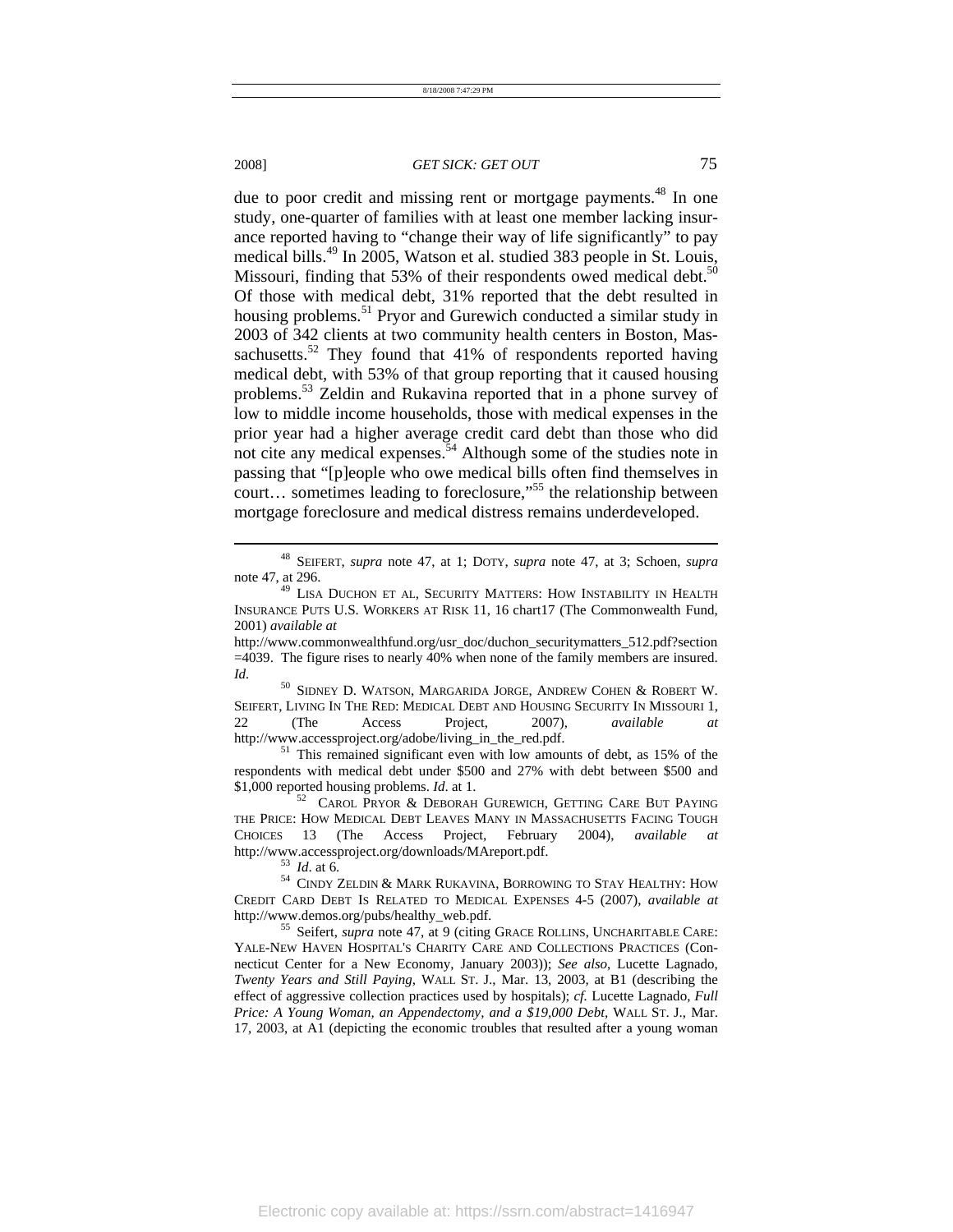The Consumer Bankruptcy Project (CBP) provides a successful model for studying families in financial distress, drawing data from bankruptcy records, written surveys, and telephone interviews in 1981, 1991, 2001 and now 2007 forthcoming.<sup>56</sup> The CBP originally used only court records to link medical bills to bankruptcies.<sup>57</sup> However by 2001, it had become routine for debtors to pay medical bills with credit cards, which would be listed as general debt in court records and would not be traceable to a medical cause. Given this gap and other developments, the researchers also began using written and telephone surveys to acquire information from the debtors themselves, as we did in the present study.

Jacoby & Warren reported that 46% of debtors in the 2001 survey self-identified a medical cause for their bankruptcy, with 21% of debtors in the written survey reporting missing at least 2 weeks of work due to a medical injury and 26% reporting having medical bills in excess of \$1000 that were not covered by insurance in the two years before filing for bankruptcy.<sup>58</sup> Jacoby & Warren posited that perhaps 63% of the debtors they surveyed had a medical-related bankruptcy.59

In a widely cited article also based on the 2001 dataset and supplemented by in-depth interviews with respondents who indicated medical causes of their bankruptcies, Himmelstein, Warren, Thorne

underwent surgery without medical insurance).<br><sup>56</sup> *See, e.g.*, TERESA A. SULLIVAN, ELIZABETH WARREN & JAY LAWRENCE WESTBROOK, AS WE FORGIVE OUR DEBTORS: BANKRUPTCY AND CONSUMER CREDIT IN AMERICA 168 (1989) (reporting CBP survey data); ELIZABETH WARREN & AMELIA WARREN TYAGI, THE TWO-INCOME TRAP: WHY MIDDLE-CLASS MOTHERS AND FATHERS ARE GOING BROKE 181-88 (2003); Robert M. Lawless & Elizabeth Warren, *The Myth of the Disappearing Business Bankruptcy,* 93 CAL. L. REV. 743, 769 (2005) (describing phases of data collection for the CBP). The project was initiated by Professors Teresa Sullivan, Jay Westbrook, and Elizabeth Warren in 1981 and 1991. By 2001, the team expanded to include Professors David Himmelstein, Robert Lawless, Katherine Porter, John Pottow, Deborah Thorne, Susan Wachter, Steffie Woolhandler, then-Professor and now-Judge Bruce Markell, and then-Professor and now-Dean Michael Schill. The CBP has conducted its most recent survey in 2007, and results are forthcoming. Many of the questions in our survey were based on the

CBP's draft survey, and we are grateful to the entire team. 57 *See* SULLIVAN ET AL., *supra* note 56. 58 Melissa B. Jacoby & Elizabeth Warren, *Beyond Hospital Misbehavior: An Alternative Account of Medical-Related Financial Distress*, 100 NW U. L. REV. 535,

<sup>548-49, 551 (2006). 59</sup> *Id.* at 552 fig.3. Jacoby and Warren noted that not all researchers would agree with what they included under the realm of medical-related bankruptcy, and presented the data under alternative calculations, but concluded that "[b]y any analysis, this study finds a substantial number of families filing for bankruptcy in part to deal with the fallout from medical problems." *Id*., at 551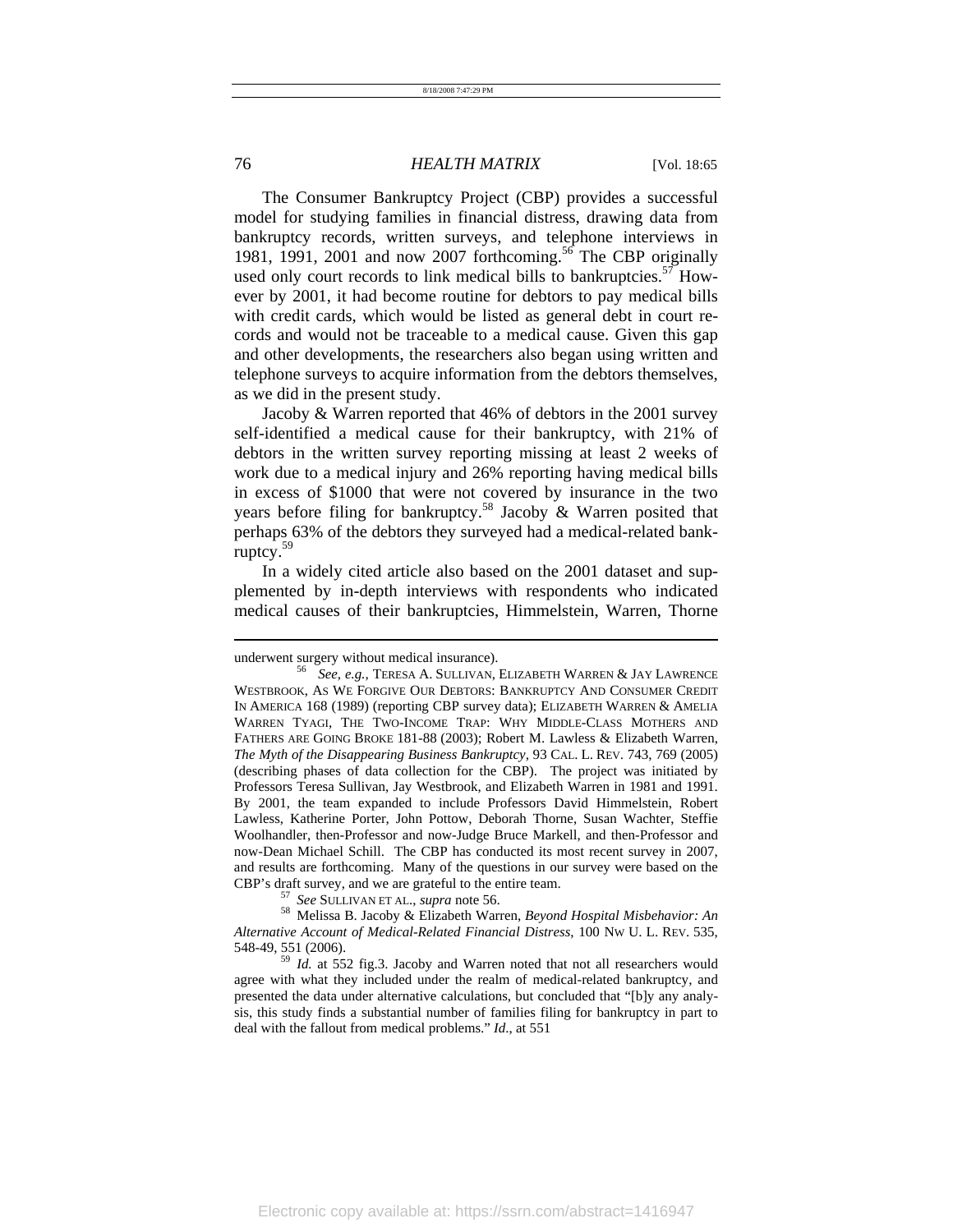and Woolhandler concluded that about 2 million Americans (including filers and their dependents) suffered medical bankruptcies in a one year period.<sup>60</sup> Medical bankruptcies are not static; these authors estimated that the phenomenon had grown twenty-fold since the preliminary study in  $1981.^{61}$ 

The present empirical study of mortgage foreclosure provides a useful supplement to the bankruptcy data, as an alternative measure of financial distress in America. In sheer numbers, in 2006, mortgage foreclosures affected a larger cross-section of America, striking at about double the rate of bankruptcies.<sup>62</sup> Federal bankruptcy is an "imperfect proxy for financial ruin<sup> $\dot{v}$ 63</sup> because it is a voluntary proceeding initiated by the debtor himself or herself, who therefore must have the financial and personal wherewithal to take this rather drastic remedy.<sup>64</sup> Moreover, bankruptcy is only attractive to those who have nonexempt assets or income that they are seeking to protect from creditors, and who have the cash on hand to pay an attorney to prepare and submit the filing. The most destitute Americans face financial distress without bankruptcy protection.

In contrast, foreclosure proceedings are involuntary for the debtors, as they are initiated by lenders at their own discretion, and the holder of a security interest on a house can exercise it, regardless of whether the homeowner has exempt equity therein.<sup>65</sup> As the bank-

<sup>60</sup> David U. Himmelstein et al., *Market Watch: Illness And Injury As Contributors To Bankruptcy*, W5 HEALTH AFFAIRS 63, 63 (2005),

http://content.healthaffairs.org/cgi/reprint/hlthaff.w5.63v1. *Compare* Himmelstein et al. which used a narrower definition of medical bankruptcy, finding that 54.5% had medical causes, in contrast to the 63% in Jacoby and Warren *supra* note 58.<br><sup>61</sup> Himmelstein et al., *supra* note 60, at 71.<br><sup>62</sup> *Compare* Press Release, Administrative Office of the U.S. Courts, Bank-

ruptcy Filings Plunge in Calendar Year 2006 (Apr. 16, 2007), *available at* http://www.uscourts.gov/Press\_Releases/bankruptcyfilings041607.html (announcing that 617,660 bankruptcy cases where filed in 2006) *with* Press Release, RealtyTrac, *supra* note 1 (announcing 1.2 million foreclosure filings in 2006). Note, however, that 2006 was an odd year for both bankruptcies and foreclosures, with a dramatic decrease in bankruptcies following passage of the Bankruptcy Abuse Prevention and

Consumer Protection Act of 2005 and a dramatic increase in foreclosures. *See id.* <sup>63</sup> Himmelstein et al., *supra* note 60, at 71.<br><sup>64</sup> It is possible for creditors to file an involuntary petition for bankruptcy, however this is an extremely rare occurrence generally, and even more rare for consumers. David S. Kennedy, James E. Bailey, III, R. Spencer Clift, III, *The Involuntary Bankruptcy Process: A Study of the Relevant Statutory and Procedural Provisions and Related Matters*, 31 U. MEM. L. REV. 1, 3 (2000) (In 1998 "less than 1/1000 of one percent of all bankruptcy cases filed were commenced involuntarily." (citation omitted)).

This voluntary versus involuntary distinction only focuses on the legal filing itself. Whether individuals are forced into financial distress by exogenous fac-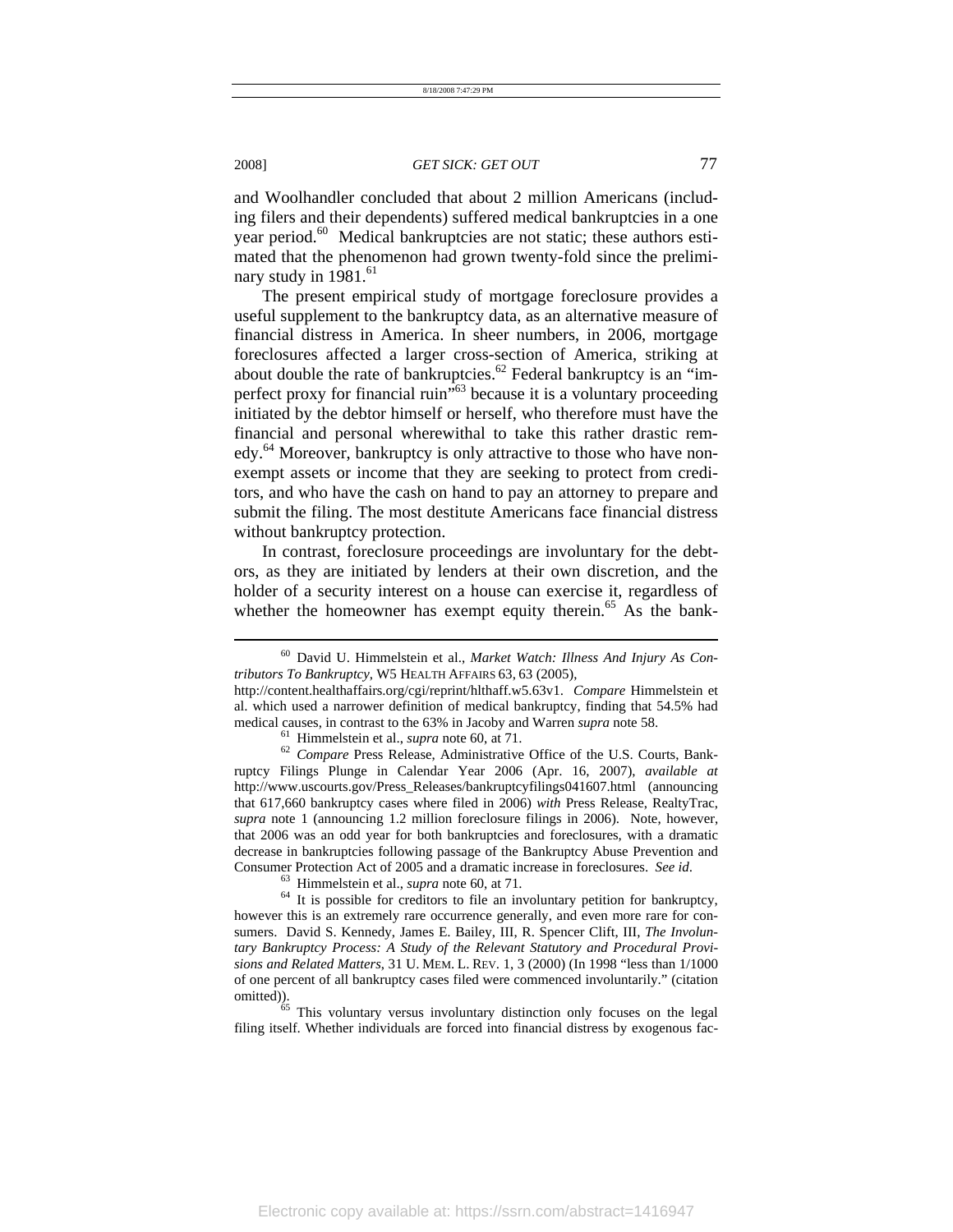ruptcy authors acknowledge, "many people financially ruined by illness are undoubtedly too ill, too destitute, or too demoralized to pursue formal bankruptcy."<sup>66</sup> These people, on the other hand, will show up in the foreclosure filings, although they may or may not respond to our surveys. Indeed, only one third of our respondents (34%) reported that they had ever in the past declared bankruptcy, and only 15% of the total respondents had either "tried," or were planning to declare bankruptcy as a solution to their impending foreclosure. By sampling a different population than other studies, our survey helps complete the picture of financial distress in America. $67$ 

On the other hand, our foreclosure study is in some ways more limited than the bankruptcy studies. Mortgage foreclosure is obviously limited to homeowners, while bankruptcies cover both homeowners and renters. Another significant weakness of our data compared to the ongoing bankruptcy studies is that we only have a snapshot in time of four states rather than a national sample repeated several times over a quarter century.<sup>68</sup> Thus, we are unable to control for geographic variations and measure longitudinal changes over time.

#### **II. RESEARCH METHOD**

We mailed surveys to 2,000 homeowners in four states: California, Florida, Illinois and New Jersey.<sup>69</sup> We chose these states primarily in an attempt to reach people in a broad range of geographic, lifecycle and socio-economic situations, though we were also constrained by data availability, and certain features of particular state foreclosure laws. Geographically, these states include both coasts, the north and the south, and the interior of America. As for life cycles, in America, 12.4% of the population is over 65 years of age, and two of our states, Florida and New Jersey, are above this average while two others,

tors is a distinct, though more fundamental, question.<br><sup>66</sup> Himmelstein et al., *supra* note 60, at 71.<br><sup>67</sup> See Richard M. Hynes, *Bankruptcy and State Collections: The Case Of The Missing Garnishments*, 91 CORNELL L. REV. 603, 606 (2006) (studying state law debt collection defendants and arguing that "[i]f we are to understand the extent of consumer financial distress, we must look beyond bankruptcy"). 68 The CBP has only this year undertaken a national sample. In previous

years, it used a selection of individual judicial districts around the country. *See generally* sources cited at note 58 *supra*.<br><sup>69</sup> We obtained funding and supplies sufficient to mail 2000 surveys, and we

estimated that our response rate might be high enough to justify sending 500 surveys to any given state. So we selected four states to survey. Because we wanted a significant number of returns from each state, we did not weight them according to population in our mailings, but rather weighted the final results when making national comparisons.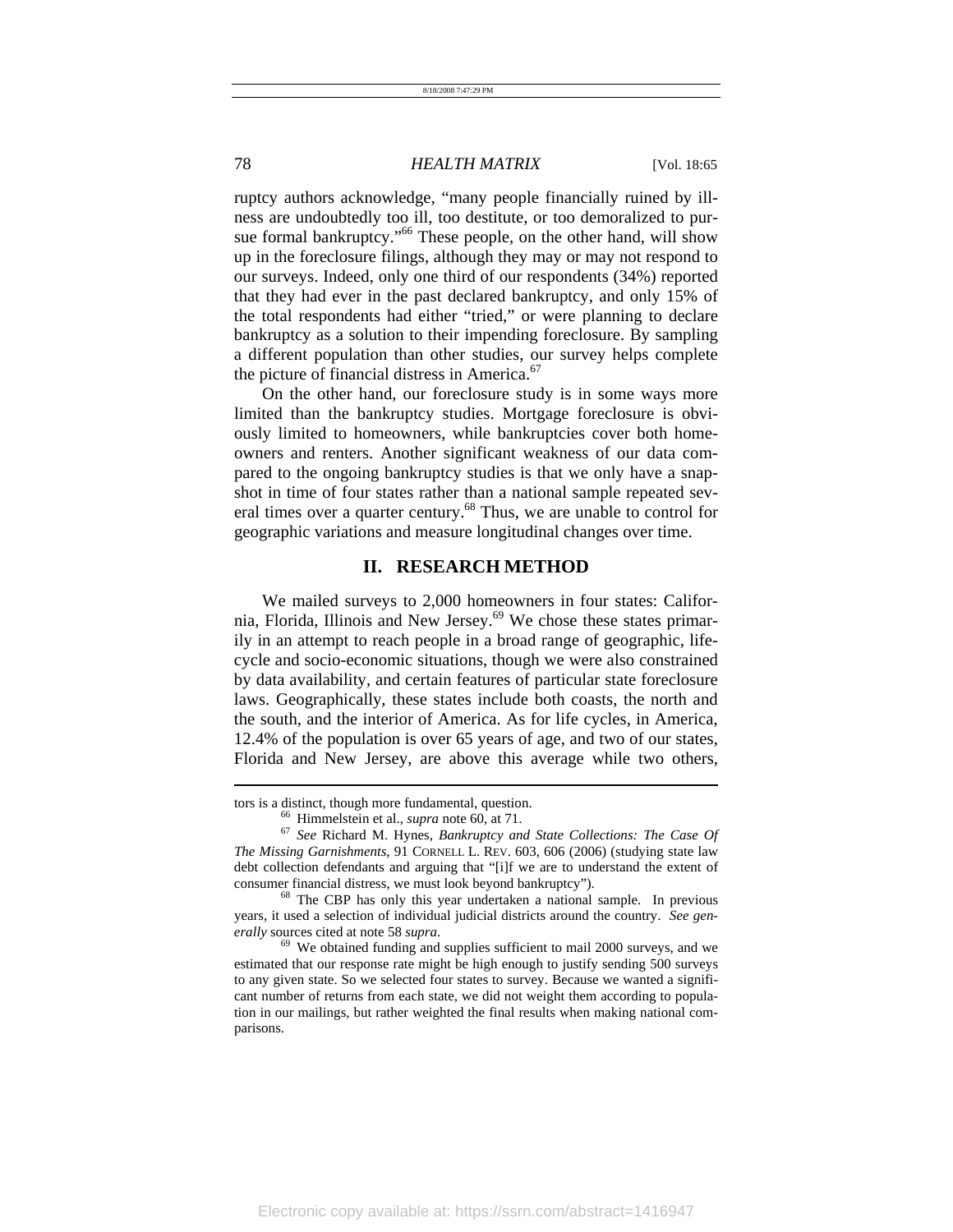California and Illinois, are below.<sup>70</sup> Except for Florida, these states have higher median home values than the national median of \$119,600, but these states, again except for Florida, also have higher median incomes than the national median of \$44,434. So, while these states include a reasonable cross-section of America, future studies should aim to be more comprehensive, and scientifically representative.

We also selected these states out of sheer practicality. In some states, foreclosures proceed from notice to disposition too quickly and the filings are not publicly accessible quickly enough to survey the homeowners by mail.<sup>71</sup> As a result, we focused on states where the notices of foreclosure were readily accessible within days of the filings, but where the homeowners would still likely be in the homes for several weeks, during which they could receive and respond to our survey. There is a potential source of selection bias here – states with quicker foreclosure procedures could make foreclosure less expensive for lenders, and therefore cause them to turn more readily to this remedy. Thus, the potential survey populations in those states could have different characteristics than the ones we surveyed. This problem could be explored and remedied by future studies using telephone surveys instead of mail.

We obtained names, addresses, and basic property information for recent mortgage default notices from the Westlaw real property preforeclosure database for each state. The Westlaw databases contain information filed with the county clerk or recorder in select counties that relates to court filings for foreclosures or notices of default. Most of the information is usually provided by the party filing with the clerk—generally, the mortgage lender attempting to foreclose on the mortgage.

On November 27, 2006, we extracted all mortgage foreclosure records for single-family properties and residential condominiums that had been recorded within the previous 30 days from the appropriate pre-foreclosure databases.<sup>72</sup> Seeking only to survey homeowners, we

<sup>70</sup> U.S. Census Bureau, QuickFacts, http://quickfacts.census.gov/qfd/ (last visited Oct. 26, 2007) (use drop down box to view a particular state's census information).  $71$  For example, we considered surveying homeowners in Texas, but foreclo-

sures in Texas can be completed within 21 days of the initial court filing. Many of the counties submit their data only bi-weekly. To get enough foreclosure notices in Texas, we would have had to use records that had been filed in court almost a month before we queried the database. By the time our survey would have reached the mailing address, it is likely that many of the homeowners would already have been forced from their homes. As a result, we were unable to survey homeowners in Texas. 72 To obtain enough records from New Jersey, we had to extract records for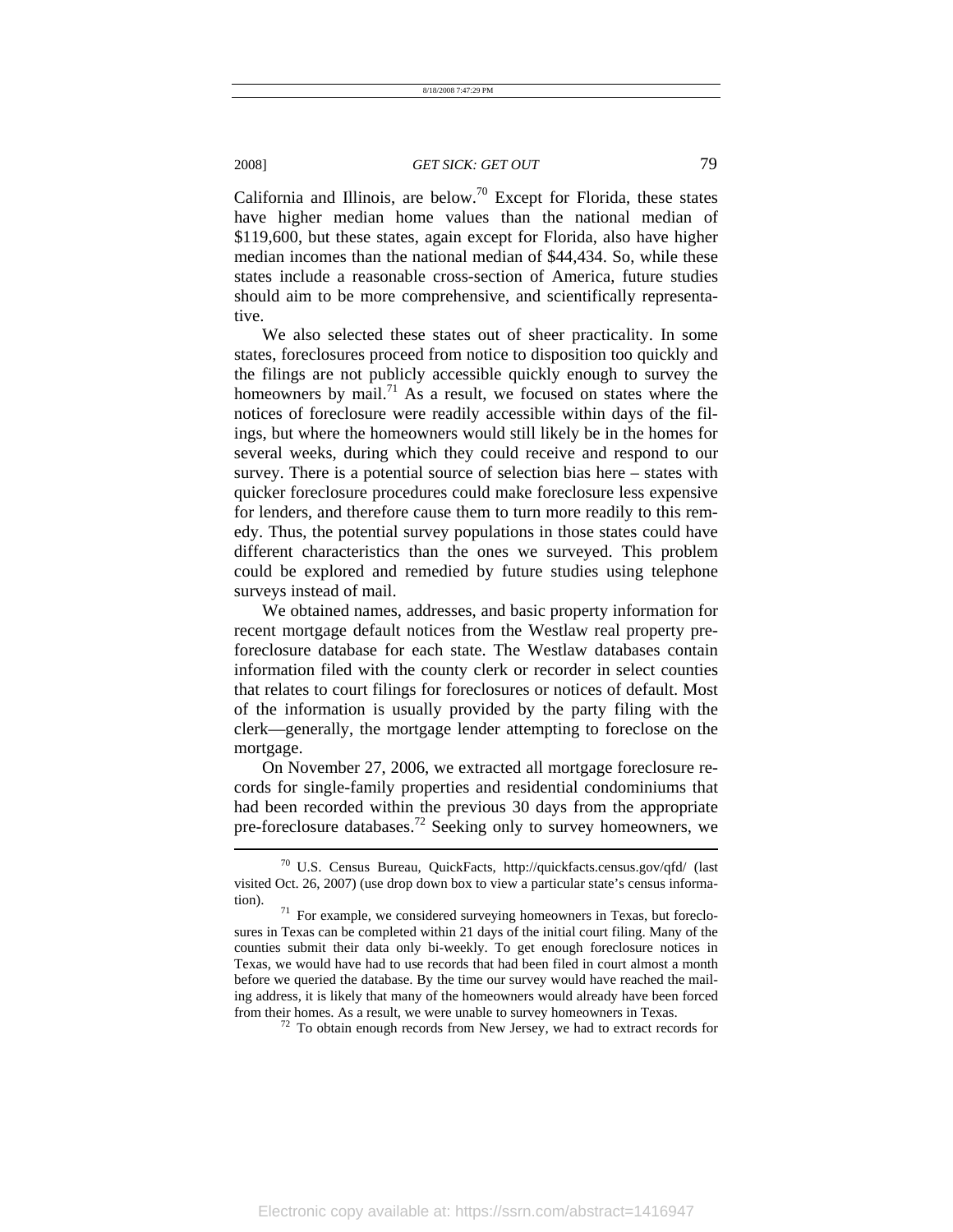filtered out commercial and investment properties by keeping only records for which the defendant mailing address was the same as the property address.<sup>73</sup> We then randomly selected 500 records from each state to receive surveys.<sup>74</sup>

We designed our survey packet to maximize the response rate, and included a one dollar gift to encourage participation.<sup>75</sup> The survey instrument was designed to be easily readable,  $^{76}$  and we circulated drafts for comment to bankruptcy attorneys who regularly work with

the previous 60 days. We obtained 6577 records from California, 1679 from Florida, 761 from Illinois, and 900 from New Jersey. Because counties update their data on different schedules (a few update daily, many update weekly or biweekly, some update monthly, and a handful update only bi-monthly), the median record date varied by state and some counties were disproportionately represented in our initial data extraction. The median recording date for the California data was November 7, it was November 2 for Florida and Illinois, and it was October 19 for the New Jersey data. 73 A small number of institutional defendants made it through this filter, but

we identified them by visual inspection after the survey sample had been selected. After filtering, we had 4348 records from California, 856 from Florida, 540 from Illinois, and 739 from New Jersey.<br>
<sup>74</sup> We sampled 500 from each state for simplicity, though it implies that

some states were over-sampled and others were under-sampled. Our subsequent comparisons across states rely on appropriately weighted averages. See for example *infra*

note 84.<br>
<sup>75</sup> We printed cover letters on high-bond, color Harvard Law School letterhead, and all three authors signed each of the 2000 letters in blue ink. The letter mentioned our advisor, Professor Elizabeth Warren, by title and name, and mentioned that she had published well-known books and has appeared on the popular Dr. Phil television show. We hand-stamped both the outer and return envelopes with brightlycolored stamps, and we included a crisp, new one-dollar bill in each packet. We strongly emphasized the confidentiality of the responses. We also attempted to call every recipient who had not yet responded, encouraging them to complete the survey on the telephone. In short, we followed the techniques shown to increase survey response rates. See generally, DON DILLMAN, MAIL AND INTERNET SURVEYS: THE TAILORED DESIGN, SECOND EDITION (2007).<br><sup>76</sup> For example, we presented respondents with 21 possible contributing

causes and asked them to check all factors that contributed to their default, but we were worried that respondents would be less inclined to read the entire list and to check causes further down on the list. Therefore, we broke the question into five subquestions, each containing a list of four or five answer options. Unfortunately, we did not randomize or vary the order of the response options across individual surveys in order to test this potential source of bias. Nonetheless, the 'standard account' factors, as we are calling them, (i.e., "amount due for monthly mortgage payment increased", and "loan was not affordable from the beginning") were the first two options listed, while the medical factors, which we are exploring as an alternative hypothesis, were in slots six through nine. Thus, any such bias towards the top of the list, or towards either end of the list would make our findings more significant. The second-most popular response ("had to pay unexpected expenses …", at 49% of respondents) was in slot fifteen, suggesting that if there is a bias in this regard, it is modest.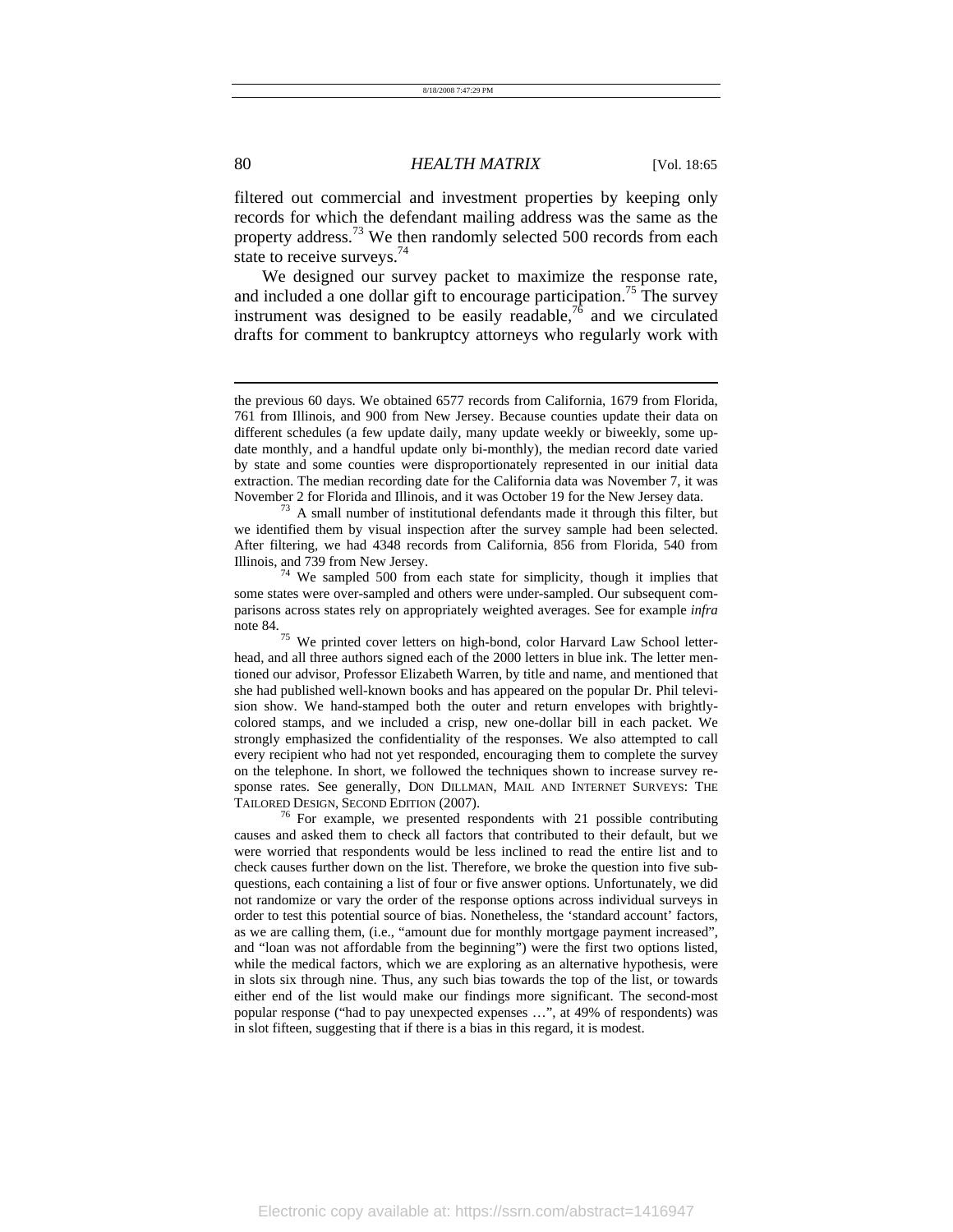these populations.  $77$  The survey was six pages, covering a variety of issues and collecting basic demographic data, and included a blank page at the end to allow respondents to explain their situation in greater detail.

We sent the surveys by first-class mail. We received 113 completed survey responses in the mail. An additional six surveys were returned by the recipients without responses, and 187 were returned by the post office marked "address unknown," perhaps because the residents failed to prevent foreclosure and were evicted, without leaving a forwarding address. To increase our overall response rate, we called all of the non-respondents for whom we could obtain phone numbers.<sup>78</sup> Fifteen people answered the survey over the phone, bringing our total response count to 128, for a response rate of 7% (128 responses of 1813 valid postal addresses).<sup>79</sup>

To check for bias in our relatively small number of responses, we obtained data from a website that compiles real-estate property data, Zillow.com, on most of the 2000 properties we had randomly selected to receive surveys.<sup>80</sup> According to the data from Zillow.com, our respondents had a mean/median home value of \$324,581 / \$250,063, whereas our non-respondents had a mean value of \$349,065 /  $$283,726$  — a difference of about \$25,000, but not statistically significant even at as low as the 80% confidence level. There were also no significant differences between respondents and non-respondents at the state level. $81$  We also found no statistically significant differ-

20% from Illinois, and 27% from New Jersey. Two-thirds (64%) of our respondents were white, 18% were African-American, 8% were Hispanic, and 7% were Asian-American. As discussed in Part III (A) *infra*, with reference to their incomes and home values, our respondents looked quite like the median persons in their states.<br><sup>80</sup> We were able to extract estimates for home value and recent value appre-

ciation for almost 90% of the addresses we selected, and we extracted square footage and year built for about 78% of the addresses outside of New Jersey. Aside from rough valuation estimates, Zillow.com did not have property characteristic data for New Jersey addresses. For addresses outside New Jersey, we were also able to obtain the number of bathrooms for 76% of the records and the number of bedrooms for

51% of the records.<br><sup>81</sup> Obviously, our low response rate makes it harder to find significant differences. The mean value (\$223,063) for our respondents in Florida was noticeably lower than the value (\$299,578) for the Florida non-respondents, but due to the large

<sup>77</sup> We also placed a notice in Spanish at the top of the first page asking Spanish speakers to check a box and return the survey even if they were unable to complete it. We received no such returns. 78 The Westlaw pre-foreclosure database records do not contain phone num-

bers for defendants, so we obtained phone numbers in bulk from online white pages. We were able to obtain phone numbers for 349 of our non-respondents; we attempted to call them all at least once.<br><sup>79</sup> We received 22% of our responses from California, 32% from Florida,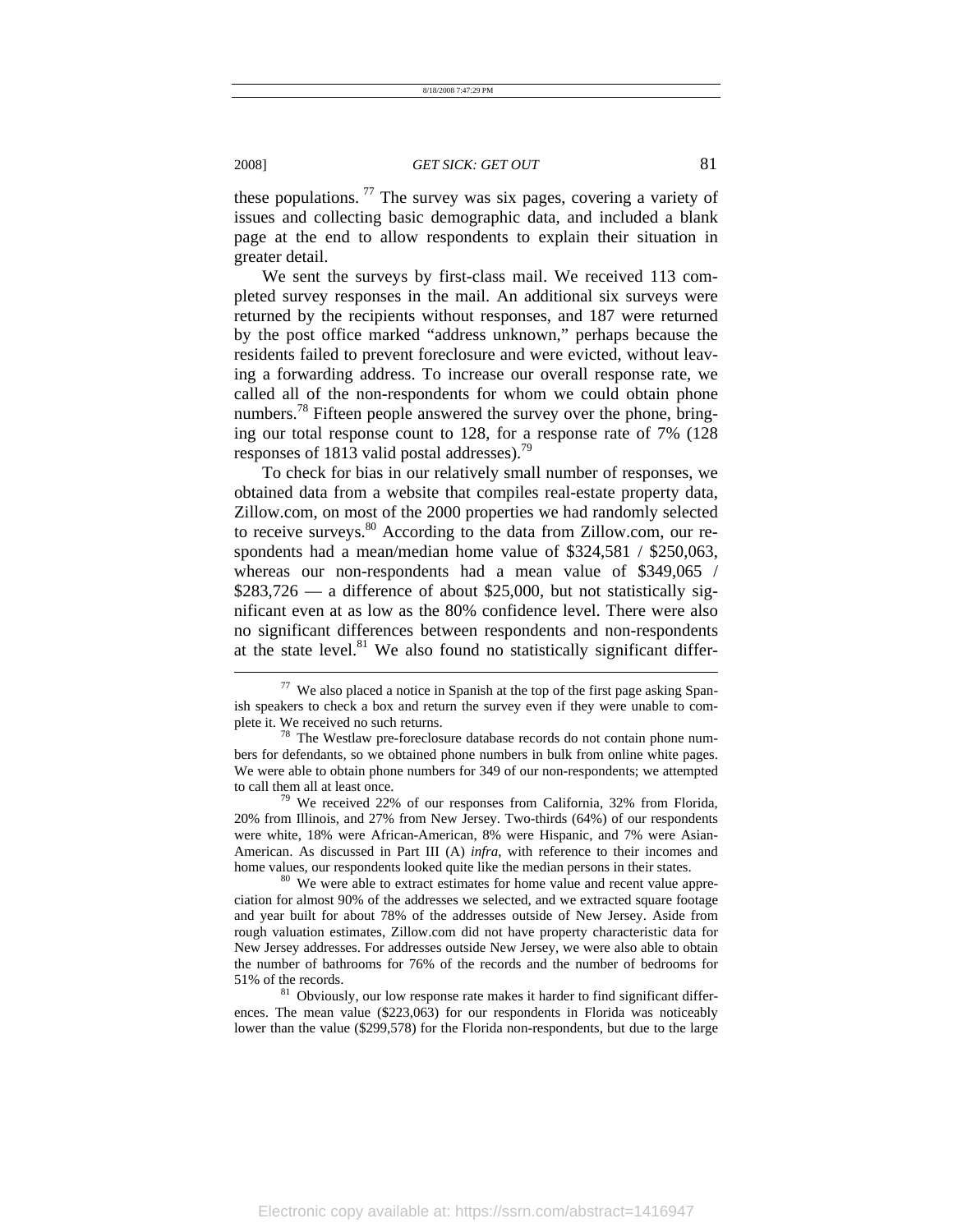ences between respondents and non-respondents in terms of mean and median home purchase prices, the change in home value over the recent 30 day period, the square footage of the home, the year the home was built, the number of bedrooms, or the number of bathrooms.

With regard to potential response bias, one concern would be that those with medical or other exogenous causes would be more likely to respond, wanting to tell their stories, while those who had caused their own foreclosure by purchasing a home they could not afford or making a bad bet on the real estate market, would be too embarrassed to respond. The year in which people had purchased the homes now in default would provide some indication of whether this response bias is present. If there were such a response bias, one would expect to see non-respondents with significantly more recent home purchases, compared to the respondents who would have been able to afford their homes until encountering a medical or other crisis. The average date purchased for these two groups was within six months of each other, yielding no statistically significant difference on this score ( $n = 1112$ , 71,  $p = .22$ ). Thus, if there is a response bias in this data, it is too subtle to be detectable with the data on hand. Nonetheless, even with these modest tests of bias, the relatively low response rate is a cause for concern, and readers should consider our findings conditional until a more robust study can further test our hypotheses.

#### **III. FINDINGS**

Our surveys included both subjective data, in which respondents themselves specify what they believed caused their foreclosures, and purportedly objective data -- the raw facts reported by the respondents about their situations, such as whether they currently have health insurance. As noted above, we also relied on data about the properties of both respondents and non-respondents. Together, these three sources of data complement each other and paint the picture of foreclosure.

#### The Standard Account

Our data shed light on what we have called, "the standard account" of the causes of home foreclosures. $82$  This standard account focuses on lax lending standards, rising interest rates, and irresponsible borrowers who are walking away from upside-down mortgages on houses they simply cannot afford. Relevant to this explanation, we

variation in values, the difference was not statistically meaningful at as low as the 90% confidence level.<br><sup>82</sup> See discussion surrounding and sources cited in notes 3-5 supra.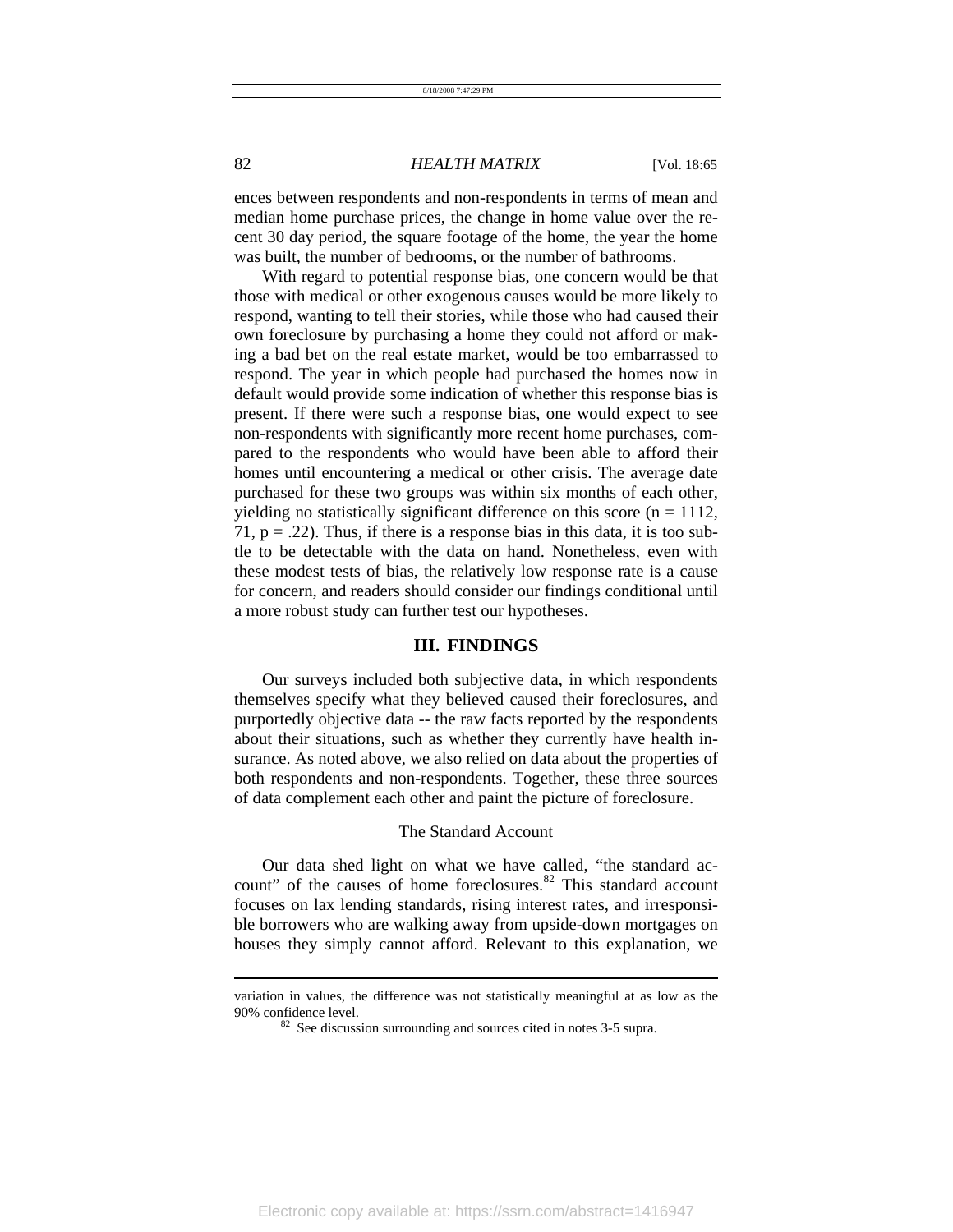have data regarding the homeowners' self-reported causes of foreclosure, their time in residence, their incomes and secured debt, and their home equity.

Of the respondents, only one third (36%) said that increasing mortgage payments were a factor in their default, and only one in six (16%) reported that their loan was actually unaffordable from the beginning. In contrast, three quarters of respondents (76%) reported that their foreclosure was caused by a drop in income (57%) or unexpected expenses (49%). As we see below, medical crises strike on both of these fronts.

As shown in Table 2, these homeowners reported surprisingly high household incomes, earning  $$52,000$  annually on the median.<sup>8</sup> This puts them squarely in the middle-class, matching the \$51,000 median household income for residents of their four states, weighted appropriately.84 The respondents also owned fairly typical homes for

<sup>&</sup>lt;sup>83</sup> The average income was even higher, at \$58,567. Unfortunately, we did not ask respondents to distinguish between their incomes before and after their medical or other crises that caused the mortgage default. Thus, the reported figure could represent the income they were receiving before being injured, or it could represent their actual income now that they are unemployed. Assuming that some respondents may have answered the question one way, and some may have answered it the other way, one might assume that the average income, pre-medical crisis, is higher than the reported figure, even though the average actual income, during the medical crisis, is lower than the reported figure. Consistent with this hypothesis, we found a significant difference in the income levels of those who had a medical cause of foreclosure. Those without a medical cause had a mean/median income of \$75,000 / \$55,000, while those with a medical cause had \$52,000 / \$45,000. However, in regression models accounting for other factors, such as age, race, and state of residence, this

difference became insignificant.<br><sup>84</sup> U.S. Census Bureau, Two-Year-Average Median Household Income by State: 2003-2005.

http://www.census.gov/hhes/www/income/income05/statemhi2.html (last visited Oct. 26, 2007). We took the 2004-2005 medians for each state, and then to estimate the 2006 value we used the same percentage change for each state in the previous period. We then weighted each state according to the number of responses we received in order to produce a weighted average of \$50,988. On this score, the incomes for population of the four chosen states are quite similar to the projected 2006 U.S. median income of \$47,913 (a difference of 6%). At \$52,000, our respondents earn about 9% more than the national median. Note, however, that here we are comparing the *homeowners* in our sample, with all residents of their states, including those who do not own homes. The average income of those with mortgages nationwide in 2006 was \$70,667. U.S. Census Bureau, Financial Characteristics for Housing Units with a Mortgage, http://factfinder.census.gov/servlet/STTable? bm=y&-geo\_id=D& $q$ r\_name=ACS\_2006\_EST\_G00\_S2506&-ds\_name=D&-\_lang=en (last visited Oct. 26, 2007) (note that the 2005 dataset for Table S2506 lists the median household income for homeowners with a mortgage in 2005 as \$67,852).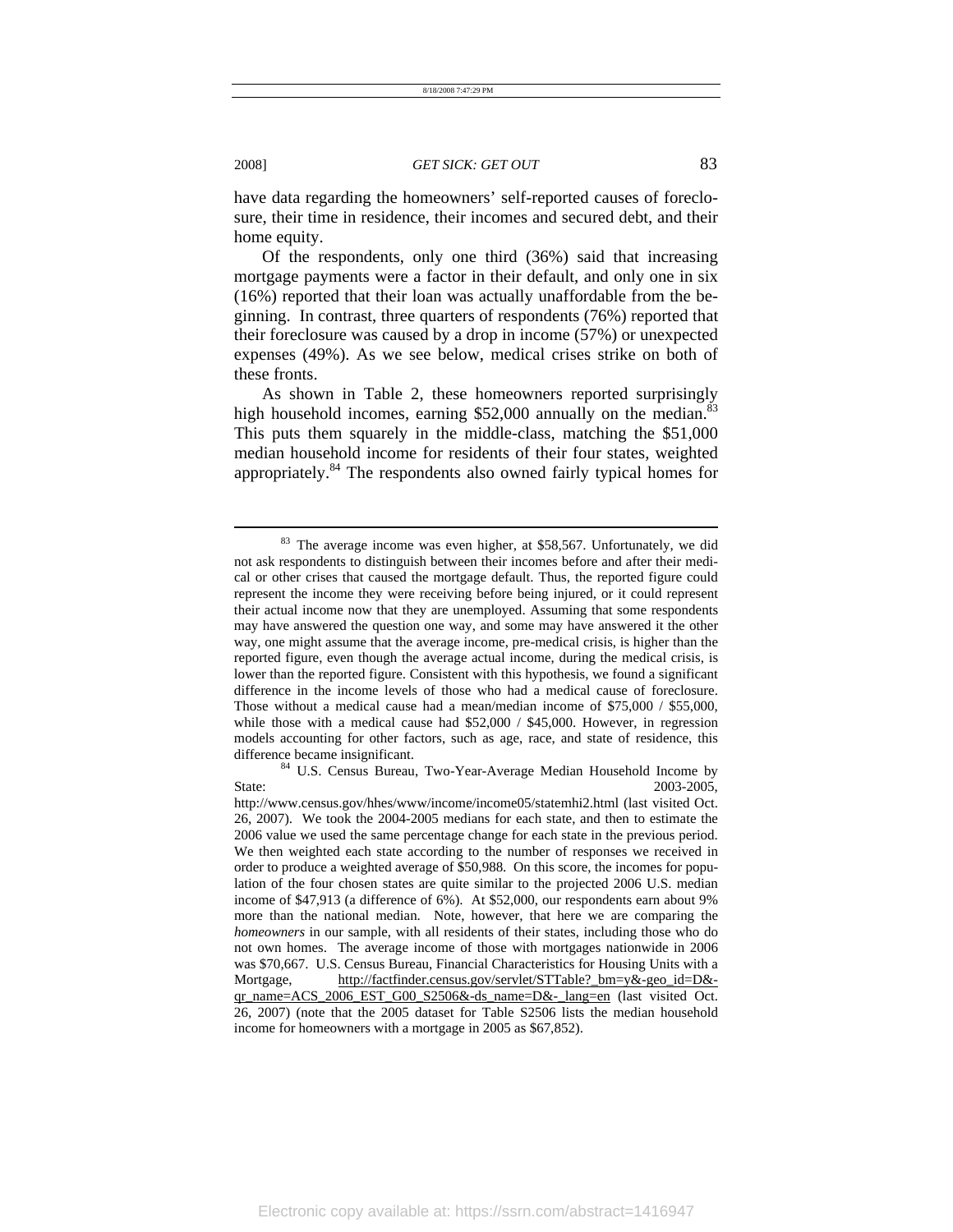| 8/18/2008 7:47:29 PM |
|----------------------|
|                      |

their states, with a median value of  $$254,023$ .<sup>85</sup> In comparison, the median home values for residents of the four states, weighted appropriately, is \$320,931.86 Together, these observations suggest that although these respondents have typical incomes, their homes are actually less expensive than the median homes in their states.

#### Table 2: Comparison of Foreclosure Respondents to State Base Rates

|                          | <b>Foreclosure</b><br><b>Respondents</b> | <b>Four-State</b><br>Weighted<br><b>Averages</b> |
|--------------------------|------------------------------------------|--------------------------------------------------|
| <b>Household Incomes</b> | \$52,000                                 | \$51,000                                         |
| <b>Home Values</b>       | \$254,023                                | \$320,931                                        |
| Ratio                    | 4.9                                      | 6.2                                              |

We estimated the respondents' required mortgage payments based on the total amount of secured debt and interest rate each reported, assuming a thirty-year amortization. $87$  Based on this relatively crude

same time that the property-level data was drawn. The medians were: California, \$524,716; Florida, \$233,743; Illinois, \$231,023; and New Jersey, \$357,955. Zillow.com estimated that the United States median home value was \$263,308. This is within 4% of our respondents' home value of \$254,023, suggesting that on this measure at least, our respondents look quite like middle America. However, at \$320,931, the housing stock in the four surveyed states is 26% higher than the national median, even though the incomes for residents of these states is only 6% higher. *See supra* note 84. Thus, residents of these sampled states can be expected to have somewhat more difficulty affording their homes, and therefore may find it more necessary to use exotic mortgages. *See supra* note 4 and accompanying text. A future national study of the causes of foreclosure might find an even larger percentage of medical causes relative to simple issues of unaffordability. 87 The thirty-year amortization is the most typical loan type. *See* Federal

Housing Finance Board, Terms on Conventional Home Mortgages: Table II – National Averages for All Major Lenders: Loans Closed, http://www.fhfb.gov/GetFile.aspx?FileID=6582 (last visited Sept. 29, 2007) (reporting average time to maturity for fixed rate loans being 29.0 years for fixed-rate loans and 30.1 years for variable rate loans, for those closing in December 2006). This estimate of monthly payments does not include insurance or taxes, and will be inaccurate for respondents who have a longer or shorter loan period, and also fails to account for respondents who are using interest-only loans or other variations on the

<sup>&</sup>lt;sup>85</sup> The average house was \$324,213. This estimate is based on data from Zillow.com. We also asked respondents to estimate the current value of their homes, and they were largely consistent with the Zillow data, with a mean of \$346,664 and a median of \$259,000. A paired t-test reveals that the differences are insignificant ( $p =$ .14). 86 This is based on state medians estimated by Zillow.com, drawn at the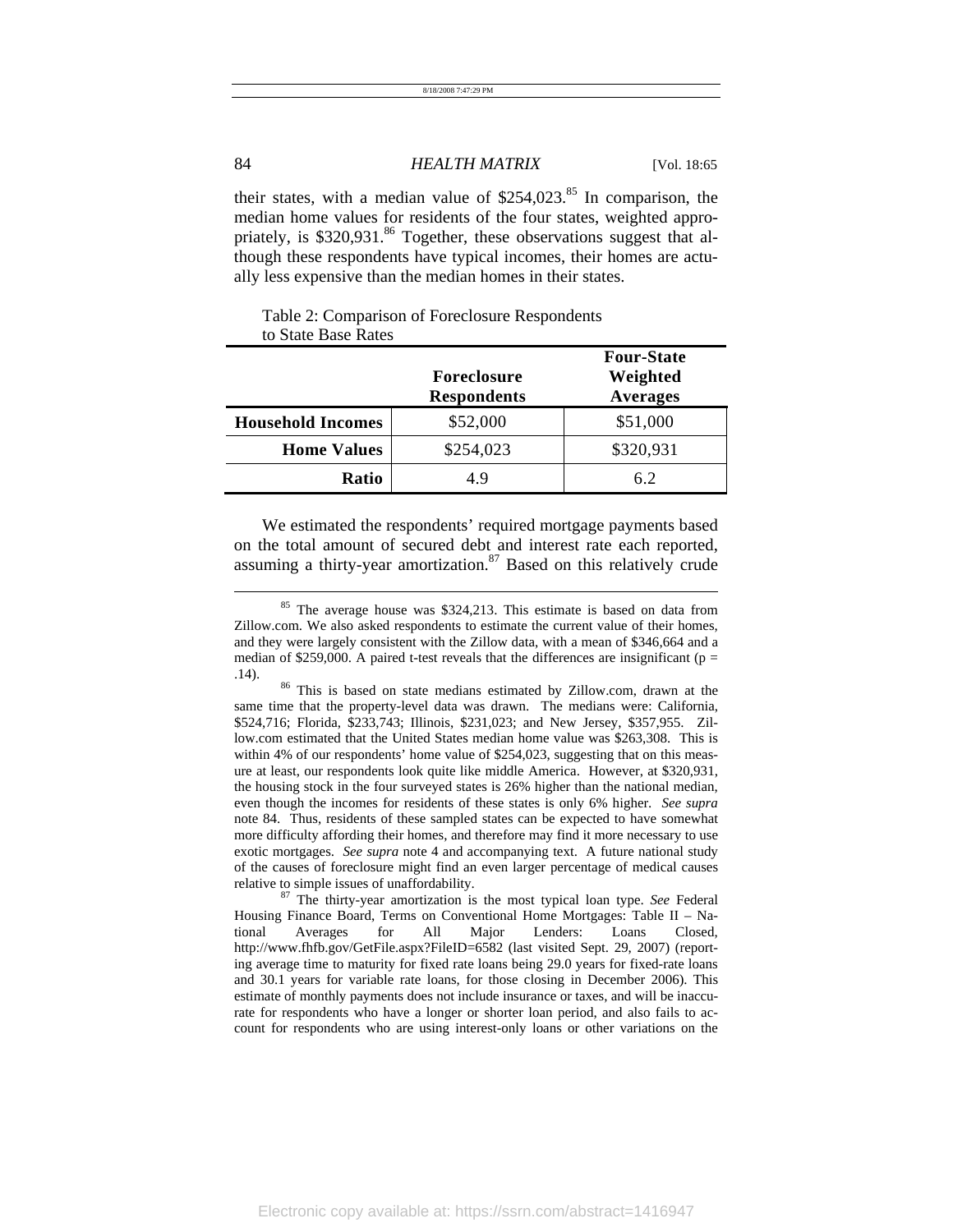l

#### 2008] *GET SICK: GET OUT* 85

estimate, the median homeowners in our sample spends less than one third  $(32\%)$  of their income on their estimated mortgage payments.<sup>88</sup> This puts our respondents, all of whom are in foreclosure, just above the Federal Housing Administration (FHA) benchmark of 29%.<sup>89</sup> Almost half (47%) of our respondents meet or beat the FHA benchmark. We estimate that the median respondent can completely meet his or her mortgage payments, and have \$32,707 left over for other living expenses.<sup>90</sup> Nonetheless, given that these people are all in foreclosure, we suspect that many respondents reported their normal annual incomes, even though their mortgage foreclosures were precipitated by a sudden loss in income. If we had instead asked how much they earned in the most recent weeks or months, the annualized amount would likely have been somewhat lower. Future studies should attempt to clarify this point.

We also calculated the amounts of equity that respondents had in their homes –the home's market value minus the secured debt on the home.<sup>91</sup> As noted above, the traditional theory of mortgage default is

http://www.hud.gov/offices/hsg/sfh/buying/buyhm.cfm ("according to the FHA,[ ]monthly mortgage payments should be no more than 29% of gross income"), *see also* 7 C.F.R. § 1980.345 (2007) (allowing a 29% ratio for home loans under the Department of Agriculture programs); 38 C.F.R. § 36.4337 (2006) (allowing a 41% ratio for home loans under the Veterans Administration programs).<br><sup>90</sup> The mean is \$38,601. This figure is based on the estimate of mortgage

payments explained *supra* note 87, deducted from the respondent's self-reported

income. 91 We used the respondents' self-reported amount of secured debt and compared it to both their own estimates of the home value and Zillow.com's estimate of the home values. There was no significant difference between these methods, so the self-reported data is discussed in the remainder of this paragraph. *See* note 85 *supra*.

standard loan model. Also, note that this benchmark is distinct from the "Total Fixed Payment to Effective Income" benchmark that is sometimes used in the alternative, and is therefore not a measure of total housing costs, which would include utilities and maintenance. This is also distinct from the "Back End Ratio" which includes the burden of servicing all the consumer's debts, including both secured and unsecured. Rather, the present number is comparable to the FHA "Mortgage Payment Expense to Effective Income" benchmark *infra* note 89, and is merely a measure of mortgage payments to income.<br><sup>88</sup> The mean is 52%, and is drawn up because some people reported ex-

tremely low incomes, likely due to a recent loss of income. For example, there were ten respondents that had ratios above 100% (with a maximum of 473%), meaning that they would have had to spend every penny of income on their mortgage payments, and they still could not have made them. Interestingly, 83% of these particular respondents indicated medical causes of their foreclosures, or indicia of medical crises, as defined below. Of those who had income-to-mortgage payment ratios above 50%, 91% cited medical causes or indicia of crises. *See* also note 83 *supra* (income data does not distinguish between income before or after medical or other crises.)<br><sup>89</sup> HUD, 100 Questions & Answers About Buying a New Home,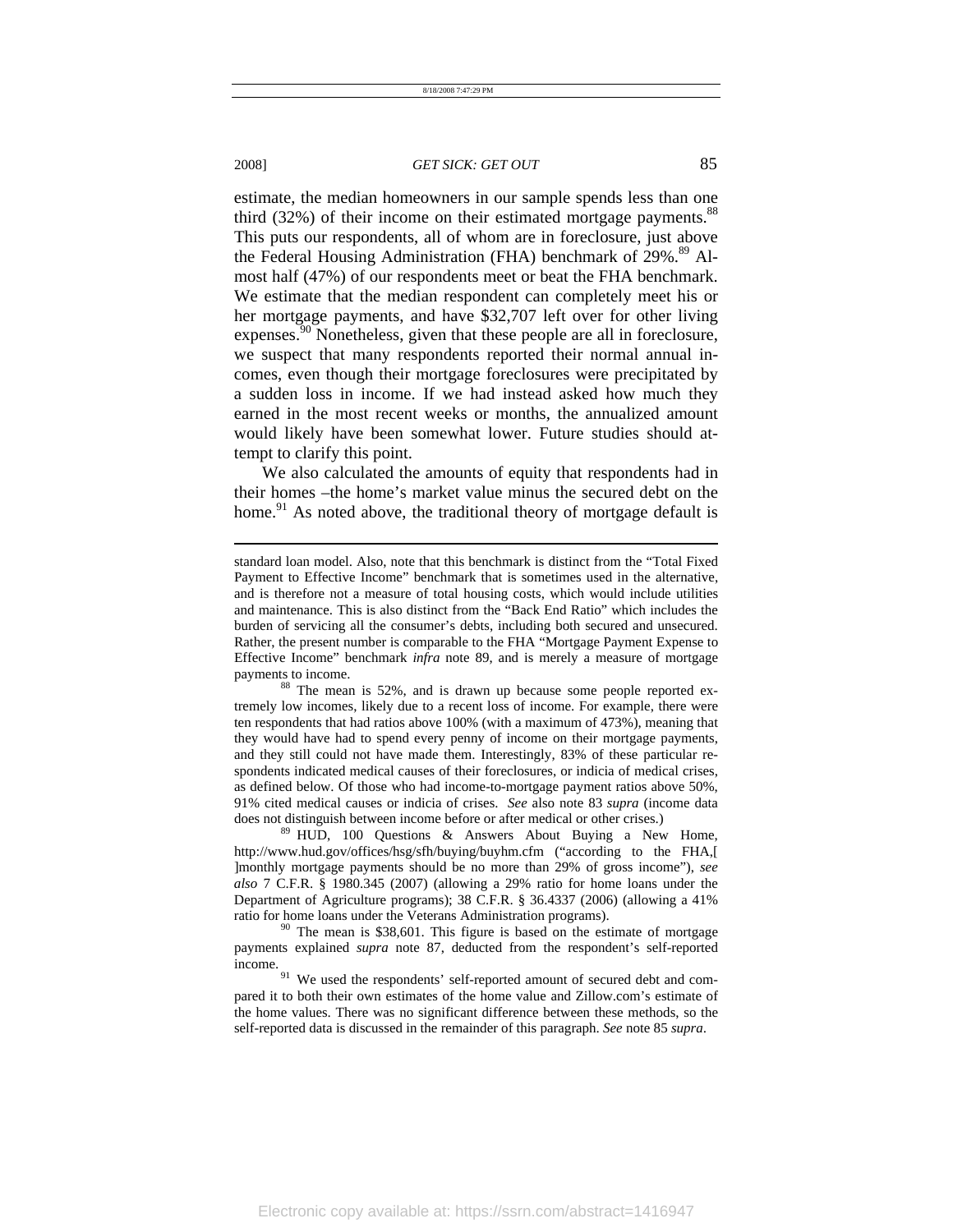that homeowners will exercise the "option" to walk away when their homes are worth less than they owe on them.<sup>92</sup> However, our median respondent reports that he has about \$50,000 in home equity, and the average respondent has \$85,000 in equity.<sup>93</sup> Given that 85% of our respondents report having some equity in their homes, they do not appear to be walking away from upside-down mortgages, as the standard account would suggest.

Together, these observations paint a picture of foreclosure far different from that described by recent news articles. With decent incomes, moderate home values, reasonable debt burdens, and considerable home equity, these homeowners appear to be able to afford their homes, and have no reason to walk away from them. So why are they in default? It seems that either we have a severe response bias, revealing only the situations of an unrepresentative portion of those in foreclosure, or the standard account of home foreclosure is incorrect. As noted in our tests of response bias above, one prediction of the standard account would be that many of those in foreclosure had purchased their homes quite recently, but could not really afford them and therefore soon defaulted. However, the homeowners in our sample, and not just the respondents, have managed to pay their mortgages and avoid foreclosure for nine years on average, from the date that they purchased the home. $94$  Thus, even with this small response rate, these preliminary findings compel further inquiry into the true causes of home foreclosure. What happened?

#### Self-Reported Medical Causes

In a major part of our study, we simply asked each respondent to mark each item on a long list that they believe "caused" them to get behind on their mortgage loans. We encouraged them to mark all that applied. The responses show that foreclosure can arise from a wide variety of causes including everything from natural disasters (5% of

<sup>&</sup>lt;sup>92</sup> See supra note 39-42 and accompanying text.<br><sup>93</sup> The exact figures are \$85,561 mean and \$49,900 median. When compared to the home value of \$324,213 mean and \$254,023 median, homeowners have 26% of home equity on average, and 20% on the median.

The median is five years. This data is based on the respondents' reported dates when they purchased their homes. The mean is 1998 and the median is 2002. The surveys were completed in December 2006 and January 2007. We also collected the year the property was last sold from Zillow.com, but the data did not cover New Jersey and appeared to exclude properties that were bought long ago. When a paired T-Test is run to compare only those properties that have both estimates, the differences are insignificant ( $p = .08$ ).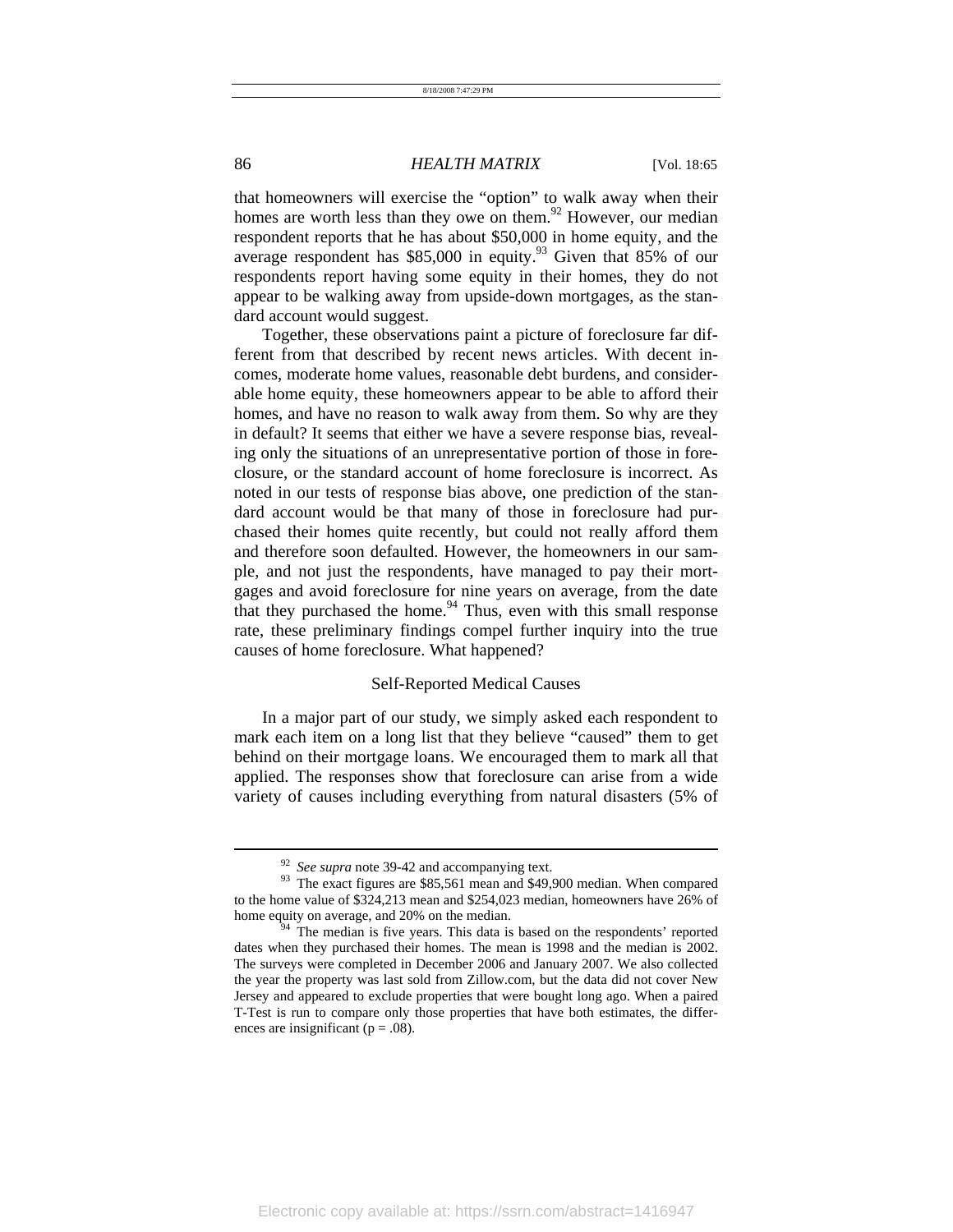our respondents) to divorce (13% of our respondents). However, medical crises form a particularly striking pattern.

As shown in Table 3, about half of the respondents said that their foreclosure was caused at least in part by a medical problem. The total figure ranges from 49% to 57%, depending on which specific causes are counted as "medical" problems. These responses suggest that medical crises impinge on foreclosures in multiple ways. A third of the respondents and spouses (32%), were hit by an injury or illness. Medical crises are ultimately financial problems—causing a quarter (27%) to lose work, and a quarter (23%), to divert money towards paying medical bills instead of the mortgage. There is obviously significant overlap in these populations—for example, those with medical bills are also likely to lose work.

|                                       | respondents | any of<br>the above |
|---------------------------------------|-------------|---------------------|
| Illness or injury of self or spouse   | 32%         |                     |
| Others in family ill or injured       | 14%         |                     |
| Loss of work due to illness or injury | 27%         |                     |
| Medical bills                         | 23%         | 49%                 |
| Drugs or alcohol abuse                | 6%          |                     |
| Gambling problems                     | 2%          | 50%                 |
| Birth, or other family growth         | 9%          |                     |
| Death in family                       | 11%         | 57%                 |

Table 3: Self-Reported Medical Causes of Foreclosure

The abuse of drugs, alcohol, and gambling are all diagnosable psychiatric disorders, but we do not know how many respondents were actually diagnosed with these conditions. Whether or not these are included as medical causes is largely inconsequential, as their inclusion adds a marginal one percent. Change in family size, often due to birth, or death, typically includes medical aspects as well. Together, these add another 7%, raising the total proportion of respondents reporting medical causes of their foreclosures to 57%.

This is a striking finding, suggesting a far more significant connection between medical crises, and the potential loss of homes than scholars have previously observed. In contrast, recall that Michael Collins found that 33% of foreclosures are associated with medical causes and Freddie Mac found that 21% of delinquencies had illness as the primary cause.<sup>95</sup> It is not clear whether these differences are

<sup>95</sup> Collins, *supra* note 45, at 213 tbl.2; *See* Press Release, Freddie Mac, *supra*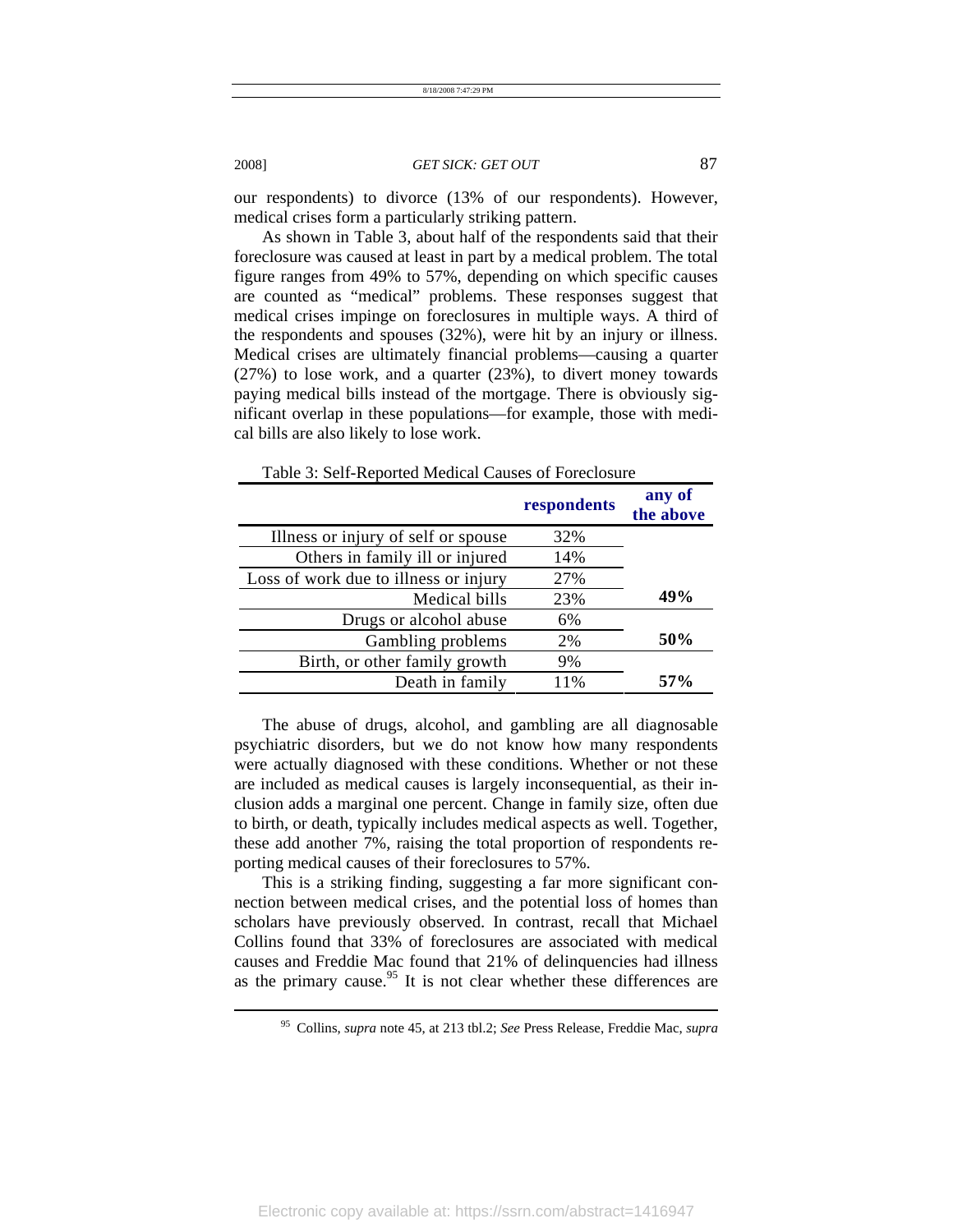longitudinal, geographic, or methodological. Note that the Collins study was limited to one city, and had a shorter list of potential medical causes for respondents to choose from. The Freddie Mac difference may well be methodological, given that they only ask borrowers about the *primary* cause of their delinquency, rather than asking the borrowers to check *all* contributing causes, as we did. Moreover, the Freddie Mac data does not provide a list of the various ways in which medical causes can contribute to foreclosure, distinguishing medical bills from lost work for example, and therefore may elicit fewer accurate responses.

The fact that more than half of respondents identify some sort of medical cause has critical policy implications, suggesting that the cause of the foreclosure may be temporary and unpreventable, even though the results of foreclosure may be permanent dislocation. Nonetheless, it is also worth noting that most debtors cited one, two, or three other, completely distinct causes of foreclosure, including having trouble managing credit and exogenous shocks, such as natural disasters.<sup>96</sup>

With regard to objective indicia of medical crises, we found an even stronger relationship with mortgage default, compared to these subjective responses. Medical crises have the potential to impact either the income side of a homeowner's budget, or the expense side, or both.

#### Income Effects of Medical Crises

One very significant problem was the loss of work due to injury or illness. Three in ten (30%) of our respondents indicated that they, or their spouses, had missed at least two weeks of work due to illness or injury in the two years preceding their mortgage default. At the time of the survey, one in twelve (8%) were currently unable to work, due to medical reasons.

In their narratives, respondents explained the link between health and income. One wrote that, "I went off work due to medical reasons, so the money was just not there." Another explained that, "[I] was on top [of the payments] then had emergency surgery [and] was laid up for four months and couldn't go to work. Got behind." Likewise, a

note 46.<br><sup>96</sup> The modal respondent cited five specific causes of their foreclosure (mean  $= 4.7$ , median  $= 5$ ). We also categorized the 21 potential causes into three categories – medical causes, problems with credit, and exogenous causes. (The survey instrument does not make this distinction.) The modal respondent indicated at least one cause in all three categories (mean  $= 2.1$ , median  $= 2$ ).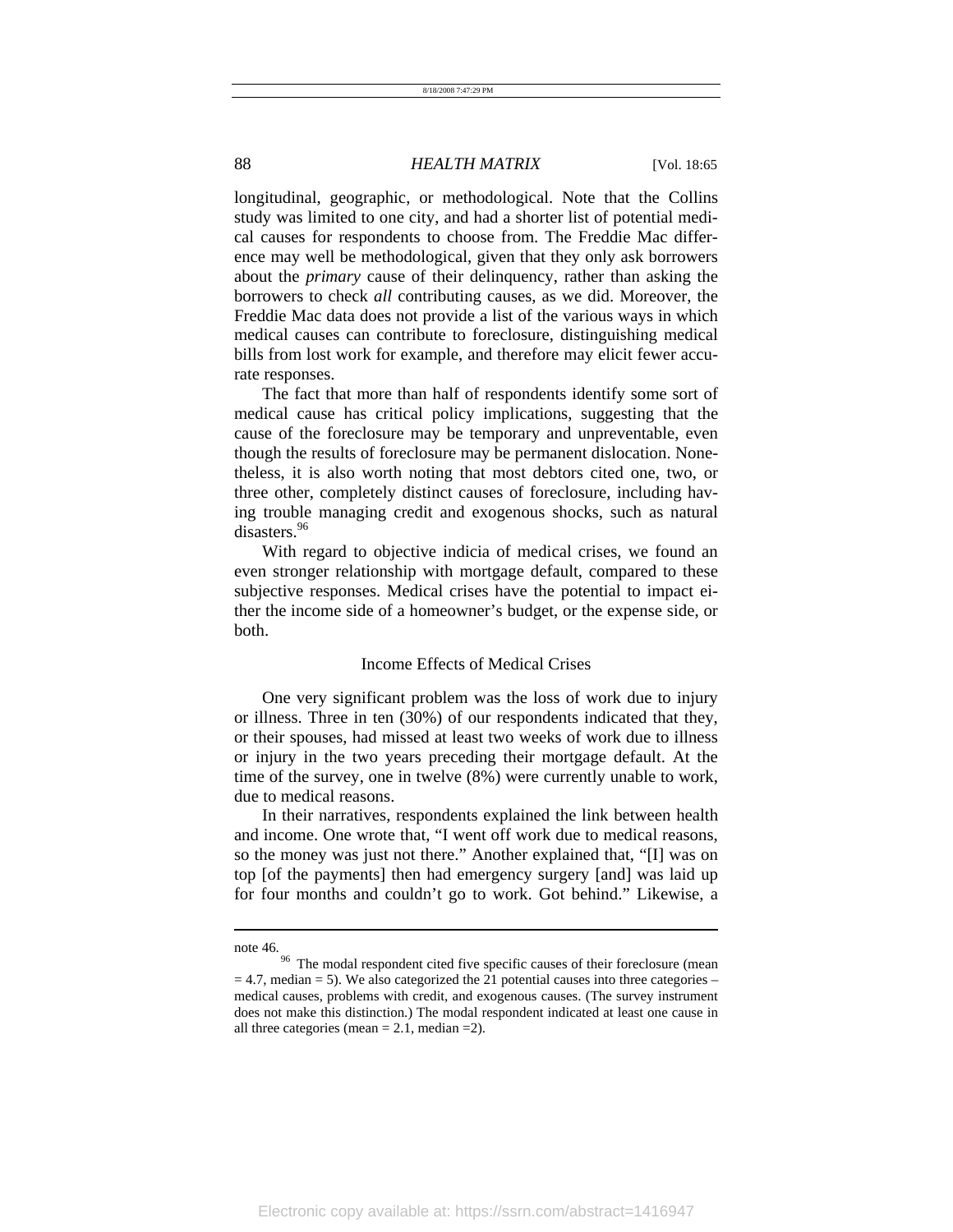third respondent said that, "I fell behind because my husband was injured in a car accident[,] and went out on disability."

From a policy perspective, this connection between health crises and lost work suggests more attention must be paid to disability insurance, or other ways of bridging these sorts of temporary gaps, in addition to the typical policy focus on insurance for medical bills. Federal disability insurance, under the Social Security program, may not be large enough, or arrive fast enough to keep people in their homes.

Even if the homeowners are perfectly healthy, the illnesses of *other* family members can affect the income side of the ledger. One respondent explains, "I had taken time off from work when my mother was ill." Another describes her need to care for two women in her home. "[I] have to take care of mom, 88, and my aunt. Mom is dying, calls 911. I am forced to take care of her."

The survey evidence bears out these anecdotes. Three quarters of the respondents who had seniors in their homes reported medical causes for their foreclosures, while only 46% of those without seniors did so ( $p < .05$ ). When limited to just medical problems afflicting "other family members" besides the respondent and spouse, four-inten (42%) of those with seniors cited this cause, while only one-in-ten (9%) of the others did so. In a logistic regression model<sup>97</sup> controlling

 $97$  A logistic model is a statistical regression model used to estimate the influence of exogenous explanatory factors on *whether a particular event occurs*. Here, we used age, sex, race, state and income of the respondent and whether there were seniors in the household as explanatory variables, and estimated their individual and collective influence on the likelihood that the respondent would report a medical cause. The general approach for logistic regression involves finding a *logistic* function that "best fits" the observed data, which include, for each observation, whether the event occurred (given a value of 1 if it occurred, and 0 otherwise) and the values for all of the explanatory factors. The logarithm of the odds of the event occurring is assumed to be a linear function of the explanatory variables, and the coefficients on the explanatory variables are determined essentially by maximizing the product of the probabilities the model assigns to the observed outcomes. The logistic is an increasing function that takes on values strictly between 0 and 1:  $f(\theta) = e^{\theta} / (1 + e^{\theta})$ . In the logit model, used here, the single input value  $\theta$  of the logistic function is itself a linear function of the explanatory values  $x_1$ ,  $x_2$ , …  $\theta = \beta_0 + \beta_1 x_1 + \beta_2 x_2 + \cdots$ . Estimates of the coefficients  $\beta_i$  of the explanatory variables are found by choosing coefficients to maximize the product of  $f(\theta)$  for observations where the event occurred and  $[1-f(\theta)]$  for observations where the event did not occur. Values of the logistic function are commonly interpreted as probabilities that the event will occur conditional on the input values of the explanatory variables. For information on logit models and logistic regression generally, see G. S. MADDALA, LIMITED-DEPENDENT AND QUALITATIVE VARIABLES IN ECONOMETRICS 22- 27 (Econometric Society Monographs No. 3, 1983).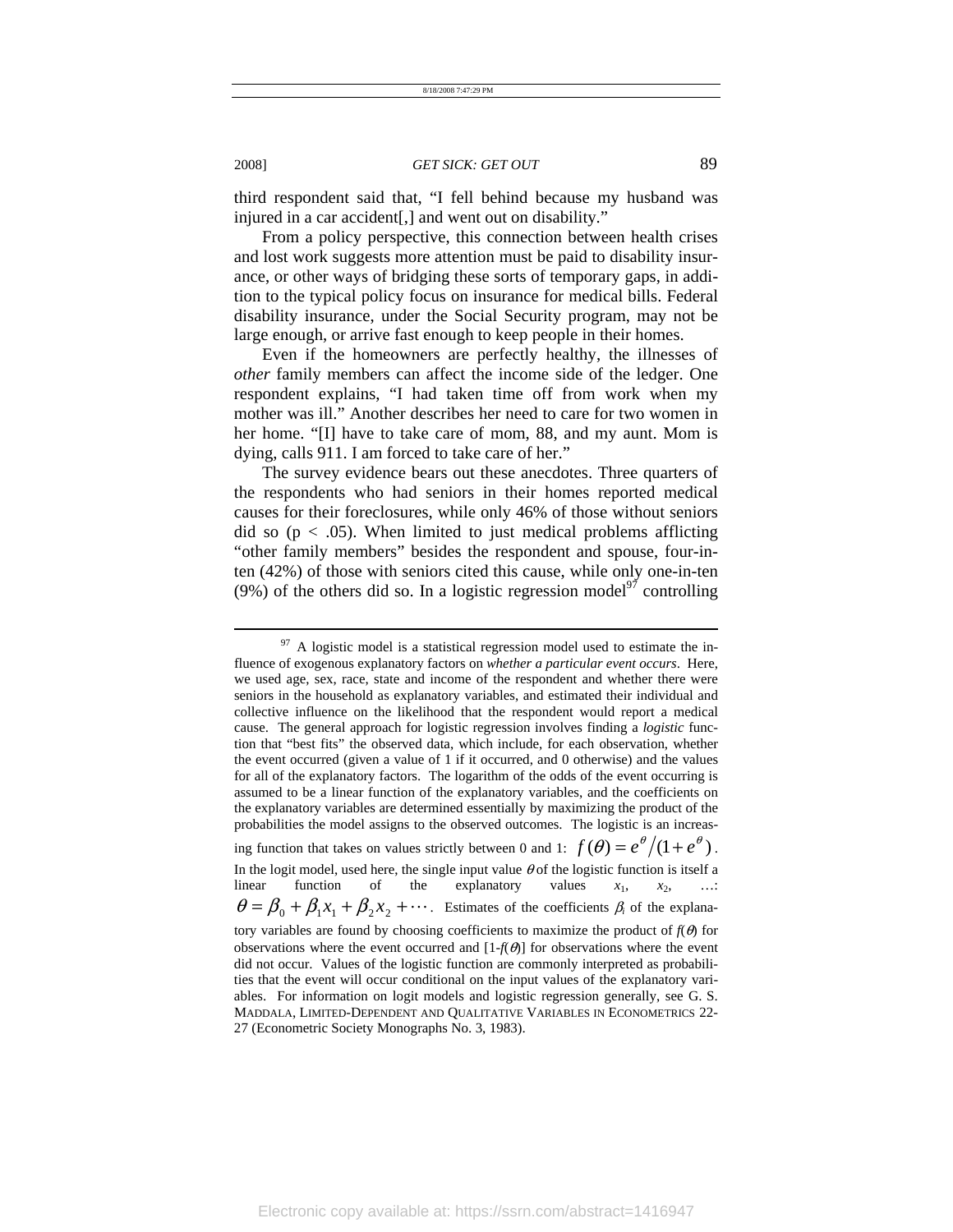for the age, sex, state, race, and income of the respondent, those with seniors in the house are significantly (thirteen times) more likely to report a medical cause related to "other family members."98 From a policy perspective, this finding suggests that the national Medicare safety net may have a gap. Although Medicare pays for health care and some prescription drugs, seniors who need daily care may be forced to impose on relatives who must then stay home from work to care for them. A national policy failure for senior citizens also has implications for their adult children who must pick up the slack.

#### The Expenses of Medical Crises

One quarter of the respondents (23%) said that medical bills were a cause of the foreclosure. Still, the relationship is not direct: none of the respondents indicated that a medical creditor was actually foreclosing on their houses after reducing the debt to a judicial lien.<sup>99</sup> This sort of aggressive collections practice has been the subject of recent controversy, and has lead to some legislative responses.<sup>100</sup>

Instead, the interaction between medical expenses and foreclosure is more indirect, and the policy responses must therefore be more nuanced. Medical crises apparently cause homeowners to re-allocate some of the money they do earn away from the mortgage and towards medical expenses. One respondent explained that, "[i]nsurance pays less each year. [Our] prescription medications run over \$200 per month for [the] family." The medical crises of others in the family can be costly as well. As one respondent explained, "[m]y mother took sick[,] and that put me behind for medical and funeral expenses."

Consistent with these narratives, over one third of the respondents (37%) reported that they had paid more than \$2,000 in un-reimbursed medical bills in the two years before their mortgage default. At a \$1,000 threshold, this figure climbs to 42% of the respondents, which is somewhat higher than that observed in the studies of medical bank-  $\overline{a}$ 

<sup>&</sup>lt;sup>98</sup> The model as a whole had significant predictive power at .05, and the seniors-in-household variable was itself significant which means roughly that there would be less than a 5% chance of observing the divergence in responses we actually observed if the presence of seniors in the household had no actual influence on whether a medical reason were reported.<br><sup>99</sup> Rather, 97% of the respondents indicated the foreclosing party was either

the primary mortgage lender or another mortgage lender. The remainder said it was some other special situation, such as the house being secured by a business loan which was defaulted.<br><sup>100</sup> *See* Jacoby & Warren, *supra* note 58, at 576 n.218 (citing cases where

judgment liens were filed by healthcare providers), 540-541 n.33-41 (showing the legislative responses, for example, Connecticut's provision that expands the homestead exemption when debts arise out of hospital services).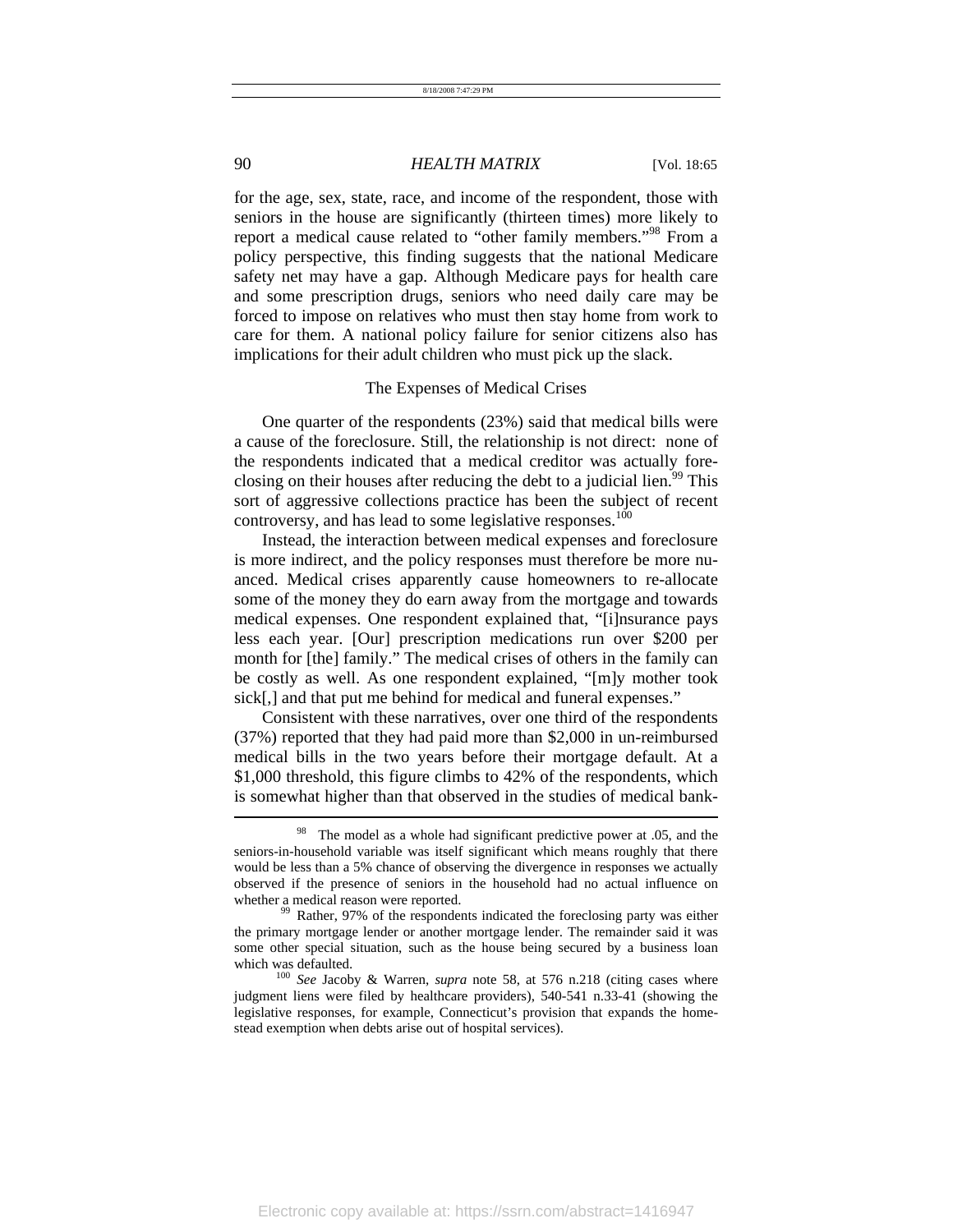l

### 2008] *GET SICK: GET OUT* 91

ruptcies.<sup>101</sup> Specifically, the mean/median respondent had \$4,901 / \$1,250 of such un-reimbursed medical bills. For those who cited one of the four core medical causes for their bankruptcy, their unreimbursed medical bills were \$8,334 / \$3,000, more than quintuple those who did not. Those that said medical *bills* were the *specific* cause of the foreclosure, faced \$15,044 / \$5,200 in bills. When one considers this smallest sub-group's income during this two-year period, these medical expenses would consume \$17% of the mean income and 7% on the median. Of course, it is unlikely that the medical bills were conveniently spread across each paycheck.

These homeowners in foreclosure apparently reallocated their income towards paying medical bills rather than the mortgage, and this is cause for policy concern. From the perspective of rational choice economics, we might assume that with a fixed amount of money to allocate in any given month, and bills exceeding this amount, homeowners will select which bills to pay according to whichever creditor threatens the most negative consequences for nonpayment. It is generally more prudent to pay one's secured debts before the unsecured debts, and consumers are routinely advised as such.<sup>102</sup> Homeowners must know that the threat of losing their home is a severe potential consequence of default. Thus, when they allocate money elsewhere, it may reflect a lack of understanding about the relative seriousness of the consequences across these choices.

Or, the decision to pay medical bills over the mortgage might be quite rational and intelligent. Perhaps the medical creditors have even more practical leverage than the mortgage creditor who has a security interest in the home. Medical providers can simply refuse further treatment until the account is paid in full. Indeed, some medical providers may refuse to work on credit at all, requiring payment in full before rendering medical services, as explicitly contemplated by the Code of Medical Ethics.<sup>103</sup> Federal law requires that medical provid-

<sup>101</sup> Compare this with the 27% rate found by Himmelstein et al., *supra* note 60. This may be due to the differences in the populations of those in bankruptcy versus those in foreclosure, and it likely reflects a difference in time, between our late-2006 data and their 2001 data. Medical inflation alone would make \$1,000 in 2001 medical expenses equivalent to about \$1,300 in medical expenses at the end of 2006. *See* Bureau of Labor Statistics, U.S. Dep't of Labor, Medical Care Inflation in 2006, http://stats.bls.gov/opub/ted/2007/jul/wk5/art05.htm (last visited Nov. 3, 2007) (deducing from percentage increases in consumer price index related to medical care as noted in accompanying chart). 102 *See, e.g.*, N.Y. City Dep't of Consumer Affairs, *Debt Collection Guide*,

www.nyc.gov/html/dca/downloads/pdf/debt.pdf at 3 ("Pay your SECURED DEBTS first...").

**See AMERICAN MEDICAL ASSOCIATION, CODE OF MEDICAL ETHICS, E-608,**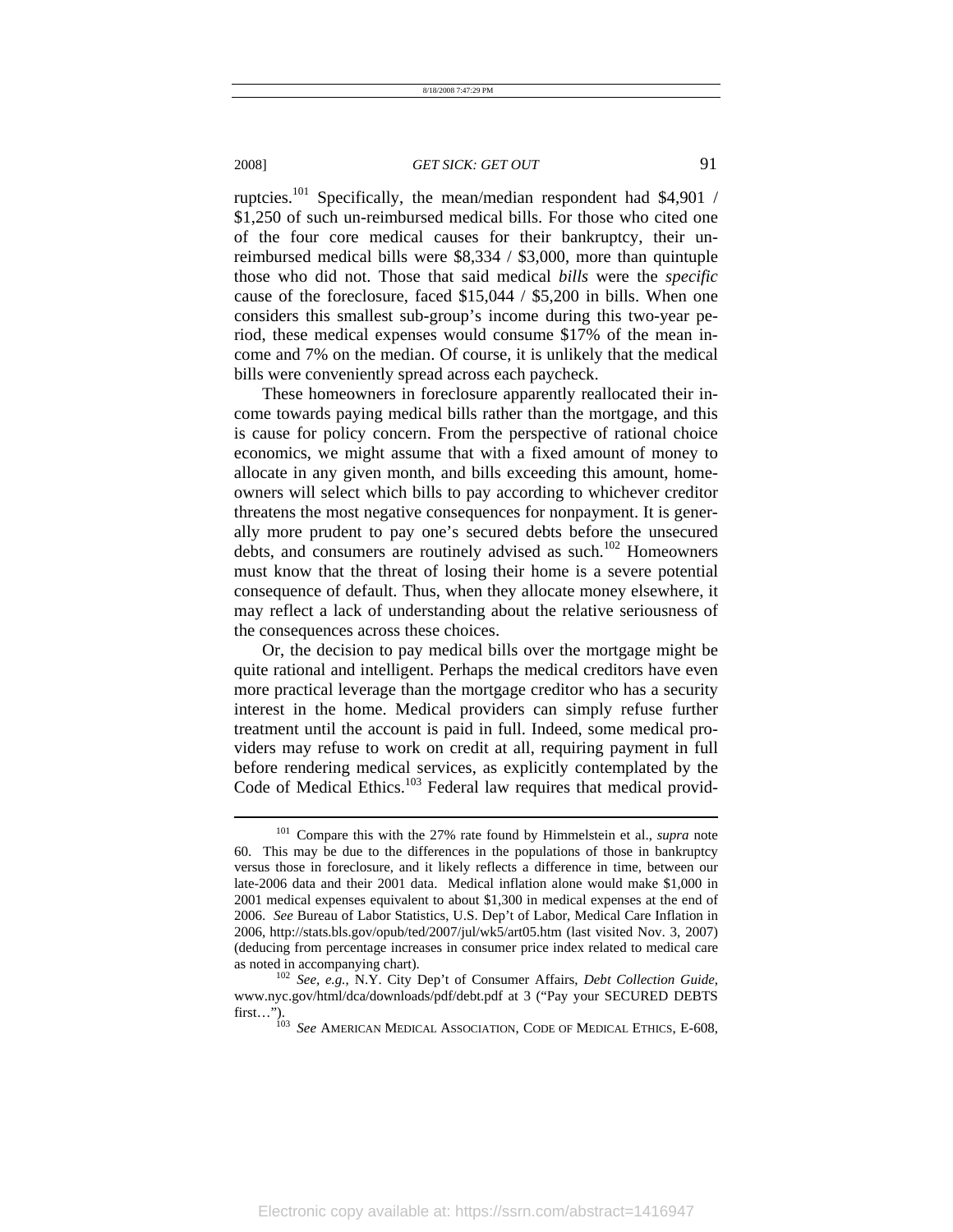ers screen, and if necessary *stabilize* patients presenting with *emergency* conditions, without regard to the patient's ability to pay.104 However, when it comes to getting real treatment for an underlying ailment, there is no generally applicable legal limit to the use of leverage. Such a consumer is faced with a choice between their health or their home.

For one in twelve respondents (8%), the medical bills became so onerous that they resorted to refinancing their homes, or taking a home equity loan to pay their medical bills, often along with other debt such as credit card bills.<sup>105</sup> Indeed, of those respondents who took out home equity for any purpose, almost one quarter (23%) used it to pay medical bills.<sup>106</sup> This medical debt, now secured by their house, provides one reason why the median respondents owed over \$50,000 more on their houses than the original purchase price.<sup>107</sup>

This conversion of unsecured medical debt to secured home debt presents another serious policy implication. Scholars have noted that the bankruptcy system exists as a last-resort social insurance system for people hit with medical catastrophes, allowing them to discharge their medical debts and get a fresh start.<sup>108</sup> One in five (19%) of our respondents with medical foreclosures indicated that they had de-

cluding medical bills (23%), mortgage payments (25%), living expenses (28%), other purposes not listed (29%), repairs and renovations (31%), and credit card bills (65%). <sup>106</sup> Compare this to the 15% rate found by Himmelstein et al., *supra* note 60,

at 68.  $107$  The mean/median purchase price was \$217,000/\$137,000 while the mean/median amount of secured debt was \$261,000/\$189,000. The difference in means is \$44,000; the difference in medians is \$52,000. By the way, the respondent's disclosed purchase price tracked very closely to the property data gathered from Zil-

low.com, where the mean/median last sold price was \$220,000/\$145,000. 108 *See generally*, Adam Feibelman, *Defining The Social Insurance Function Of Consumer Bankruptcy,* 13 AM. BANKR. INST. L. REV. 129, 129 (2005) (Collecting sources and concluding that, "Bankruptcy scholars generally agree that consumer bankruptcy functions, at least in part, as a form of social insurance. . . . To [some scholars], bankruptcy is effectively an 'insurer of last resort,' providing some measure of protection to individuals who fall through cracks in other private and public institutions and legal regimes designed to promote economic security.") *But see* Melissa B. Jacoby, *The Debtor-Patient: In Search of Non-Debt-Based Alternatives*, 69 BROOK. L. REV. 453, 462-63 (2004) (arguing that the bankruptcy system has limited effectiveness as a system of medical insurance, in part because it provides no prospective relief and limits repeated use).

*available at* http://www.ama-assn.org/ama/pub/category/8371.html ("Although harsh or commercial collection practices are discouraged in the practice of medicine, a physician who has experienced problems with delinquent accounts may properly choose to request that payment be made at the time of treatment . . . .") <sup>104</sup> Emergency Medical Treatment & Labor Act, 42 U.S.C. § 1395dd (2000 &

Supp. IV 2007).  $\frac{105}{105}$  On average, respondents tended to use home equity for 1.8 purposes, in-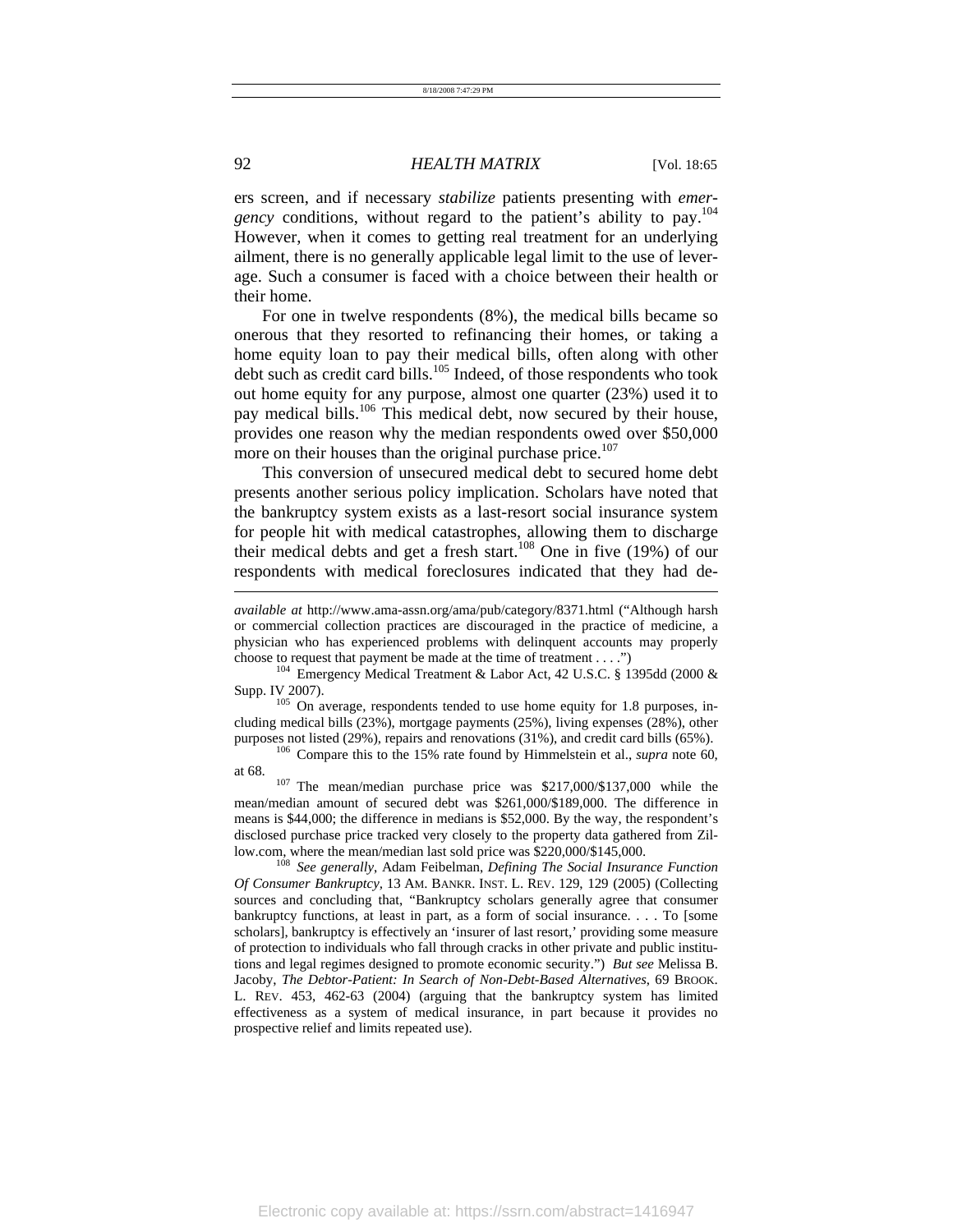l

#### 2008] *GET SICK: GET OUT* 93

clared, or were considering, bankruptcy. Nonetheless, for those who have secured their medical debts with their homes, bankruptcy is likely to be much less helpful. Bankruptcy treats secured debt much differently than it treats unsecured debt, such as amounts owed directly to hospitals, doctors, or credit cards. In bankruptcy, these unsecured debts can sometimes be discharged totally, or often times at least partially, depending on the debtor's assets and income. In contrast, debtors must repay every penny of secured debts, up to the liquidated value of the collateral, and Chapter 13 bankruptcy instead merely allows the debtor to re-schedule those payments.<sup>109</sup> But for debts secured by a *home* in particular, bankruptcy is even less forgiving, requiring full payment according to the original mortgage contract, in addition to any payments on the arrears through the plan.<sup>110</sup> If you cannot pay these secured medical bills, then you lose your house.<sup>111</sup> Given that medical crises may be highly correlated with loss of income, the chances of being able to complete such a Chapter 13 plan may be doubtful.<sup>112</sup>

At the very least, we might expect bankruptcy's automatic stay to provide these debtors with a reprieve while they try to get their affairs

<sup>109</sup> *See* 11 U.S.C.S. § 727(b) (limiting the discharge to liability on claims, not creditors' in rem rights in collateral); § 1325(a)(5)(B) (LexisNexis Supp. 2007) (requiring for approval of a Chapter 13 plan that "the value, as of the effective date of the plan, of property to be distributed under the plan on account of such claim is not less than the allowed amount of such claim; and [if the plan includes periodic payments] the amount of such payments shall not be less than an amount sufficient to provide to the holder of such claim adequate protection during the period of the plan"). 110 *See* 11 U.S.C. § 1322(b)(2) (2000) (specifying that a Chapter 13 plan may

not modify the rights of holders of claims "secured only by a security interest in the real property that is the debtor's principal residence"); *see also* § 1328(a)(1) (withholding discharge from debts that have repayment schedules extending beyond the length of the plan); *see also* Administrative Office of the U.S. Courts, Chapter 13, at http://www.uscourts.gov/bankruptcycourts/bankruptcybasics/chapter13.html ("Debts not discharged in chapter 13 include certain long term obligations (such as a home mortgage) . . . ."). 111 U.S.C. § 524(j) (The bankruptcy discharge "does not operate as an

injunction against an act by a creditor that is the holder of a secured claim, if . . . such creditor retains a security interest in real property that is the principal residence of the debtor . . . ."),; *See also* Jacoby, *supra* note 108, at 464 ("Because that debt is secured, and particularly because it is secured by the debtor's principal residence, the debtor must pay that debt in full or she will lose her home.").<br><sup>112</sup> See Scott F. Norberg & Andrew J. Velkey, *Debtor Discharge and Credi-*

*tor Repayment in Chapter 13*, 39 CREIGHTON L. REV. 473, 505-06 tbls. 18 & 19, (2006) (reporting on longitudinal study of debtors who filed chapter 13 in 1994) (finding that two thirds of those entering Chapter 13 bankruptcies did not complete their plans).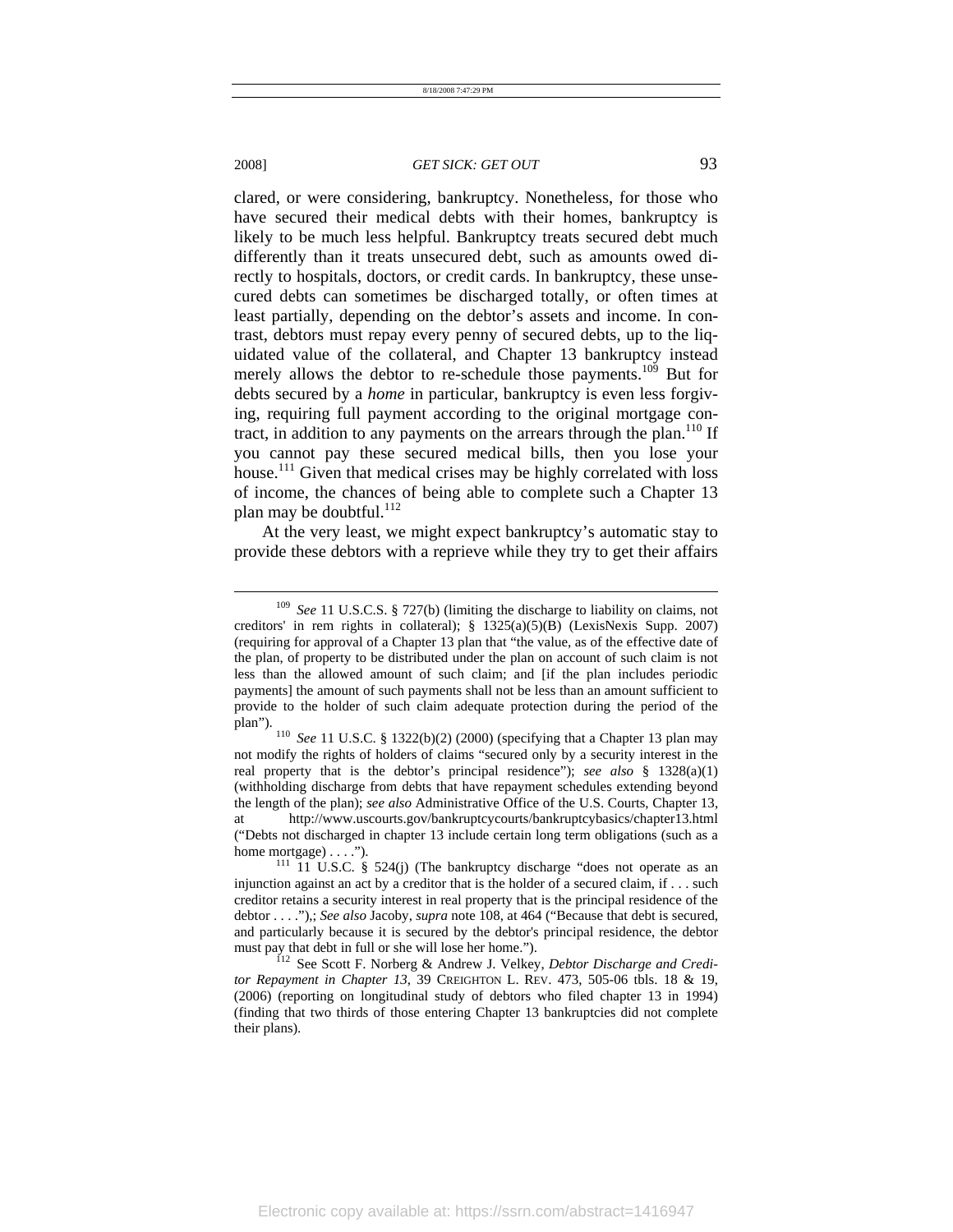in order.<sup>113</sup> But when medical debt is secured by a home mortgage that exhausts the debtor's equity, the reprieve may be quite temporary. Because of the lack of equity means that the creditor also lacks "adequate protection" against a decline in value of the collateral, the mortgage holder can immediately move the court to lift the stay and thereby proceed with foreclosure.<sup>114</sup>

Still, for those debtors who have some equity in their homes, and have sufficient income to make a Chapter 13 plan work, bankruptcy can still be an effective solution to an impending foreclosure.<sup>115</sup> Over the course of a Chapter 13 plan, the debtor can gradually repay his mortgage arrearages while also paying regular payments under the mortgage contract. Thus, for those debtors who have temporary medical crises that do not dramatically impact their long term financial situation, by either reducing income or diverting it to medical expenses, Chapter 13 could be a way to protect their homes.

Given this legal regime, our preliminary data suggest that the bankruptcy system may not be a very effective safety net, even as a last resort, for those with medical crises. Given the prevalence of medical debt secured by homes, the bankruptcy safety net has very large holes that debtors can fall right through. Bankruptcy is no replacement for a comprehensive and prudent policy for financing health care in America.

#### Medical Insurance

Medical insurance exists to protect consumers from financial shocks caused by health crises. However, amongst the homeowners that we studied, a third of them (30% for respondents, 34% for spouses), had no health insurance whatsoever. $116$  In contrast, for the

<sup>113</sup> S. Rep. No. 95-989 (1979) *reprinted in* 11 U.S.C. §362 (2000) ("The automatic stay is one of the fundamental debtor protections provided by the bankruptcy laws. It gives the debtor a breathing spell from his creditors. It stops all collection efforts, all harassment, and all foreclosure actions. It permits the debtor to attempt a repayment or reorganization plan, or simply to be relieved of the financial pressures that drove him into bankruptcy.")<br> $^{114}$  11 U.S.C. §362(d) (2000). ("[T]he court shall grant relief from the stay ...

by terminating, annulling, modifying, or conditioning such stay - (1) for cause, including the lack of adequate protection of an interest in property of such party in interest; (2) with respect to a stay of an act against property under subsection (a) of this section, if - (A) the debtor does not have an equity in such property; and (B) such

property is not necessary to an effective reorganization."). 115 *See* Melissa B. Jacoby, *Bankruptcy Reform and Homeownership Risk*, 2007 U. ILL. L. REV. 323, 327-28 (2007). 116 For 37% of the households, either the respondent or his/her spouse lacked

health insurance.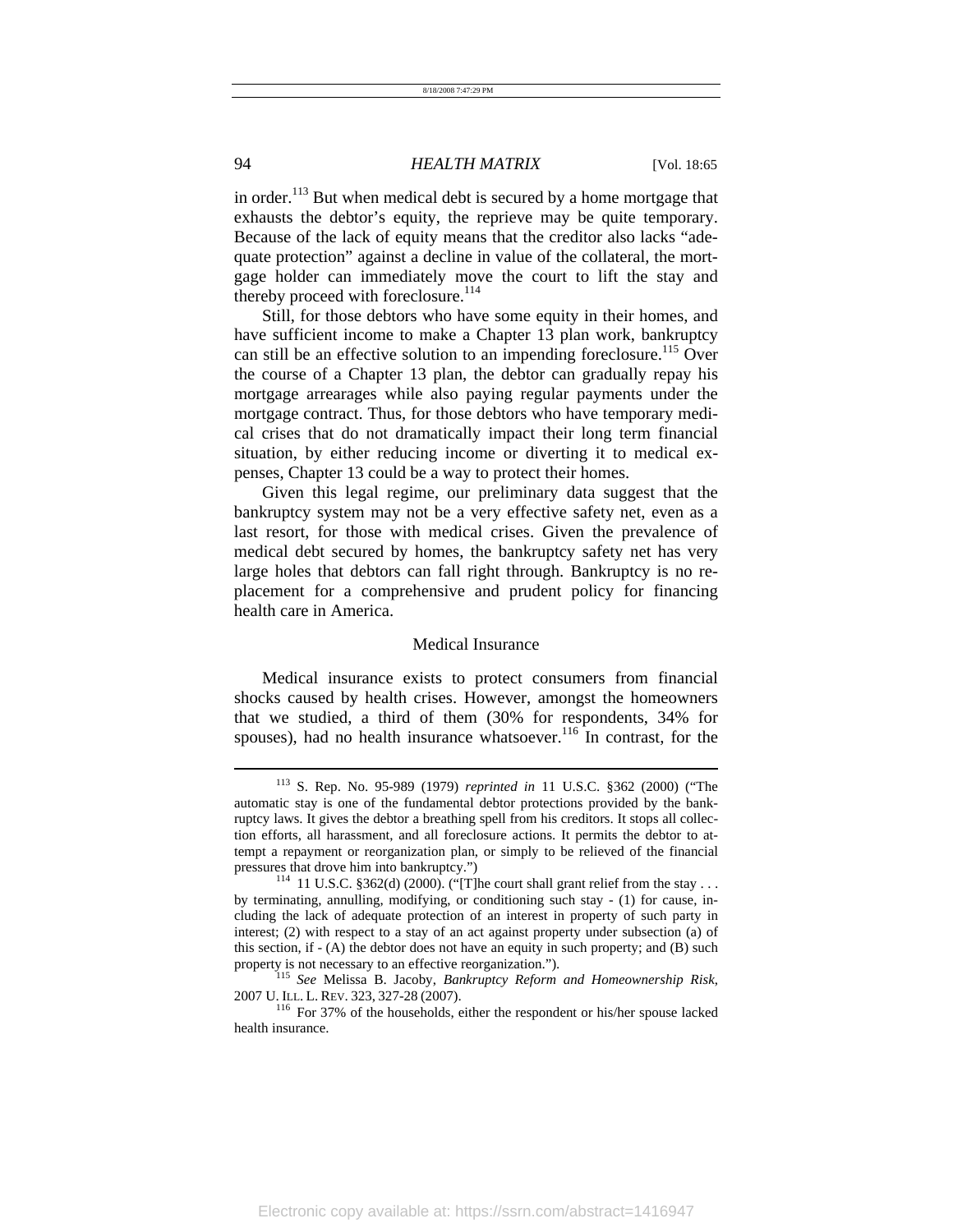weighted population of the four states we studied, only 17% lack insurance.<sup>117</sup> This significant difference ( $p < .02$ ), suggests a strong relationship between the lack of health insurance and mortgage default.

Nonetheless, it is not clear that even those who do have health insurance receive adequate protection from it. For those households where both the respondent and the spouse *do* have insurance, the mean/median amount of un-reimbursed, out-of-pocket medical bills was \$5,100/\$2,000, while households with one or more uninsured paid only  $$4,565/\$500$  (p > .1). Contrary to what one might expect, those in foreclosure with health insurance pay about the same in unreimbursed medical bills as those without health insurance.<sup>118</sup> Likewise, at about the same rate, both those with and without health insurance say medical problems, their own, or their spouse's, caused their foreclosure (33.8% and 30.4%, respectively).

Given that all of our respondents are in foreclosure, this is far from an ideal study design for considering whether medical insurance helps people in medical crises keep their houses. One explanation for these observations is that insurance effectively helps those with low and moderate medical bills avoid foreclosure, and thus the only insured people we see in our sample are those with very high medical bills who have surpassed their policy limits, or accumulated significant co-pays. Another explanation for this data may be adverse selection, such that those with medical problems and higher total bills may be more likely to be insured than others. Those who are over 65, or have very low incomes are thereby eligible for Medicare and Medicaid, which offset most medical expenses.<sup>119</sup>

<sup>117</sup> The national average is 15%. U.S. Census Bureau, Current Population Survey 2005 and 2006 Annual Social and Economic (ASEC) Supplement, http://www.census.gov/hhes/www/hlthins/usernote/usernote3-21rev.html (last visited

Oct. 26, 2007). 118 This is consistent with the findings of those in bankruptcy. *See* Jacoby & Warren, *supra* note 58, at 553 (noting that two thirds of "medical filers" of bankruptcy said all family members had insurance, and 82.7 percent of those ill or injured had insurance at time of the interview, yet "those with private insurance at illness onset reported higher out-of-pocket costs on average (\$ 13,460) than those uninsured at illness onset (\$ 10,893)"). 119 *See* Robert Seifert, *Home Sick: How Medical Debt Undermines Housing* 

*Security,* 51 ST. LOUIS U. L.J. 325, 336 (2007) ("Non-elderly people were much more likely to face the burdens of medical debt than people age 65 and above (47% versus 29%). Possible explanations for this are that programs for seniors such as Medicare are largely effective in protecting them from financial difficulties, and that seniors are relatively insulated from cutbacks in private insurance or state Medicaid programs that provide the bulk of coverage to younger people.")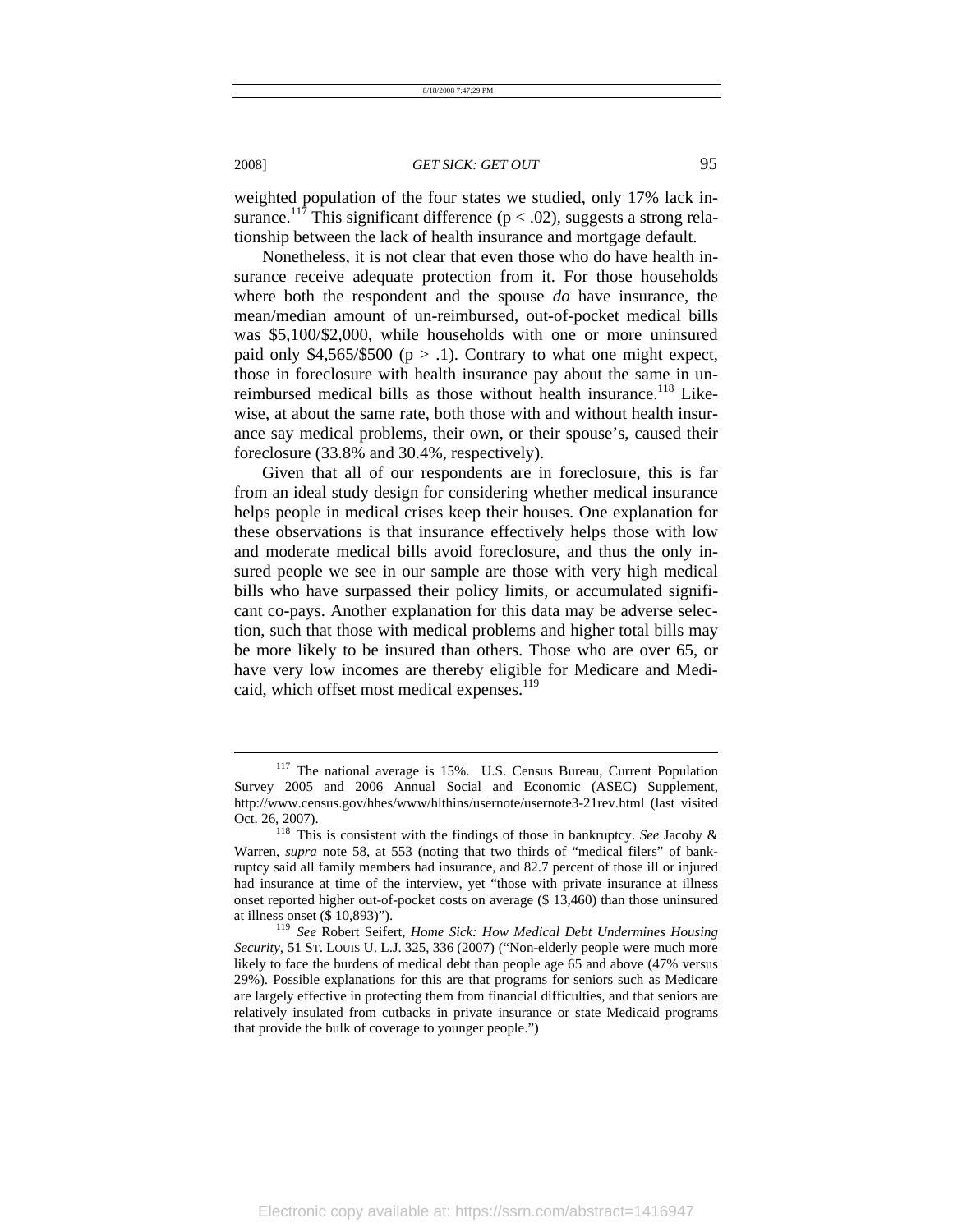### **CONCLUSIONS AND RECOMMENDATIONS**

We define "significant medical distress" as occurring in those cases where a respondent self-identified a medical cause for their foreclosure, paid more than \$2,000 in un-reimbursed medical bills, lost two or more weeks of work for illness or injury, are currently unable to work for a medical reason, or used home equity to pay medical bills. As shown in Table 4, we find that seven in ten homeowners (69%) experienced at least some indicia of a significant medical distress in the two years preceding their foreclosures.

|                                     | respondents | any of<br>the<br>above |
|-------------------------------------|-------------|------------------------|
| Self-reported medical cause         | 50%         |                        |
| Un-reimbursed med bills $> $2000$   | 37%         |                        |
| Lost $2+$ wks, work illness /injury | 30%         |                        |
| Currently unable to work, medical   | 8%          |                        |
| Used home equity to pay medical     | 13%         |                        |
| bills                               |             |                        |
|                                     |             |                        |

#### Table 4: Seven in Ten Homeowners in Foreclosure Had Significant Medical Distress

At the very least, this aggregate finding suggests that the standard account of home foreclosure may be missing a very large portion of the story. Those facing home foreclosure are often suffering from illness and injury. Even when these factors do not directly cause the foreclosure, they become part of the perfect storm of factors that push people over the brink.

It is worth pausing to consider how these findings about medical foreclosure relate to the standard account of the recent spike in home foreclosures. Undoubtedly, there has been a recent increase in exotic mortgages, predatory lending, and interest rates, while home prices remain flat.120 Thus, some or perhaps all of the *increase* in foreclosures can be explained by the standard account. The question is thus, putting aside these temporary trends, what are the causes of the *base* rate of foreclosures? Our study provides only a snapshot in time, and does not provide such a base-rate with which we can estimate the prevalence of medical foreclosures as a proportion of all foreclosures.

<sup>120</sup> *See Alternative Mortgage Products*, *supra* note 2, at 7-10.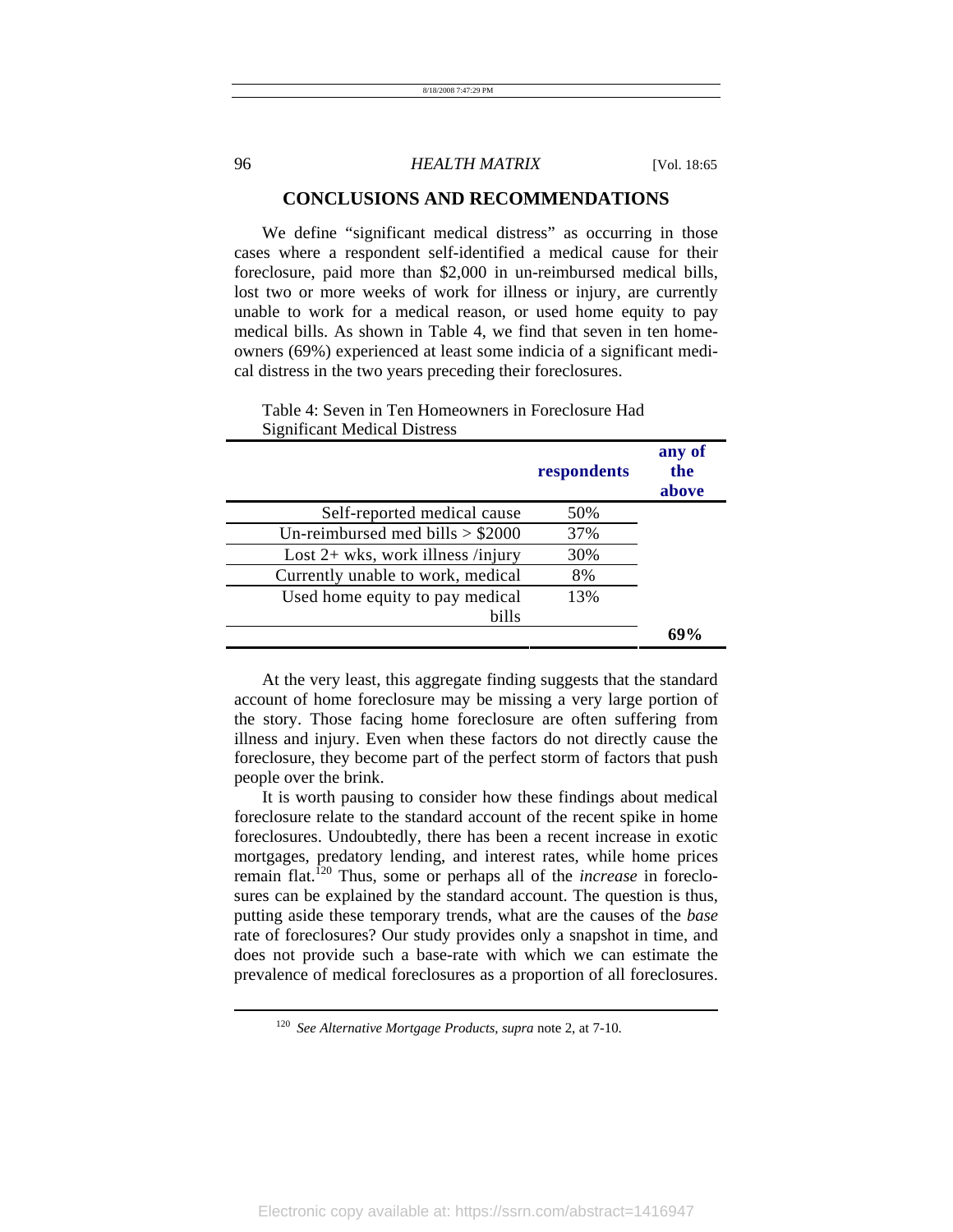However, to the extent that these other factors were causing additional foreclosures during our study period of December 2006 and January 2007, we should expect the base rate to reflect an even higher percentage of foreclosures with medical causes. Of course, both the medical causes and the "standard account" causes are subject to policy interventions, which may in the future change (and hopefully decrease) the rate of foreclosures.

The "standard account" causes of foreclosure are not completely independent of medical foreclosures. In many cases, various factors combine to push borrowers over the edge, into financial ruin.<sup>121</sup> Thus, in raw numbers, the spike in foreclosures due to these other causes might also cause a spike in medical foreclosures. Finally, given the observed relationship between medical crises and foreclosures, it is possible that changes in the health care economy during these same few years may have contributed to the spike in foreclosures. $122$ 

Before turning to questions of policy, it is worth emphasizing that our findings are the result of a *preliminary* study of the medical causes of home foreclosure, one that suffers from a relatively low response rate. Notwithstanding our checks of response bias, it is possible that the experiences of our respondents are not representative of the whole. So, as we begin to contemplate the meaning of these findings for law and policy, we do so conditionally, on the assumption that these findings can and will be replicated in more comprehensive future studies. The question is, *if* these observations are accurate, what do they mean?

Our most striking observations begin with the realization that most of those suffering medical foreclosures are solidly in the middle class, with apparently affordable homes, and health insurance to boot. Thus, none of the handy bromides are apt. Simply tightening mortgage lending standards, or providing health insurance to more Americans, is unlikely to solve the problem of medical foreclosures. Instead, this study contributes to a growing awareness that the middle class in l

<sup>121</sup> *See* note 96 *supra*. 122 *See, e.g., Hearing on Economic Challenges Facing Middle Class Families Before the H. Comm. on Ways and Means*, 110th Cong. (Jan. 31, 2007) (statement of Diane Rowland, Executive Vice President of Kaiser Family Foundation, *available at* http://waysandmeans.house.gov/hearings.asp?formmode=view&id=5415 ("From 2000 - 2006, the cumulative increase in premiums for employer-sponsored insurance was 87 percent compared to a 20 percent increase in wages and 18 percent increase in overall inflation . . . . Since 2000, the cumulative increase in premiums is over 4 times the increase in wages for non-supervisory employees. . . . Between 2001 and 2005, the share of middle-income employees in firms with employer-based coverage dropped from 82.4 percent to 78.5 percent and, in turn, their uninsured rate grew from 13.4 percent to 16 percent").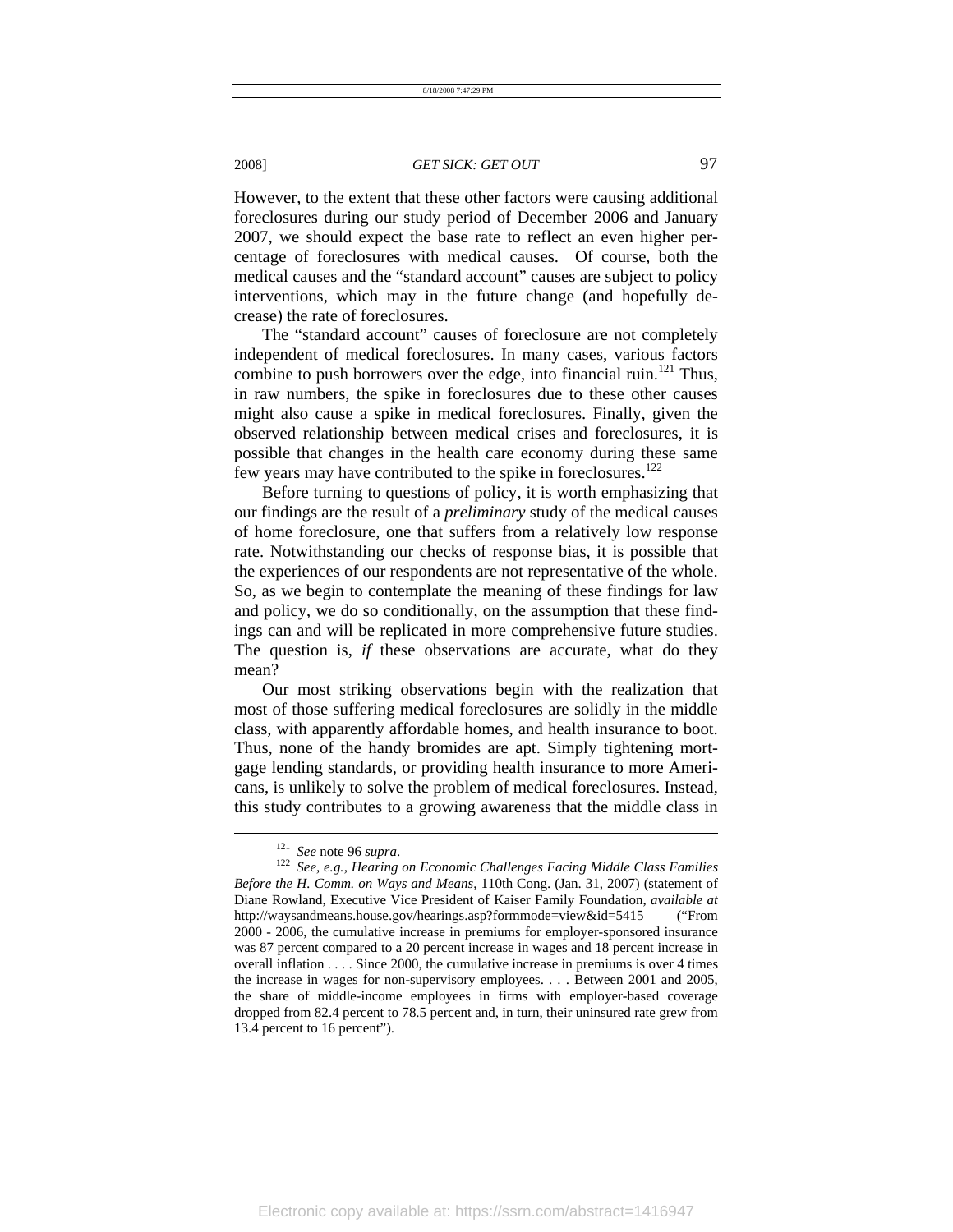America is financially insecure, both because they are living too close to the margins, and because they are now exposed to risks that can push them over the edge.<sup>123</sup> For example, recall that those who cited medical bills as the cause of their foreclosure were hit, on average, with over \$15,000 in uncovered expenses. This sort of "exogenous" shock" to their personal budgets was apparently too much for them to handle, and it pushed them into foreclosure. In this light, medical foreclosures are symptoms of larger policy problems.

Given the complexity of the problem of middle class financial insecurity, there is no simple solution. Enhancing real wages, minimizing the middle class tax burden, encouraging savings, and creating various governmental safety nets are all salient responses, but beyond the scope of the present study.

Nonetheless, there are specifically legal responses available to policy makers to address the narrower problem of medical foreclosures themselves. For one thing, this study suggests that the public discussion of universal health insurance needs to be sensitive to not just the problem of un-insurance, but also under-insurance. To be effective, health insurance must be done right – a policy with low caps or slow reimbursements may not keep people in their homes. Moreover, this suggests that in addition to insurance for medical bills, more attention needs to be paid to medical disability insurance, and home care insurance. Our respondents indicate that medical crises affect both the income and expenses side of a consumer's ledger, yet much of the contemporary discussions about healthcare reform focuses only on the latter.

Putting health policy aside, the problem of medical foreclosures could instead be addressed by housing policy and the mortgage industry. One potential response is to create a public or private insurance system to prevent the problem. Such insurance could pay the mortgage during a verifiable medical crisis in the borrowers' household, allowing those with only a temporary problem to overcome it without losing their homes in the process. For those with permanent medical problems, the insurance could provide a more orderly process of divesting themselves of the asset, while preserving whatever equity they

<sup>123</sup> *See generally* WARREN & TYAGI, *supra* note 56 (arguing that American families have almost all of their income locked up in necessities and have little in reserve for crises); JACOB HACKER, THE GREAT RISK SHIFT: THE ASSAULT ON AMERICAN JOBS, FAMILIES, HEALTH CARE, AND RETIREMENT AND HOW YOU CAN FIGHT BACK (2006) (arguing that the traditional pillars of financial security, the family and the workplace, no long provide as much economic stability).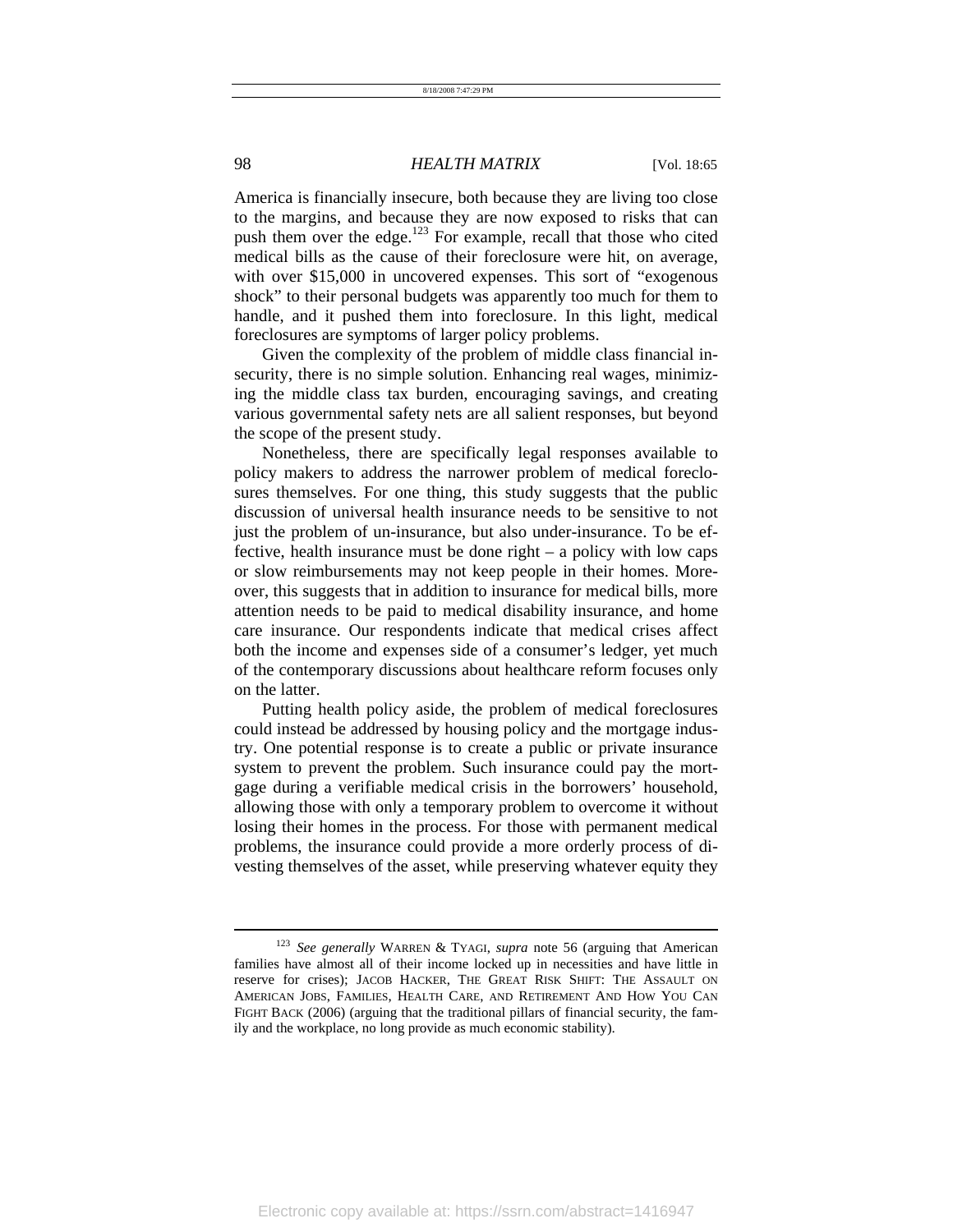have.<sup>124</sup> Alternatively, for those with permanent disabilities, the debt could simply be forgiven, as is done for federal student loans.<sup>125</sup>

Preventing medical foreclosure is a positive sum game for the lenders, the homeowners, and the public.<sup>126</sup> Therefore, we could expect these three interests to be willing to invest together to purchase such insurance. If rational borrowers were told *ex ante* that half of all foreclosures are caused by medical crises, then, in theory, they should be willing to pay some amount for insurance to protect themselves from a medical foreclosure. Lenders, in return, should be willing to offer lower origination fees and/or interest rates, reflecting the reduced risk of default for the loans of such insured borrowers, which would thereby partially offset the cost of the insurance.<sup>127</sup> Finally, given the negative externalities of foreclosures, the government would have an interest in subsidizing this insurance, at least by making it  $tax$ -deductible.<sup>128</sup> Although attractive in principle, any such voluntary insurance program will be severely hampered by problems of bounded rationality.<sup>129</sup> Given the pernicious effects of optimism bias, home-

l

to repay the loan is canceled.")<br><sup>126</sup> See supra notes 8-11 and accompanying text.<br><sup>127</sup> See Stark, *supra* note 14, at 641 (suggesting that without added security, "[l]enders will pass along the costs associated with delinquent mortgages to new borrowers in the form of higher loan fees or higher interest rates.").<br><sup>128</sup> Alternatively, the government could provide a form of mortgage insurance

directly to borrowers instead of, or as a supplement to, privately purchased mortgage insurance. The United Kingdom has such a two-policy system, but the complexity has hindered its effectiveness. *See* Janet Ford & Deborah Quilgars, *Failing Home Owners? The Effectiveness of Public and Private Safety-nets*, 16 HOUSING STUD. 147, 160-61 (2001) (explaining that the two-policy system fails to provide housing security as hoped, especially for the poorest homeowners). 129 Amongst other problems, homeowners are likely to suffer from optimism

bias, as they will tend to assume the medical foreclosures will happen to others, not themselves. *See*, Christine Jolls, *Behavioral Economics Analysis of Redistributive Legal Rules*, 51 VAND. L. REV. 1653, 1660-61 (1998) (describing empirical findings that individuals tend to under-estimate the likelihood of suffering an automobile acci-

<sup>124</sup> *See* Stark, *supra* note 14, at 678-80 (proposing a birfurcated process, whereby those with significant equity in their properties would be allowed to sell the property "in a manner which is commercially reasonable and designed to produce a selling price close to the fair market value of the property").<br><sup>125</sup> *See U.S. Department of Education, <i>Repaying Your Student Loans*, at 23

n.1 available at http://studentaid.ed.gov/

students/attachments/siteresources/RepayingYourStudentLoansEnglish2003\_04.pdf ("Beginning July 1, 2002, a borrower who is determined to be totally and permanently disabled will have his or her loan placed in a conditional discharge period for three years from the date the borrower became totally and permanently disabled. During this conditional period, the borrower doesn't have to pay principal or interest. If the borrower continues to meet the total-and-permanent disability requirements during, and at the end of, the three-year conditional period, the borrower's obligation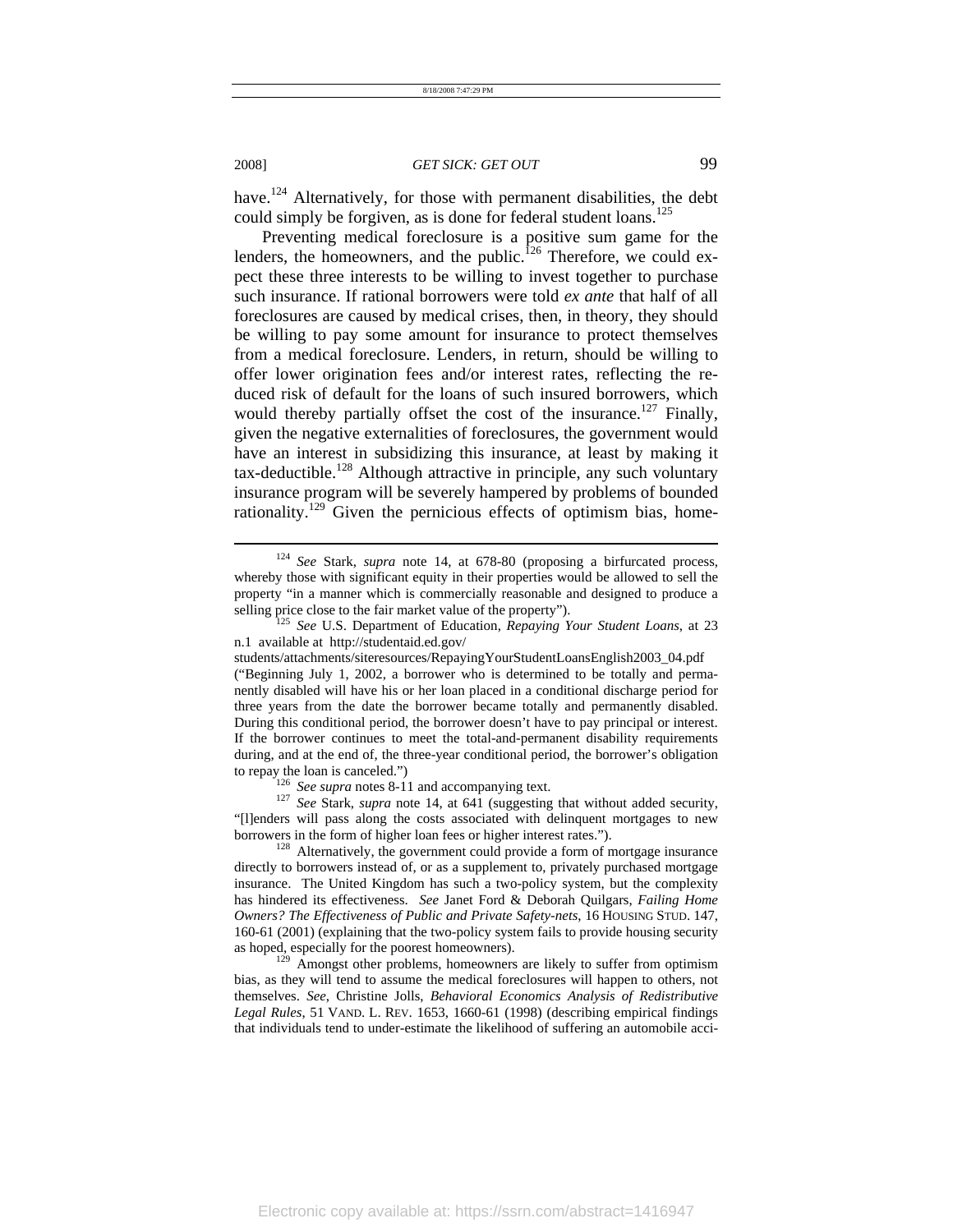buyers are unlikely to purchase such insurance, even if given the option to do so.

It should be noted that loan servicers already seek to modify mortgages, or grant forbearances when borrowers face a short-term financial crunch, so as to avoid the costs and risks associated with proceeding to a foreclosure sale.<sup>130</sup> Indeed, many of our respondents likely worked out some such arrangement to stay in their homes.<sup>131</sup> However, such an offer may come only after the lender has initiated foreclosure proceedings, which incurs thousands of dollars of legal fees that are passed on to the borrower even if he or she ultimately cures the default.<sup>132</sup> Thus, homeowners should be advised to begin negotiating with their lenders much sooner, before foreclosure proceedings are initiated. Still, such negotiations will be of limited value to the homeowner who has no real choice about whether to default, since a servicer is free to proceed with foreclosure whenever it is economically rational to do so, without regard for the borrower's reasons for delinquency. Without some sort of legal entitlement to protect him, the borrower has little or no negotiation power.<sup>133</sup> Policymakers

dent). 130 *See*, Amy Crew Cutts and Richard K Green, *Innovative Servicing Technology: Smart Enough to Keep People in Their Houses?* in BUILDING ASSETS, BUILDING CREDIT: CREATING WEALTH IN LOW-INCOME COMMUNITIES 348, (Nicolas P. Retsinas & Eric S. Belsky, eds., 2005), *available at*

http://www.freddiemac.com/news/pdf/fmwp\_0403\_servicing.pdf. 131 *See* Stark, *supra* note 14, at 663 ("[O]nly a third or fewer of the foreclosure cases filed ended in a foreclosure sale."). A future study should explore whether there is a significant difference in the outcomes for homeowners depending on the reasons that caused their foreclosures in the first place. One might hypothesize that those entering default because interest rates have adjusted upwards might be more likely to actually lose their homes, while those suffering a temporary medical crisis may be more likely to negotiate a deal that saves their homes.<br><sup>132</sup> See e.g, Brown v. Lynn 385 F. Supp. 986, 993 (N.D. Ill., 1974) ("[T]he

mortgagees' collection attorneys are apparently charging high fees for what appears to be the mailing of a collection notice threatening foreclosure. Unless the mortgagor pays all existing deficiencies as well as these attorney's fees, the mortgagees institute foreclosure proceedings which apparently give rise to even greater costs and attorney's fees. Since, under [state law], the only defense to a foreclosure is the tender of the entire arrearage, plus all costs, fees and expenses, the mortgagors, who are already under severe financial strain, find it virtually impossible to reinstate. The initial referrals [by the mortgagees to the attorneys] thus appear to seal the mortgagors' fates. . . . [I]f [the plaintiff's] allegations are true, and they are in fact losing their homes largely because of attorney's fees, we find such conduct to be unconscionable."), discussed in HUD *supra* note 6 at 23. 133 *See generally*, Robert H. Mnookin & Lewis Kornhauser, *Bargaining in the* 

*Shadow of the Law: The Case of Divorce*, 88 YALE L.J. 950 (1979) (explaining how legal entitlements provide bargaining power to parties, even without intervention by the courts to enforce those laws in the particular dispute).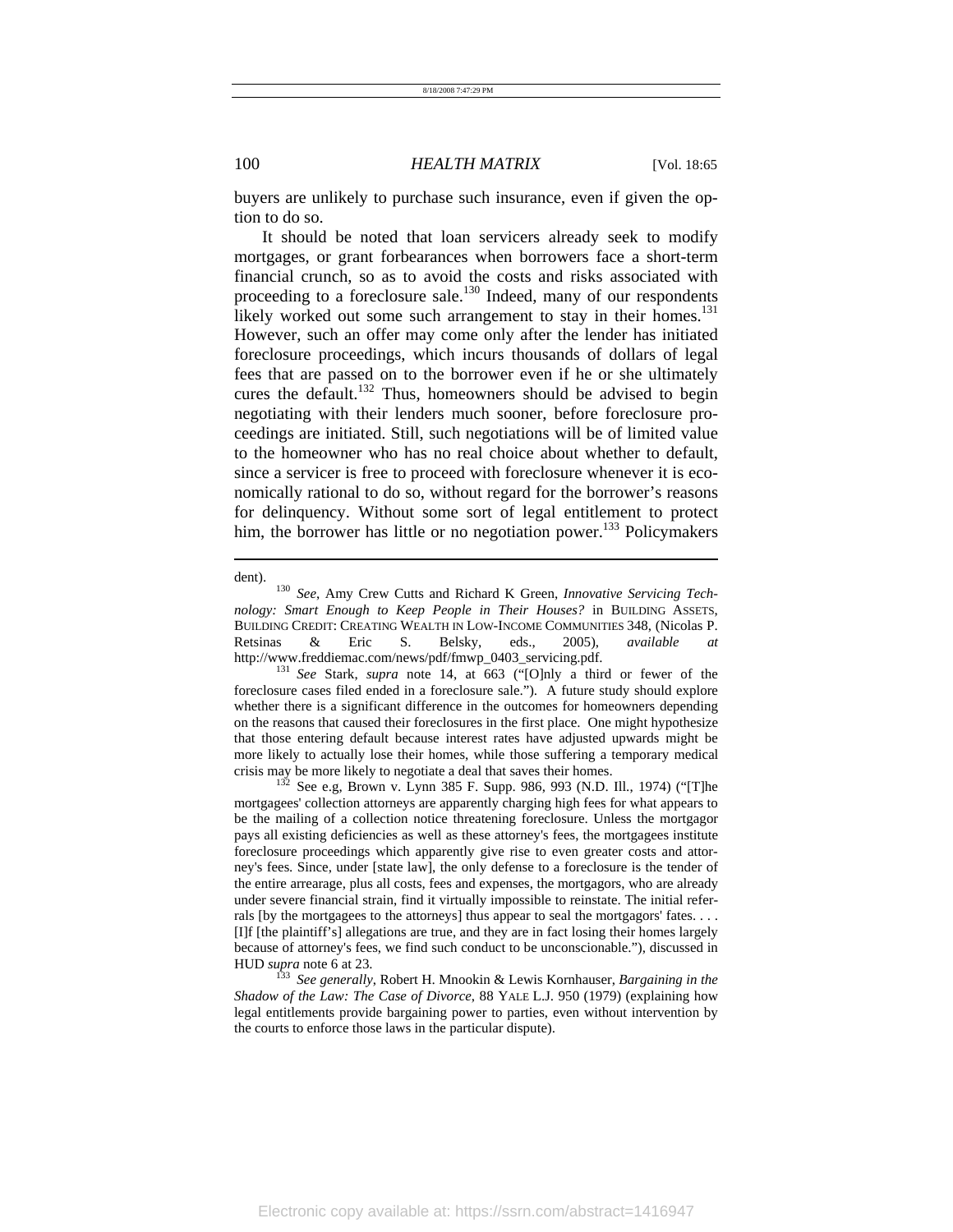l

#### 2008] *GET SICK: GET OUT* 101

should explore ways to further incentivize mortgage servicers to deal with those suffering from short-term trigger events, so that these borrowers can avoid losing their homes, and avoid the onerous costs involved in such an involuntary transaction. In crude terms, if laws make it more expensive for lenders to consummate foreclosure, for example, by requiring that they use a judicial remedy, lenders will be compelled to instead negotiate with the marginal borrowers, some of whom will be able to re-instate their mortgages after a temporary setback. Of course, any such costs will presumably be spread to all borrowers *ex ante*.

Under the status quo, mortgage disability insurance is already available on the private market.<sup>134</sup> Yet, only eight percent of our respondents indicated that they were currently unable to work because of a medical reason, and we do not know how many of these had such insurance. Even this small minority, who may have been eligible to receive such insurance benefits if they had bought such contracts *ex ante*, found themselves in foreclosure. Thus, to be effective, medical foreclosure insurance would likely need to be broader in scope, more widely held, and perhaps have quicker benefits than traditional disability insurance.

As an alternative to the insurance response, the government could create a law staying foreclosure proceedings during verifiable medical crises.135 Similarly, during World War I, Congress was concerned about soldiers and sailors who were returning from combat to find that their homes had been foreclosed. Congress turned to then Major John Wigmore, later Dean of Northwestern University Law School and author of the renowned treatise, *Wigmore on Evidence*. <sup>136</sup> Wigmore drafted, and Congress passed, The Soldiers' and Sailors' Civil Relief Act of 1918, which stayed all home foreclosures against service-

ing to garnish. 136 *See generally* Terry M. Jarrett, *The Servicemembers Civil Relief Act: Important New Protections for Those in Uniform*, 60 J. MO. B. 174 (2004).

<sup>134</sup> *See e.g.,* STATE FARM MUT. AUTO. INS. CO., MORTGAGE DISABILITY INCOME INSURANCE, http://www.statefarm.com/insurance/disability/mortgdi.asp (last

visited Oct. 28, 2007). 135 Similarly, Kansas already has a law that stays wage garnishment proceedings during two months following a medical crisis that causes a loss of work. KAN. STAT. ANN. 60-2310(c) (2005) ("If any debtor is prevented from working at the debtor's regular trade, profession, or calling for any period greater than two weeks because of illness of the debtor or any member of the family of the debtor, and this fact is shown by the affidavit of the debtor, the provisions of this section shall not be invoked against any such debtor until after the expiration of two months after recovery from such illness."). It is unclear how valuable this provision is to a debtor, given that one who is not working is also not likely earning wages, and therefore has noth-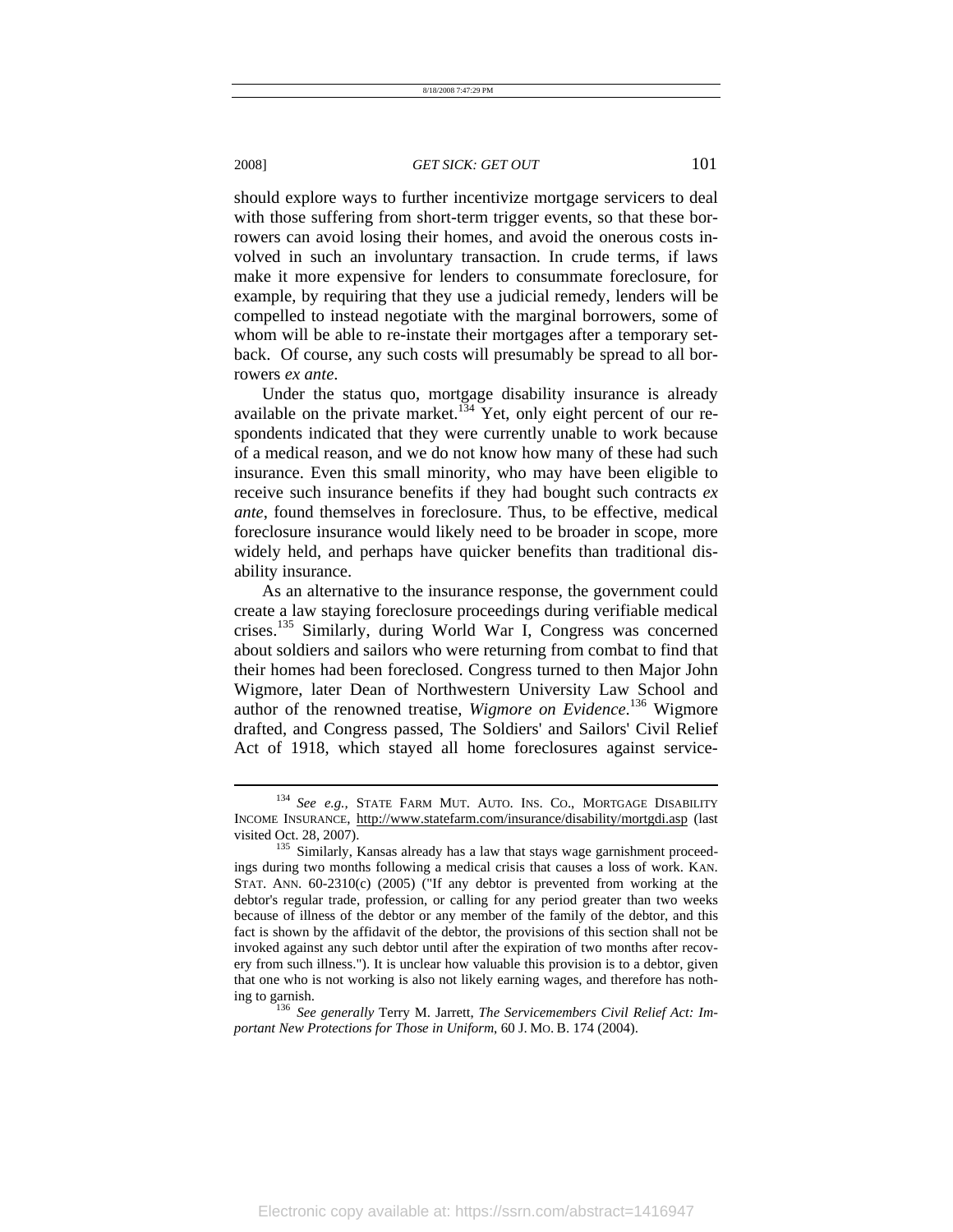members while they were on active duty.<sup>137</sup> This Act expired at the end of World War I, but Congress re-enacted it during World War II, without expiration, and has more recently expanded its reach.<sup>138</sup> There are two obvious motivations for this sort of stay provision. First is a sense of reciprocal obligation to those serving the country. If they are willing to put their lives on the line for us, the least we can do is protect their homes while they are gone. Second is a sense of sheer practicality and basic fairness. A soldier serving abroad is effectively incapacitated, unable to appear in court stateside, and with little control over his own finances.<sup>139</sup> Both of these points would seem to be particularly trenchant in a time of conscripted service, where soldiers are involuntarily removed from their stateside professions.

Homeowners suffering medical crises are obviously different in important ways compared to soldiers serving abroad. While there is not such a tangible sense of reciprocal obligation to homeowners as such, there may be a more philosophical commitment to reciprocity, in the sense of a social contract. After all, a medical emergency could strike any of us, and a catastrophic one could put nearly any of us at risk of losing our homes. There may be reasonable disagreement about how robust the social contract should be, but perhaps this is close to the bare minimum.<sup>140</sup> Even if our society is not willing to pay

<sup>&</sup>lt;sup>137</sup> *Id.* The Act's mortgage foreclosure provisions are now codified at 50 U.S.C. app. § 533 (2000 & Supp. III 2005). "Mortgage lenders may not foreclose, or seize property for a failure to pay a mortgage debt, while a service member is on active duty or within 90 days after the period of military service unless they have the approval of a court. In a court proceeding, the lender would be required to show that the service member's ability to repay the debt was not affected by his or her military service." U.S. Dep't of Hous. & Urban Dev., Questions & Answers for Reservists, Guardsmen and Other Military Personnel,

http://www.hud.gov/offices/hsg/sfh/nsc/qasscra1.cfm (last visited Oct. 7, 2007) (summarizing 50 U.S.C. app. § 533). The Act also has provisions for renters. *See* 50 U.S.C. app. §§ 531, 535. Likewise, the argument for protecting those in medical foreclosure could be extended to protect renters as well.<br><sup>138</sup> The Act was amended in 2003, adding additional protections, including a

mandate for the initial 90-day stay of proceedings rather than merely allowing court discretion in whether to impose the stay, as in the original act. Pub. L. No. 108-189, §  $202(b)(1)$  117 Stat. 2835.<br><sup>139</sup> This concern for the servicemember's financial situation is evident in the

Act's provision that a lender may move the court to lift the stay if it can show that the servicemember's finances are not in fact adversely impacted by his service in the military. *See* U.S. Dep't of Hous. & Urban Dev., *supra* note 137. 140 *Compare* R. EPSTEIN, MORTAL PERIL: OUR INALIENABLE RIGHT TO HEALTH

CARE? (1997) (using the veil of ignorance to argue against a positive right to health care), *with* Russell Korobkin, *Determining Health Care Rights from Behind a Veil of Ignorance,* 1998 U. ILL. L. REV. 801 (1998) (using the veil of ignorance to argue for such a right).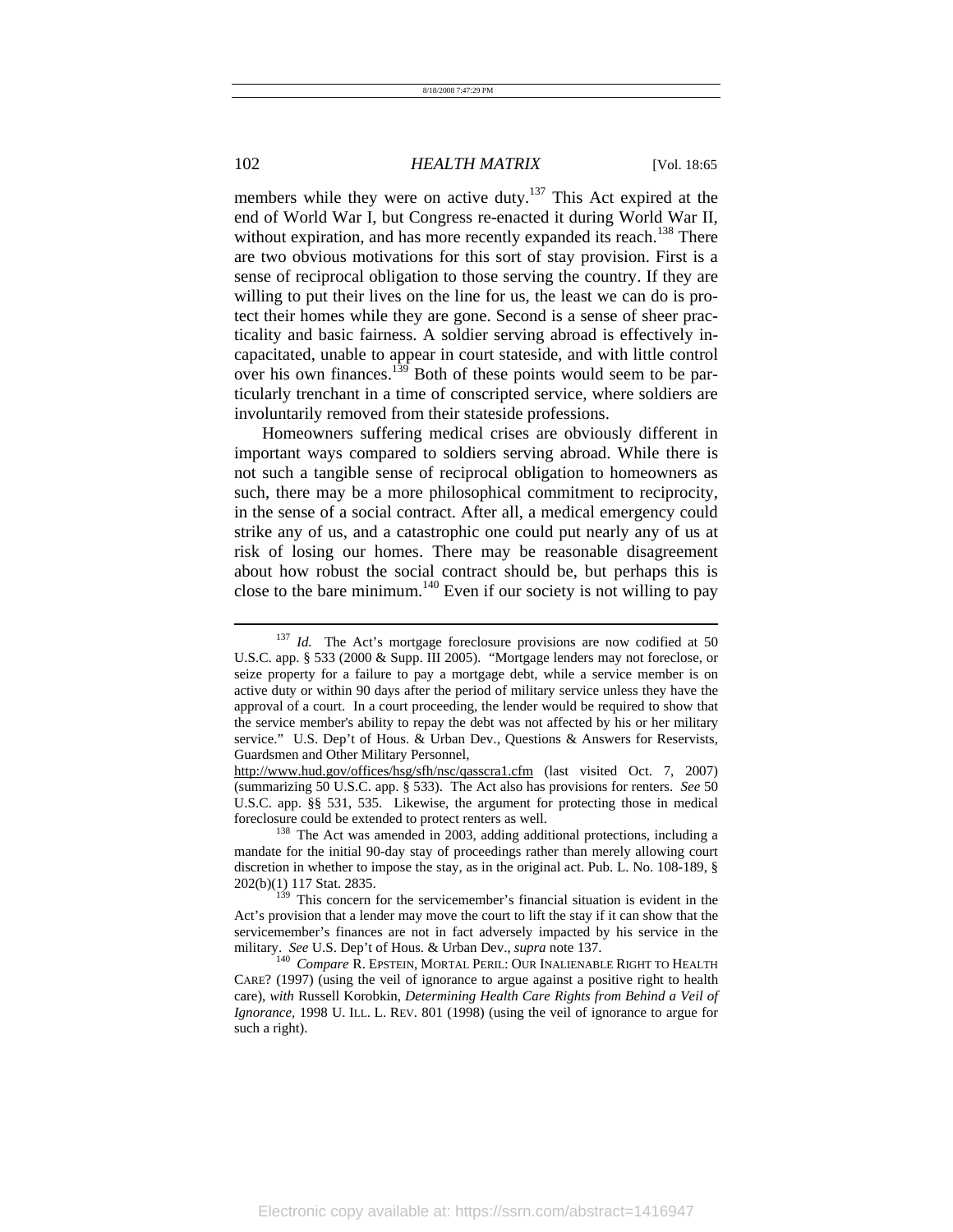l

### 2008] *GET SICK: GET OUT* 103

for your medical expenses, we may at least let you keep your home while you try to pay your own way. From the perspective of practicality and fairness, those in medical foreclosure share one feature with service members – their mortgage defaults are often involuntary. The positive law could distinguish between those who breach a contract voluntarily versus those who made a contract in good faith, but encountered obstacles that made performance impossible.<sup>141</sup> The means test of the revised bankruptcy code reflects this sensibility; those who are able to repay their debts should do so, while the rest will be forgiven.<sup>142</sup>

Still, the proposed stay need not go all the way to discharging the debts of those in medical foreclosure, at least not for those whose medical crisis is temporary. The stay rule could operate on principles similar to a Chapter 13 bankruptcy, requiring borrowers to pay all of their disposable income towards their mortgage, but preventing the lender from taking the property during the medical crisis.<sup>143</sup> The unpaid portions of the mortgage payments would continue to accrue as secured debt, which would eventually be paid off by the borrower, or by a future purchaser of the property. Such a policy would nonetheless have a cost for lenders in cases where there is insufficient equity and an ultimate default, and this cost presumably would be passed on to the borrowers *ex ante*. If all borrowers are thereby paying the costs of protection from medical foreclosure, the system looks quite like the insurance program described above, only that it is now mandatory, avoiding the problems of bounded rationality.<sup>144</sup>

<sup>141</sup> This is not to say that the law already makes such a distinction. *See* Richard A. Posner, *Common-Law Economic Torts: An Economic and Legal Analysis*, 48 ARIZ. L. REV. 735, 745-46 (2006) (addressing wrongfulness and the strict liability components of contract law).  $142$  11 U.S.C. § 707. This test is a crude measure of ability to repay debts

because it is retrospective, rather than prospective.<br><sup>143</sup> Of course declaring bankruptcy is also an option, but bankruptcy may be

unnecessarily drastic, expensive, and consequential for these homeowners. *See generally* Jacoby, *supra* note 108 (discussing the consequences of medical-related debt and assessing alternatives to bankruptcy in the health enviroment). A lighter weight, more tailored solution could be more efficacious. As noted above, bankruptcy is particularly unhelpful for those who have secured their debts with their homes. *See supra* notes 108-114 and accompanying text.<br><sup>144</sup> *See* Schill, *supra* note 8, at 490 ("[M]ortgagor protection laws [function]

as a form of insurance against the adverse effects of default and foreclosure. Viewed in this way, mortgagor protections might promote economic efficiency, even though, as an *ex post* matter, they are not frequently exercised by borrowers."). Schill also provides empirical evidence that mortgagor protections, such as prohibitions on deficiency judgments and statutory rights of redemption, have a modest effect on interest rates. *Id*.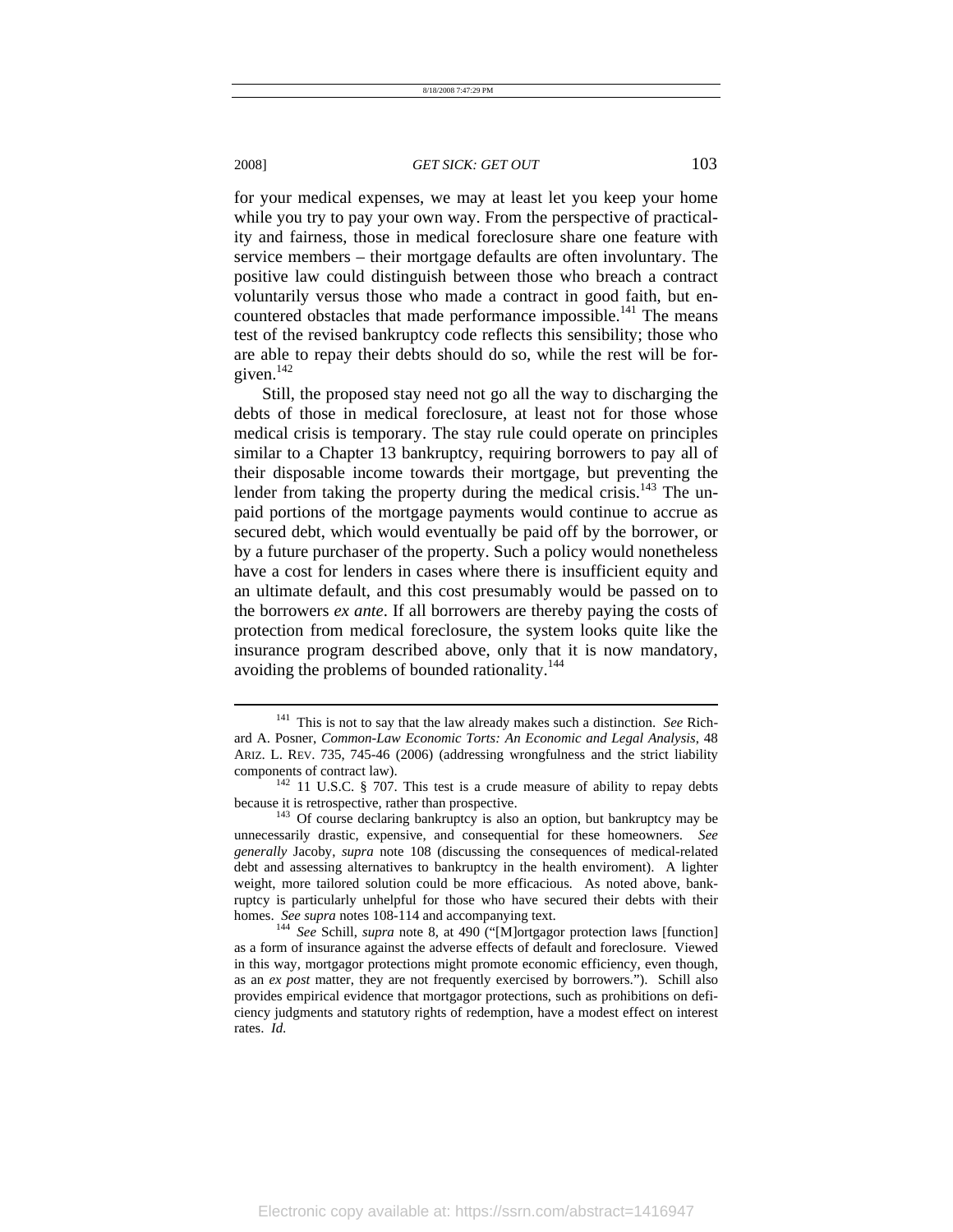As an alternative to this form of mandated risk-spreading, the government could instead provide mortgage guarantees, loans, or grants that kick in only when a borrower avails himself of the medical tolling provisions.<sup>145</sup> For example, the Pennsylvania Foreclosure Prevention Act 91 of 1983 includes a Homeowners' Emergency Mortgage Assistance Program (HEMAP), which provides a temporary stay of foreclosure proceedings so that homeowners experiencing temporary financial disruptions can apply for special loans that cover their mortgage payments for up to  $24$  months or \$60,000.<sup>146</sup> In its first twelve years in existence, the program has disbursed \$384 million to 37,100 homeowners, out of 145,500 applications, and the program recoups its expenses through loan repayments and secondary liens, along with state appropriations.<sup>147</sup> Further study may reveal that this program is an effective model for legislation nationwide.

Methodologically, this entire study is merely a preliminary approach to the collection of empirical data about the causes of mortgage foreclosures, and will need to be replicated, and expanded in future studies. Notwithstanding all the knowledge that can be gleaned by inferential statistics, we found that a great deal can be learned by simply asking homeowners about the causes of their foreclosures. Although the respondents may be susceptible to various biases, and may lack important macro-level information available to social scientists, these homeowners are, at a practical level, in the best position to know what happened to them and what it means to them. Allowing them to tell their stories, and then listening, is a way of enfranchising them in the policymaking process. Future work needs to develop higher confidence that the respondents are representative of all those in foreclosure, and that the study does not suffer from a self-selection bias of respondents.

<sup>&</sup>lt;sup>145</sup> One advantage of requiring mortgage lenders to spread the costs of this stay provision, rather than the federal and/or state governments, is that lenders would only spread the costs to other homeowners. If the federal government were to guarantee these loans using their general treasuries, it would have the redistributive effect of forcing renters who are taxpayers to further subsidize homeowners (as they currently do with the various tax subsidies for homeowners). This inequity could be minimized if renters also received some protections from medical evictions in a similar program. 146 Pennsylvania Foreclosure Prevention Act 91 of 1983, 35 PA. STAT. ANN.

<sup>§§ 1680.401</sup>c, .405c(f) (West 2003); Pennsylvania Housing Finance Agency, Pennsylvania Foreclosure Prevention Act 91 of 1983 – Homeowners' Emergency Mortgage Assistance Program (HEMAP),

http://www.phfa.org/consumers/homeowners/hemap.aspx (last visited Oct. 11, 2007). 147 Pennsylvania Housing Finance Agency, *supra* note 146; Cmty. Affairs Dep't, Fed. Reserve Bank of Phila., *Homeowner's Emergency Mortgage Assistance Program (HEMAP)*, TECHNICAL BRIEFS, Nov. 2006, *available at* http://www.phil.frb.org/cca/capubs/tech-brief\_nov-2006.pdf.